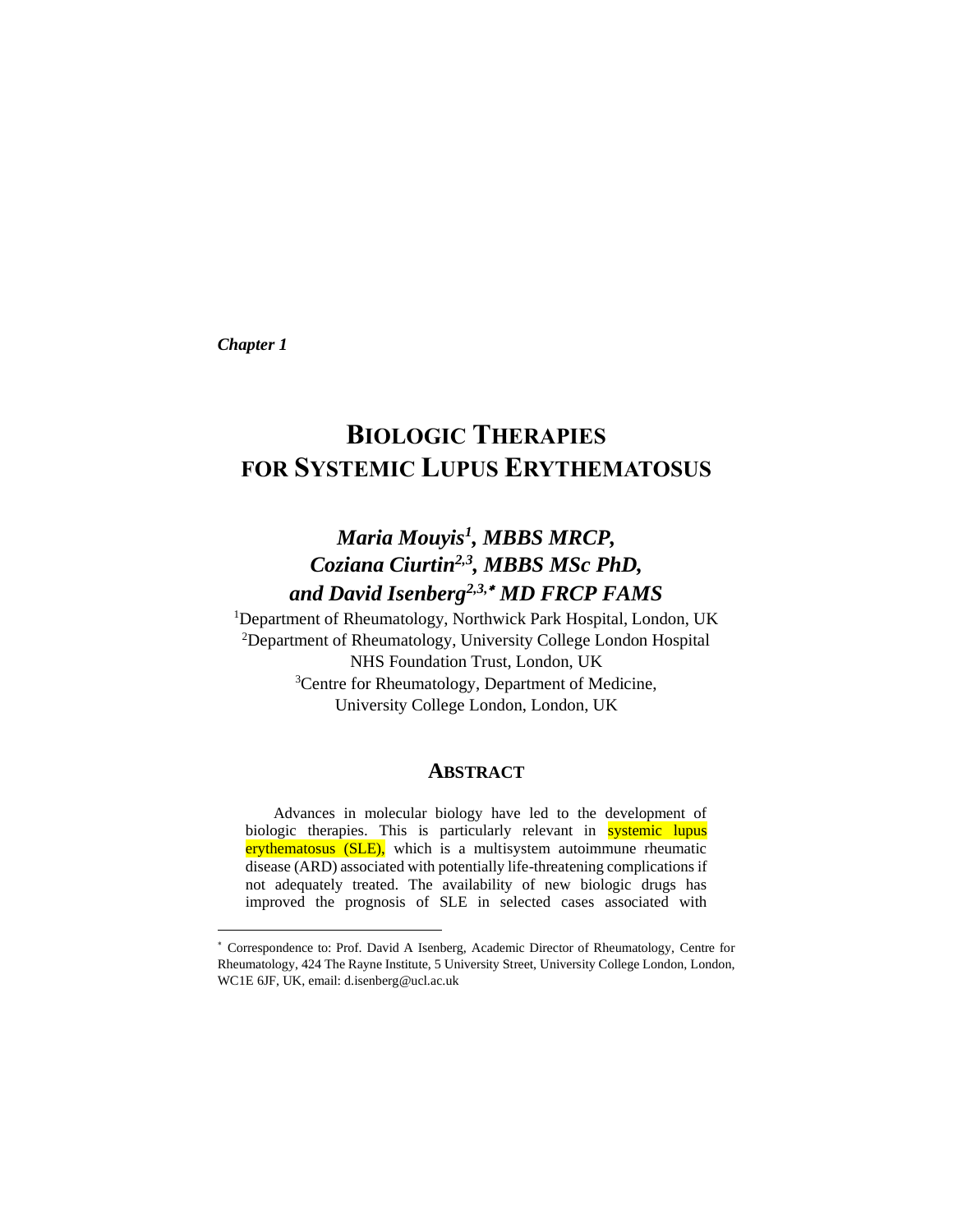unsatisfactory response to conventional therapies. Over the last decade, there have been developments in the availability of biologic agents for SLE treatment based upon the advances in the understanding of the disease pathogenesis. Even if the evidence of biologic treatment efficacy in SLE is weaker than in other autoimmune rheumatic diseases, such as rheumatoid arthritis (RA), significant progress was made, as the first biologic treatment for use in SLE patients received approval in 2011. These new biologic therapies for SLE range from anti-CD20/CD22 (clusters of differentiation characteristic to B cells), to anti-B cell activating factors and antiinterferon alpha (IFN $\alpha$ ). This chapter reviews the various biologic agents used in SLE, their mechanism of action and safety profile. The most common side effects to biologic treatments include infection, tuberculosis (TB) reactivation and allergic reactions. Less common side effects include development of lymphoma and anti-drug or autoimmune antibody formation. Despite their toxicity profile, biologic agents are gaining ground in clinical practice, due to the limited efficacy or increased toxicity of conventional disease modifying agents (DMARDs). Biologic therapies targeting B cells, such as rituximab, and B cell activation factors, such as belimumab, are currently used in the treatment of refractory SLE. Furthermore, aggressive treatment, including the use of biologic agents, reduces long-term complications associated with prolonged use of steroids in SLE, such as cardiovascular disease and osteoporosis. In the short term, the biologic agents are expensive when compared to traditional DMARDs; however there is evidence that their use is associated with long term benefits for patients with SLE, such as reduced hospital admission and disease complications, and improved patient outcomes. This chapter provides a summary of most biologic agents tested in SLE patients, considering their efficacy and safety profile, as well as the health implications associated with their use. We also take a brief look at newer agents currently investigated in clinical trials.

**Keywords:** systemic lupus erythematosus, biologic treatments, safety, efficacy, biosimilars.

# **INTRODUCTION**

SLE is a complex ARD characterised by clinical manifestations that range from mild to severe. For many years the main treatments used were the traditional DMARDs, such as hydroxycholorquine, azathioprine, cyclophosphamide, methotrexate and mycophenolate mofetil (MMF). Unfortunately, these therapeutic agents have increased toxicity or, in some cases, limited efficacy in controlling the complex symptoms of this disease.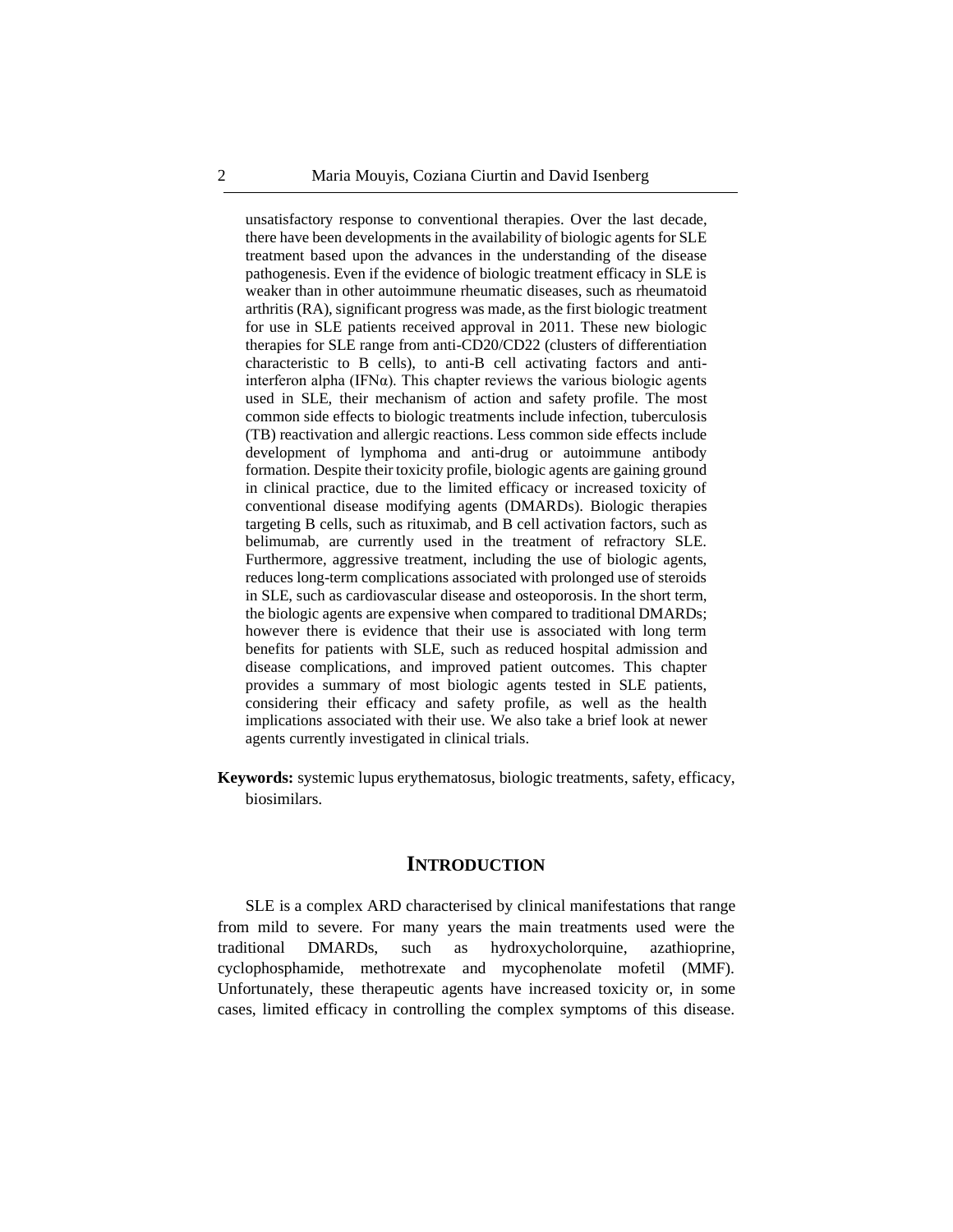Despite the progress made in optimising the treatment of severe disease manifestations (e.g., lupus nephritis), the long-term prognosis of this disease has not changed dramatically in the last 30 years [1]. Patients with SLE are often treated for many years with prednisolone, which provides an additional array of complications, such as hypertension, glaucoma, steroid induced diabetes and osteoporosis. Although the treatment of SLE has, on the whole, improved lupus outcomes, less success was achieved in preventing or addressing the increased morbidity of this condition [2-4]. The availability of biologic agents is leading to a new treatment era for SLE patients, and there is hope for a better therapeutic management in the future.

# **PATHOGENESIS**

A deeper understanding of the pathogenesis of SLE facilitated the discovery and development of many biologic agents targeting various molecules or receptors [5]. The correlation between different cellular and molecular players identified as key factors in lupus pathogenesis, and the available biologic therapies targeting the abnormalities associated with lupus, are illustrated in Figure 1. SLE is largely a B cell driven phenomenon with interplay between genetic, hormonal and environmental factors [6]. External triggers, such as ultraviolet (UV) radiation or Ebstein-Barr virus (EBV) infection, in conjunction with a maladaptive immune system and altered epigenetics are known to lead to the accumulation of apoptotic nuclear debris comprising anti-double stranded DNA (dsDNA) fragments and RNA antigens [7-9]. The debris is then processed by B cells, which function as antigen presenting cells (APC). This process then precipitates the formation of antibody production, and the release of proinflammatory cytokines such as interleukin (IL) 6, IL10, interferon  $\gamma$  (IFN $\gamma$ ), B lymphocytes stimulator/a proliferation-inducing ligand (BLyS/APRIL) and tumour necrosis factor alpha (TNF $\alpha$ ). These cytokines promote auto B cell and auto T cell activation leading to a sustained inflammatory response [10].

T cells are important in the homeostatic control of the B cell responses. In SLE patients T cells are dysregulated. T1 helper cells are overexpressed and release significant amounts of IL12, IL18 and IFNγ. T2 helper cells are not overexpressed in comparison to T1 helper cells, but they secrete increased IL10 levels [11, 12]. There is also a decreased production in IL2 levels [13]. Regulatory T cells (Tregs), which are meant to dampen the pro-inflammatory T cell profile, are suppressed in SLE [14].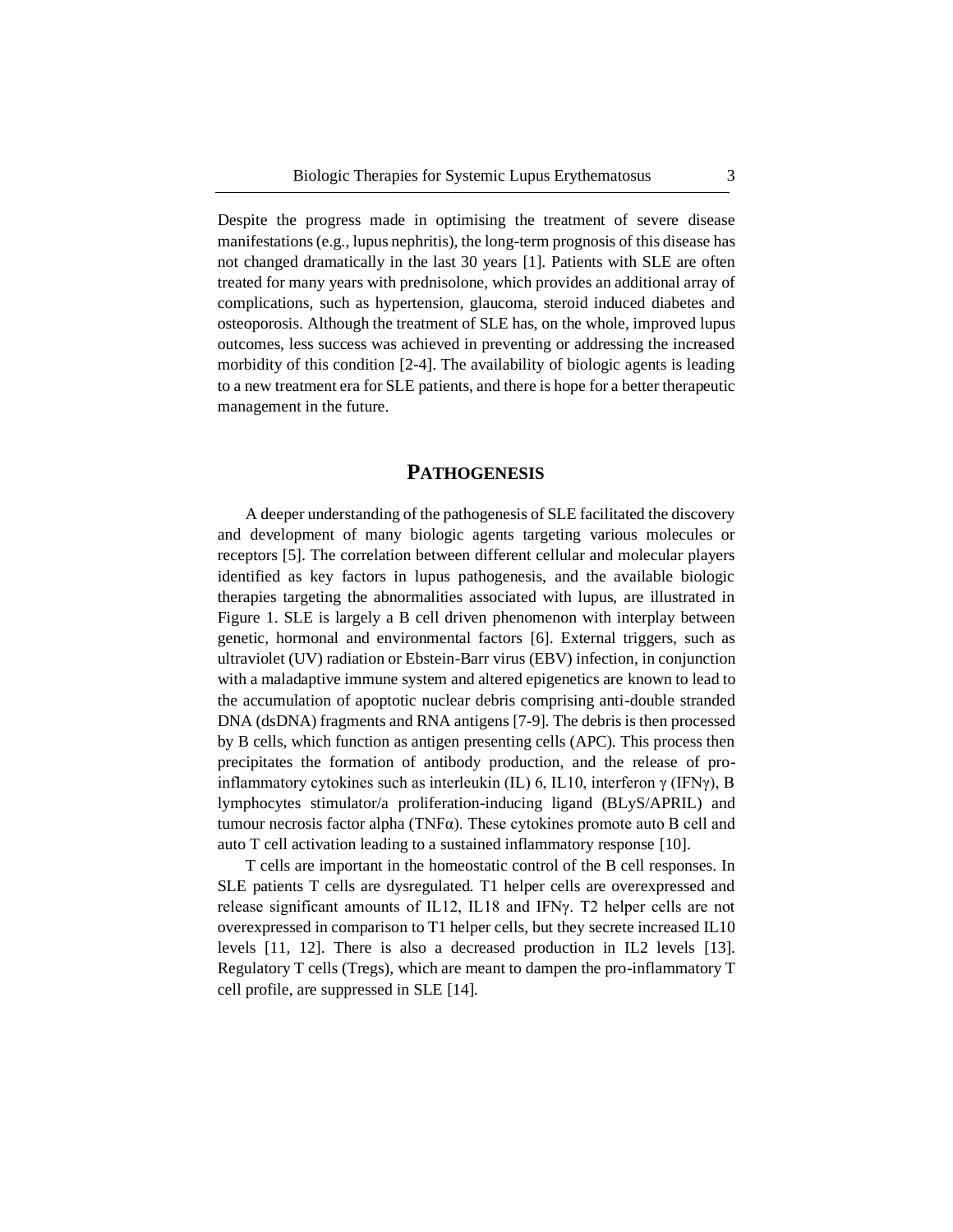

Legend: APRIL - *a proliferation-inducing ligand; BAFF –* B cell activating factor; BlyS - B lymphocytes stimulator; CD20 – cluster of differentiation 20 marker expressed from late pro-B cells through memory cells, but not on either early pro-B cells or plasma blasts and plasma cells; CD22 – cluster of differentiation 22 found on the surface of mature B cells and to a lesser extent on some immature B cells; CD80 – cluster of differentiation 80 is a protein found on activated B cells and monocytes that provides a costimulatory signal necessary for T cell activation and survival; IL – interleukin.

**Figure 1**. Schematic presentation of targeted therapy of SLE.

Furthermore there are changes in signalling subunits on the T cell receptors which lead to an increase production of co-stimulatory molecules such as cluster of differentiation 40 ligand (CD40L) [15]. The role of T cells in SLE is still being researched and new target biologic therapies are currently explored.

Another pathogenic process associated with lupus is the formation and deposition of immune complexes [16]. In SLE there is a failure of clearing immune complexes leading to immune complex deposition in organs such as kidneys or blood vessels, causing inflammation and tissue injury [17].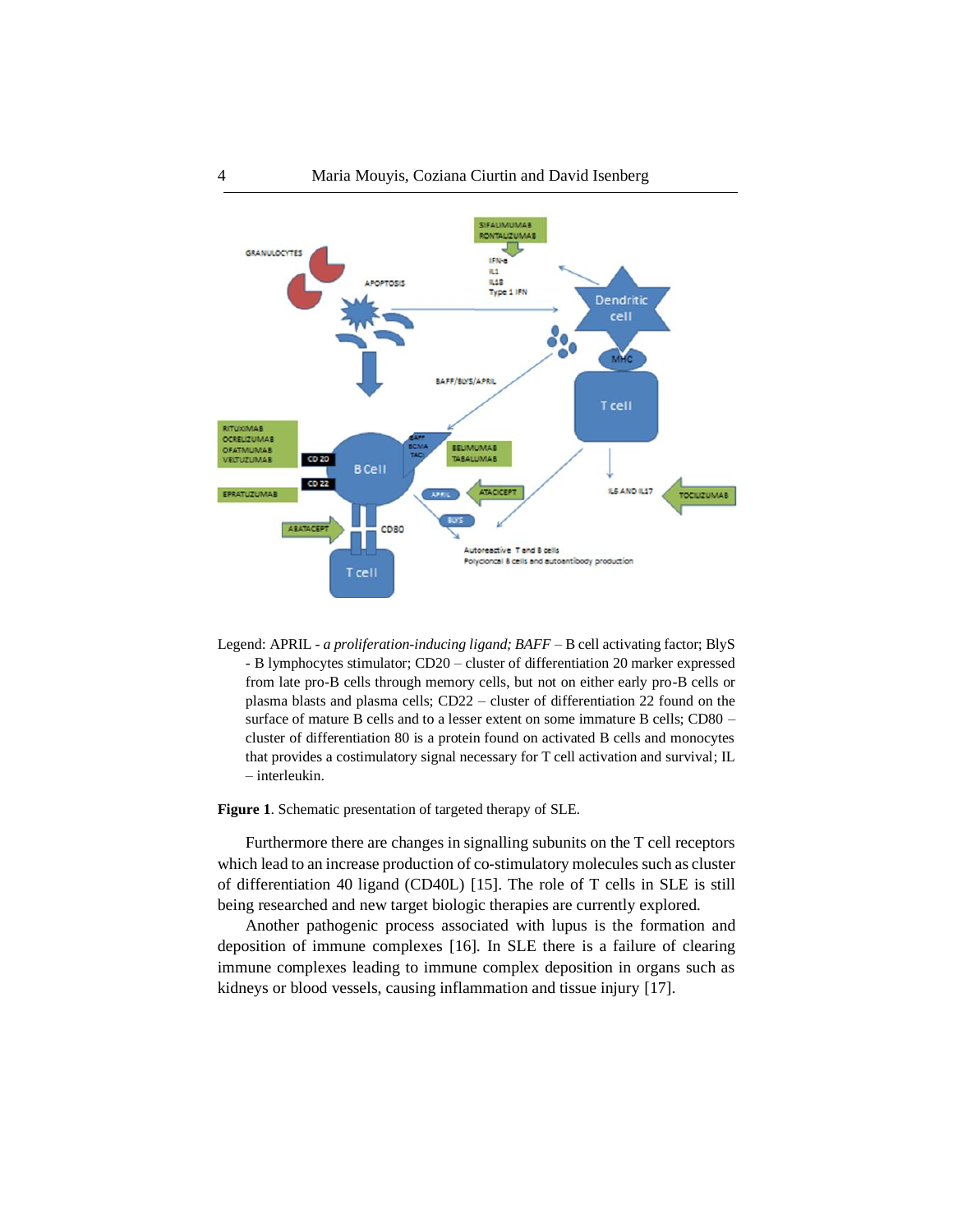Every aspect of the immune abnormalities associated with lupus can be theoretically explored for therapeutic purposes. Progress has been achieved in testing different experimental biologic drugs. Recently, belimumab, an anti B cell activating factor (BAFF) therapy, became the first biologic treatment ever approved by Food and Drug Administration agency (FDA) for use in SLE patients, and the only treatment for lupus approved in over 50 years. It has also been approved for use in SLE patients in Europe, Middle East and Africa. Despite the impressive advances in molecular biology and drug technology, this complex autoimmune disease is still associated with increased morbidity and mortality. New treatment options are continuously explored to address the unmet need of a better quality of life and outcomes for patients (Figure 1).

# **BIOLOGIC THERAPIES**

The **biologic therapies**, currently in use or under development for lupus target B cells, T cells, IFNα, IL6, and fusion proteins. This chapter explores the main biologic therapies available for the treatment of SLE patients, including the agents currently under investigation, detailing their mechanism of action, side effects and dosages. The level of evidence of efficacy and safety related to the efficacy of these biologic agents is summarised in Table 1.

#### **Advantages and Disadvantages**

The advantages of biologic therapies compared with some of the conventional therapies used for moderate-severe manifestations of SLE include potential efficacy in terms of disease control and relative safety in pregnancy, especially when compared to methotrexate, MMF and cyclophosphamide, which are contraindicated in pregnancy. The biggest disadvantage of both, biologic and non-biologic DMARDs, is that of immunosuppression, which is associated with **increased risk of infection**. Patients treated with biologics have to be screened for TB and hepatitis, as both infections can reactivate during the biologic therapy administration. A more significant concern, with most biologic agents, is the risk of progressive multifocal leukoencephalopathy (PML). This is not a drug specific phenomenon; although extremely rare, it is associated with significant mortality [18].

Another concern is that of the **cost of biologic therapies**. Biological agents are expensive as they are manufactured through advanced processes of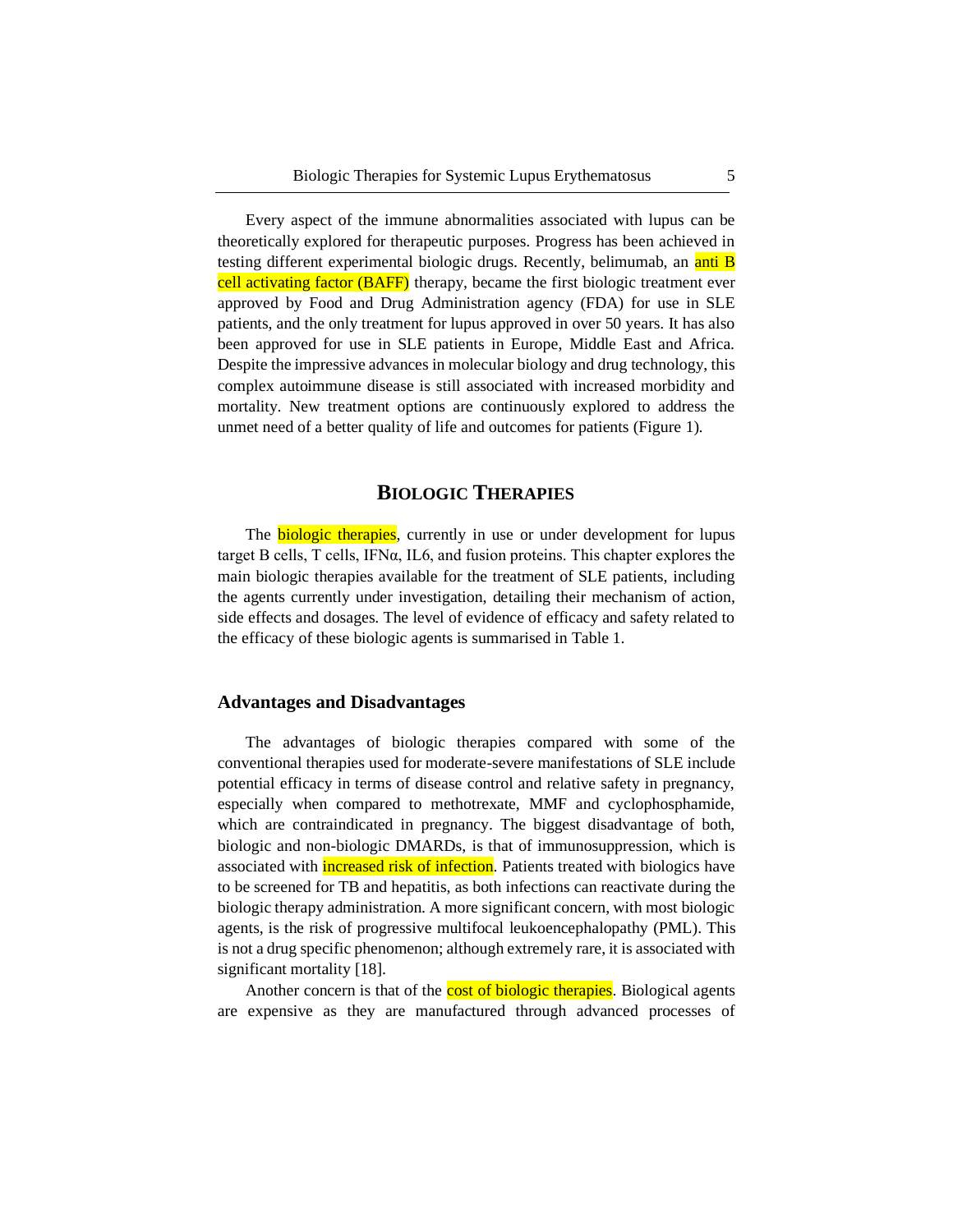biotechnology and genetic engineering. However, the cost of treatment needs to be compared to the cost of having to manage all the challenging aspects of the disease. SLE patients in general utilise more health resources according to the severity of their disease and age at diagnosis, and patients with active lupus nephritis or regular flares even more so than a patient with mild or quiescent disease [19-21].

The cost of a patient having SLE includes direct and indirect costs [22]. The indirect costs are related to an individual's quality of life and ability to work [23]. The cost of an individual's loss of work on average in the US is was estimated at approximatively \$16,345 per year in 2011 [19]. About 10 years ago, direct costs were assessed in a tri-nation study, which evaluated patients with SLE from several tertiary centres in Canada, US and UK respectively [24]. The direct cost of lupus treatment, including productivity over a 1 year period, was approximately \$20,000 in the US [24]. There were also significant differences of the health system indirect costs in different countries [25, 26], and differences in the access of patients with lupus to the health care system across the world [27, 28]. A study from 2008 estimated that the annual (direct and productivity) cost for patients with lupus of employment age was \$20,924 [23]. The cost of rituximab is approximately £4000 for two infusions in the UK, and there are data suggesting the cost-saving potential of rituximab in the management of lupus nephritis [29]. With the advent of biosimilars, the cost of treating SLE may become cheaper, but the efficacy of biosimilars (arguably having similar properties to the "original" biologic treatment) has yet to be proven [30, 31]. In the context of discussing the cost-effectiveness of biologic treatments it is worth mentioning that another advantage of the use of biologic agents is the intravenous (IV) administration of some of the available agents, which improves patient compliance and adherence to medication. New therapies, such as atacicept are already available as subcutaneous (SC) injections; therefore the above advantage might be lost for some of biologic therapeutic options. On the other hand, preserving the patient independence and enabling them to selfadminister injectable treatments can contribute in itself to the reduction of additional health care costs. A study from 1991 by Petri et al. reported poorer adherence amongst Afro-Caribbean patients leading to more significant renal SLE and indirect increase in the healthcare costs [32]. Ultimately the cost of treatment needs to be balanced against the economic cost of disease for a realistic estimate of the cost-efficacy of different biologic therapeutic options.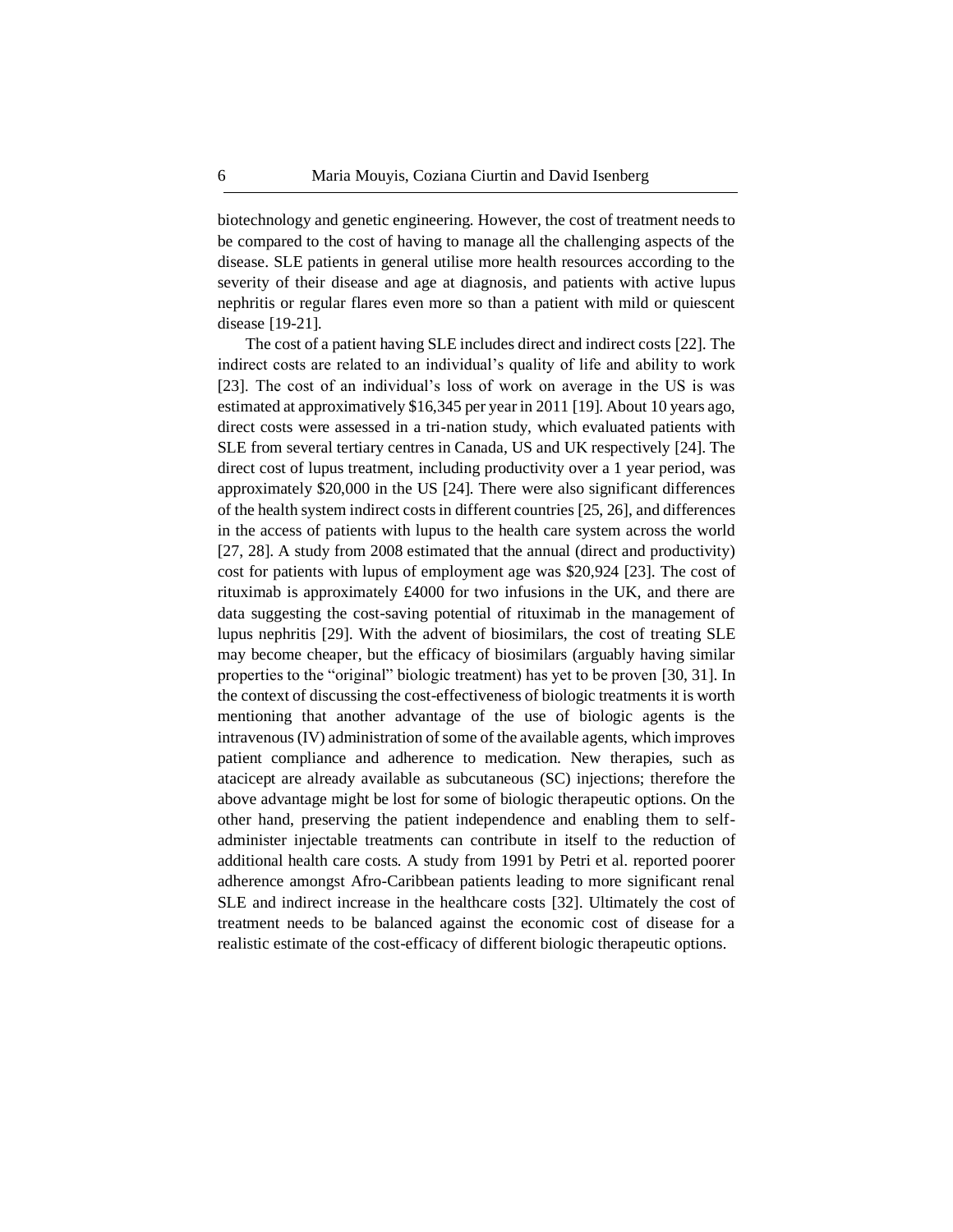| <b>Biologic</b><br>Agent        | <b>Trial</b>                          | <b>Mechanism of action</b>                                                                     | <b>Side effects</b>                                                                                              | <b>Dosage</b>                                                                                                                                                                      | Organ specific<br>indication                                                     |
|---------------------------------|---------------------------------------|------------------------------------------------------------------------------------------------|------------------------------------------------------------------------------------------------------------------|------------------------------------------------------------------------------------------------------------------------------------------------------------------------------------|----------------------------------------------------------------------------------|
| <b>B-cell depleting agents:</b> |                                       |                                                                                                |                                                                                                                  |                                                                                                                                                                                    |                                                                                  |
| Rituximab                       | Explorer<br>Lunar                     | Anti-CD20 chimeric<br>monoclonal antibody                                                      | Infusion reaction<br>Increased infection risk<br><b>PML</b><br>Lymphoma                                          | 1 g IV twice, 2 weeks<br>apart<br>375 mg/m <sup>2</sup> IV every 4 weeks<br>750 mg cyclophosphamide may<br>be given with the first infusion to<br>increase B cell depletion effect | SLE nephritis<br>Non-renal SLE<br>(despite negative<br>RCT <sub>s</sub> results) |
| Ofatumumab                      | RA trials.<br>Case reports<br>in SLE. | Fully human monoclonal<br>antibody against<br>membrane proximal<br>epitope on CD20<br>molecule | Infusion reactions<br>Urticaria<br>Rash<br><b>Rhinitis</b><br>Nausea<br>URTI<br>Headaches<br>Fatigue<br>Flushing | 300, 700, 1000 mg IV every 2<br>weeks for 24 weeks.                                                                                                                                | Arthritis (RA)<br>?SLE                                                           |
| Ocrelizumab                     | Phase III trials<br>in SLE            | Fully human monoclonal<br>antibody against CD20                                                | Severe infections<br>(increased in patients)<br>treated with MMF)                                                | 400 mg or 1,000 mg<br>ocrelizumab, given as an IV<br>infusion on days 1 and 15,<br>followed by a single infusion at<br>week 16 and every 16 weeks<br>thereafter                    | SLE nephritis                                                                    |

# **Table 1. An overview of biologic therapy in SLE**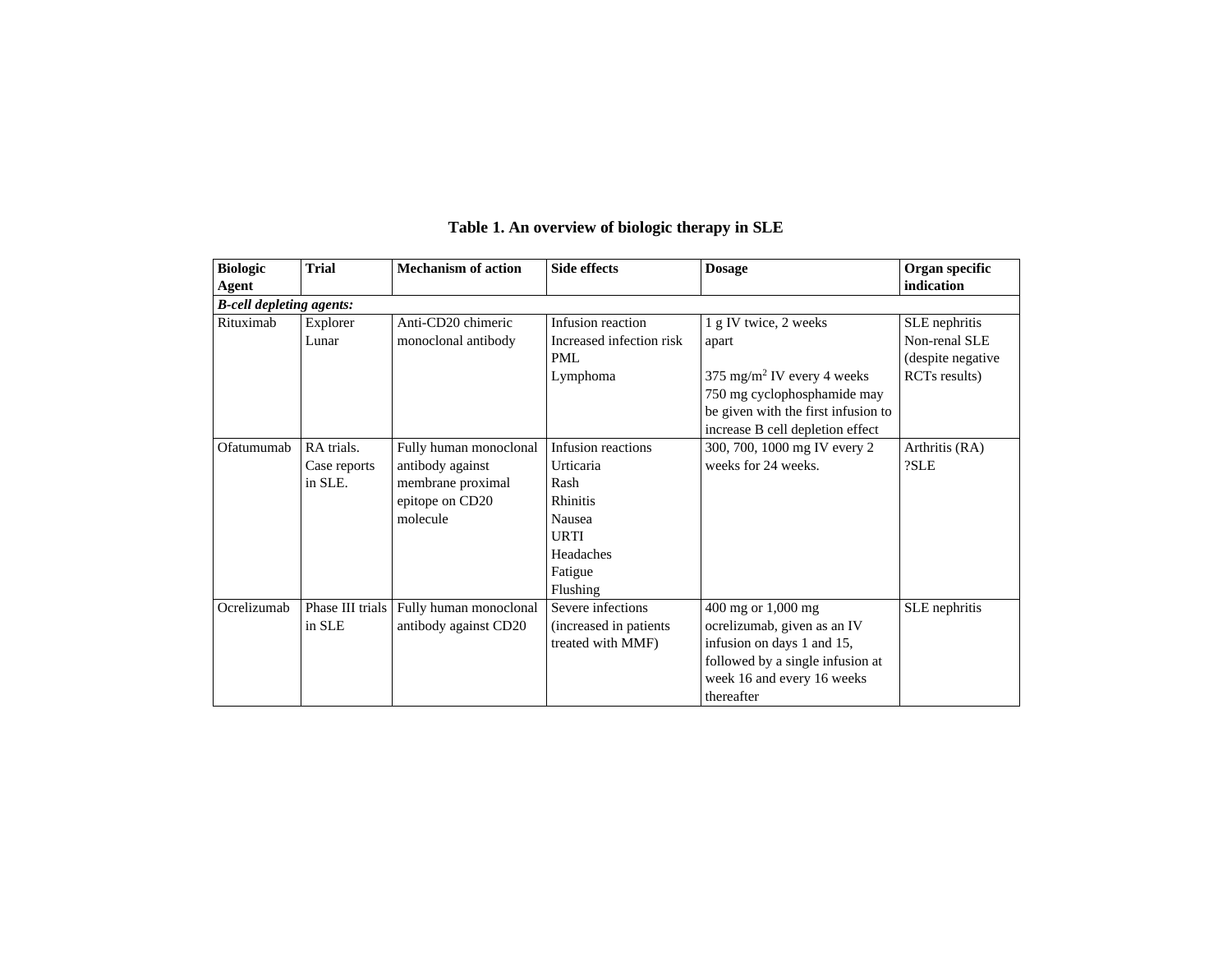| <b>Biologic</b> | <b>Trial</b>                          | <b>Mechanism of action</b> | <b>Side effects</b>      | <b>Dosage</b>             | Organ specific      |
|-----------------|---------------------------------------|----------------------------|--------------------------|---------------------------|---------------------|
| Agent           |                                       |                            |                          |                           | indication          |
|                 | <b>Anti-B-cell activating factors</b> |                            |                          |                           |                     |
| Epratuzumab     | EMBODY-1                              | IgG1 monoclonal antibody   | Infusion reaction,       | 600 mg IV every week for  | Neuro-psychiatric,  |
|                 | EMBODY-2                              | against the CD22           | <b>URTI's Fever</b>      | four weeks or 1,200 mg IV | muco-cutaneous and  |
|                 |                                       | molecule                   | Headache                 | every two weeks for four  | musculoskeletal SLE |
|                 |                                       |                            | Nausea and dizziness     | weeks                     | manifestations.     |
| Belilumab       | BLISS <sub>52</sub>                   | Human monoclonal           | Nausea                   | 10 mg/kg IV every 2       | Non renal SLE       |
|                 | <b>BLISS 76</b>                       | immunoglobulin (IgG1y)     | Diarrhoea                | weeks $x$ 3 and then once | Non cerebral SLE    |
|                 |                                       | against BAFF/BLySS.        | Headaches                | every 4 weeks             |                     |
|                 |                                       |                            | URTI                     |                           |                     |
|                 |                                       |                            | Fever                    |                           |                     |
|                 |                                       |                            | Cystitis                 |                           |                     |
|                 |                                       |                            | Infusion reaction        |                           |                     |
| Tabalumab       | <b>IILUMINATE</b>                     | Human monoclonal           | <b>URTI</b>              | 240 mg SC loading dose,   | Non-renal SLE       |
|                 |                                       | antibody against BAFF      | UTI                      | followed by 120 mg SC     | Non-cerebral SLE    |
|                 |                                       |                            | Injection site reactions | every 2 or 4 weeks        |                     |
|                 |                                       |                            | Myocardial infarct       |                           |                     |
|                 |                                       |                            | <b>Discitis</b>          |                           |                     |
|                 |                                       |                            | Osteomyelitis            |                           |                     |
|                 |                                       |                            | <b>Breast cancer</b>     |                           |                     |
|                 |                                       |                            | Cerebrovascular accident |                           |                     |
|                 |                                       |                            | Pulmonary fibrosis       |                           |                     |
| Blisibimod      | Phase II                              | Fusion protein, selective  | Injection site reactions | 200 mg SC weekly          | Non-renal SLE       |
|                 | PEARL-SC                              | antagonist of BAFF         |                          |                           | Non-cerebral SLE    |

# **Table 1. (Continued)**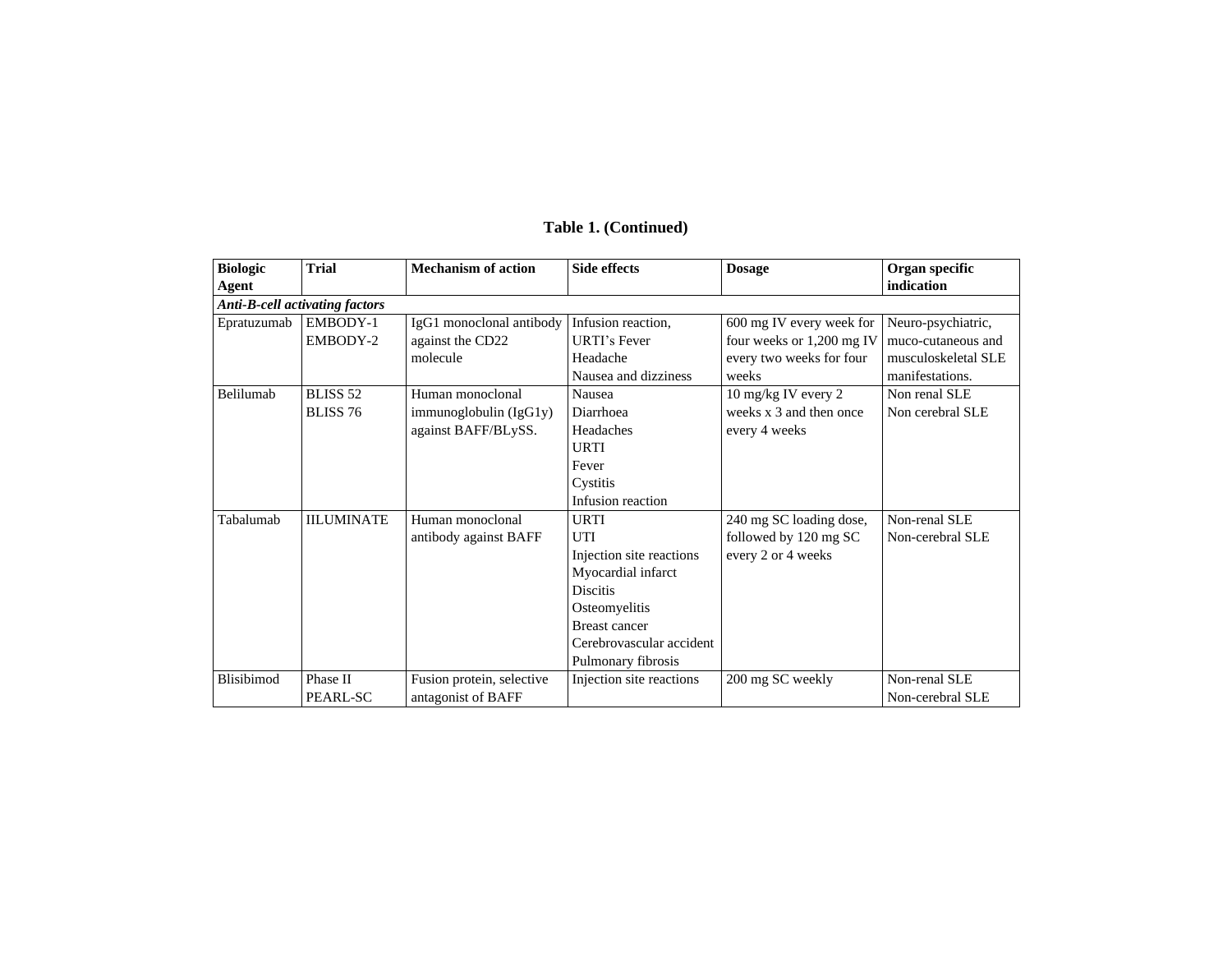| <b>Biologic</b><br>Agent | <b>Trial</b>      | <b>Mechanism of action</b>  | <b>Side effects</b>     | <b>Dosage</b>              | Organ specific<br>indication |
|--------------------------|-------------------|-----------------------------|-------------------------|----------------------------|------------------------------|
| Atacicept                | Phase II APRIL-   | TACI-Ig fusion protein that | <b>LRTI/URTI</b>        | 75 mg or 150 mg SC         | SLE nephritis-study          |
|                          | SLE (terminated)  | inhibits BLyS and APRIL     | Injection site reaction | weekly                     | terminated because of        |
|                          |                   |                             | Fever                   |                            | side-effects.                |
|                          | Phase II          |                             | Arthralgia              |                            |                              |
|                          | <b>ADDRESS-II</b> |                             | <b>Sinusitis</b>        |                            |                              |
|                          | (ongoing)         |                             | Headache                |                            |                              |
|                          |                   |                             | Fatigue                 |                            |                              |
|                          |                   |                             | <b>Rhinitis</b>         |                            |                              |
|                          |                   |                             | <b>Dizziness</b>        |                            |                              |
|                          |                   |                             | Depression              |                            |                              |
| Anti-IFN alpha           |                   |                             |                         |                            |                              |
| Sifalimumab              | Phase III trial   | IFNα monoclonal antibody    | Infusion reaction       | $0.3, 1.0, 3.0,$ or $10.0$ | SLE nephritis                |
|                          |                   |                             | Fatigue                 | $mg/kg$ IV-still           |                              |
|                          |                   |                             | <b>URTI</b>             | undergoing trials          |                              |
|                          |                   |                             | UTI                     |                            |                              |
|                          |                   |                             | <b>Sinusitis</b>        |                            |                              |
|                          |                   |                             | <b>Dizziness</b>        |                            |                              |
|                          |                   |                             | Arthralgia              |                            |                              |
|                          |                   |                             | Headache                |                            |                              |
|                          |                   |                             | Lymphopenia             |                            |                              |
|                          |                   |                             | Anaemia                 |                            |                              |
| Rontalizumab             | Phase II trial    | A recombinant humanized     | Viral infections        | 750 mg IV 4 weekly         | Moderate-severe SLE          |
|                          |                   | monoclonal antibody to      | Reactivation of Herpes  | 300 mg SC 2 weekly         |                              |
|                          |                   | $IFN\alpha$                 | infection               |                            |                              |
|                          |                   |                             | <b>Sinusitis</b>        | $0.3-10$ mg/kg             |                              |
|                          |                   |                             | <b>Bronchitis</b>       |                            |                              |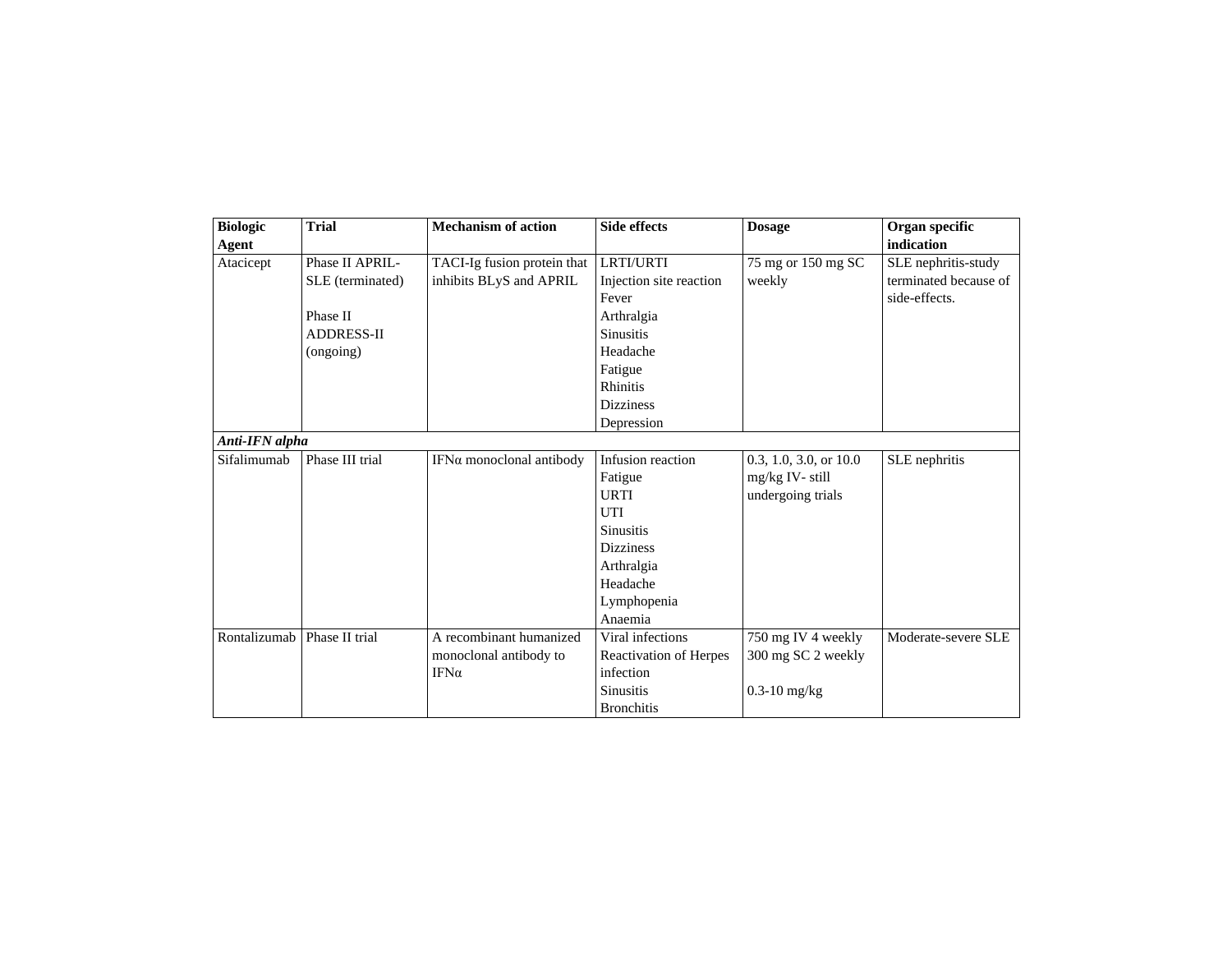| <b>Biologic</b>                      | <b>Trial</b>     | <b>Mechanism of action</b>  | <b>Side effects</b>       | <b>Dosage</b>       | Organ specific      |
|--------------------------------------|------------------|-----------------------------|---------------------------|---------------------|---------------------|
| Agent                                |                  |                             |                           |                     | indication          |
| Anifrolumab                          | Phase II trial   | A type I IFN receptor       | Influenza                 | 300 mg IV monthly   | Moderate-severe SLE |
|                                      |                  | antagonist                  | Herpes-Zoster             | 1000 mg IV monthly  |                     |
| <b>Blockade of T cell activation</b> |                  |                             |                           |                     |                     |
| Abatacept                            | Phase III trials | Human IgG1 heavy chain      | Nausea                    | 10-30 mg/kg IV      | Discoid SLE         |
|                                      |                  | fused with CTLA4 that       | Headache,                 |                     | Arthritis,          |
|                                      |                  | blocks T cell activation by | Infusion reaction         |                     | Serositis           |
|                                      |                  | B cells.                    | Fever                     |                     |                     |
|                                      |                  |                             | Hypertension,             |                     |                     |
|                                      |                  |                             | Back pain Infections      |                     |                     |
| <b>IL6</b> inhibition                |                  |                             |                           |                     |                     |
| Tocilizumab                          | RA trials        | Monoclonal IgG1             | <b>URTI</b>               | $4$ or $8$ mg/kg IV | SLE nephritis       |
|                                      | Phase 1 SLE      | antibody to IL6 receptor    | GI infections             |                     | SLE with moderate   |
|                                      | trials           |                             | TB                        |                     | activity            |
|                                      |                  |                             | GI perforation            |                     |                     |
|                                      |                  |                             | Non-melanoma skin tumours |                     |                     |
|                                      |                  |                             | Malignancies              |                     |                     |
|                                      |                  |                             | Abnormal LFT              |                     |                     |
|                                      |                  |                             | High cholesterol levels   |                     |                     |
|                                      |                  |                             | Suppression of CRP        |                     |                     |

# **Table 1. (Continued)**

Legend: CRP - C reactive protein; CTLA4 - cytotoxic T-lymphocyte-associated protein 4; GI - gastro-intestinal; IFR - individual funding request form, IFN - interferon; Ig - immunoglobulin; IL - interleukin; IV - intravenous; LFT - liver function tests; LRTI - lower respiratory tract infection; MMF mycophenolate mofetil; PML - progressive multifocal leukoencephalopathy; RA - rheumatoid arthritis; RCT - randomized controlled trial; SC subcutaneous, SLE - systemic lupus erythematosus; TB - tuberculosis; URTI - upper respiratory tract infection; UTI - urinary tract infection.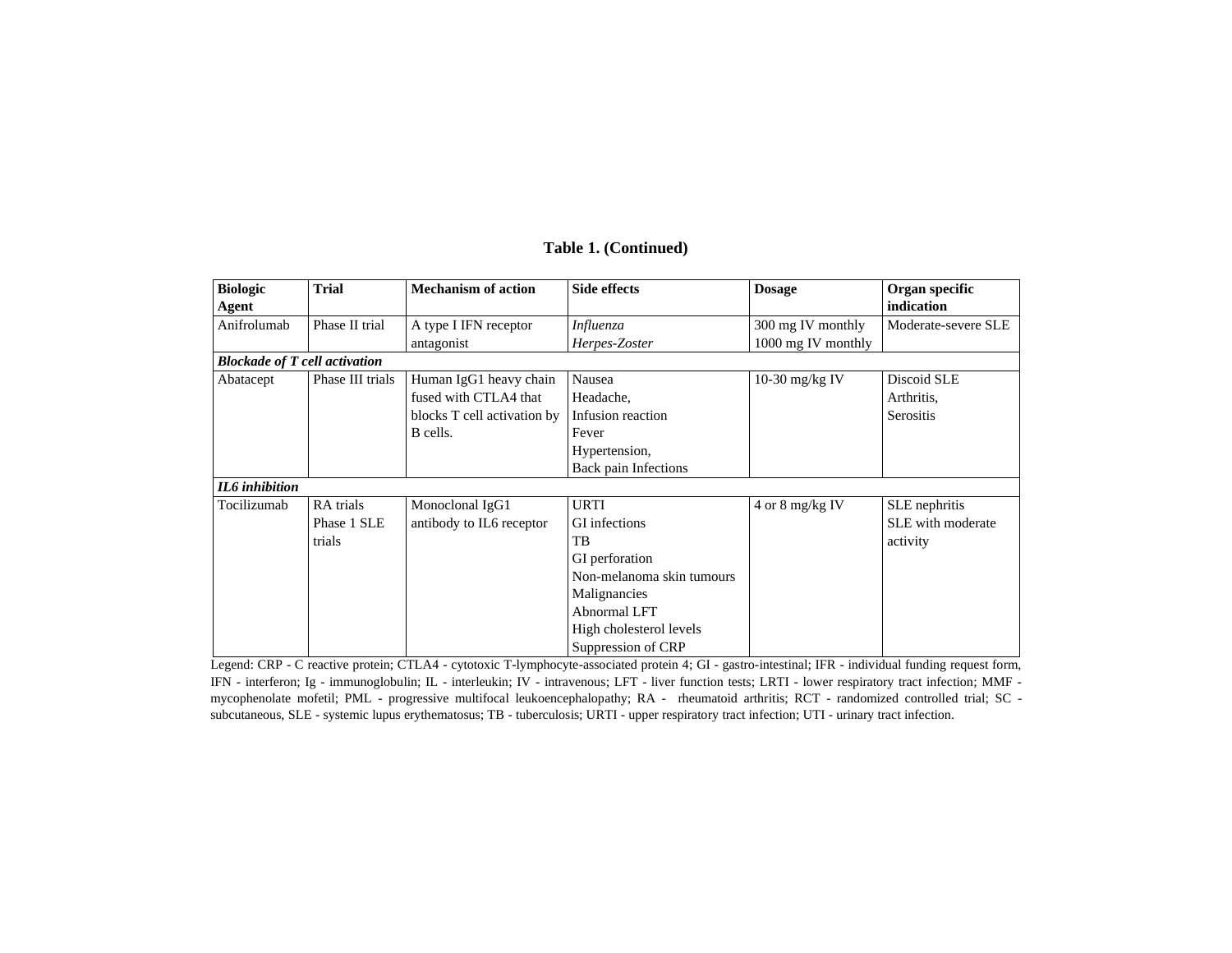The use of biologic agents in different countries is highly variable. In countries with poorer economic status, the access to expensive treatment options is limited and not always fairly distributed in the population. Mortality in lupus was associated with lower education, shorter duration of follow up and poor medical coverage in a large study from South American countries [33].

Belimumab is licensed for use to treat SLE in the US, Europe, but in the UK, the funding of the treatment is based on an individual funding request (IFR). The disparity between the outcome of patients with lupus nephritis with private vs. public health insurance in US is well recognised [27, 34].

Belimumab has not been approved by NICE (National Institute of Clinical Excellence) who do not consider it cost-effective as assessed by QALY (qualityadjusted life year) calculations; although real life experience shows some clinical benefits in patients with skin and joint manifestations [35]. Arguably QALY, which aims to appreciate the disease burden by taking into consideration both, the quality and duration of life, is a flawed measurement tool in the healthcare system [36]. An ideal system treatment for SLE would ensure an increased good quality life span at the lowest possible health care cost. This challenge is compounded by the dilemma of using biosimilars, which supposedly have similar efficacy as the biologic agents and the advantage of lower cost. However, data regarding the efficacy of biosimilars in head-to-head clinical trials aiming to compare them with the original biologic agent are missing for the majority of available options.

Table 1 summarises the most studied biologic treatments in patients with lupus, with particular emphasis on their efficacy for certain SLE manifestations, dosage and toxicity profile.

#### *Biologic Therapies Affecting B Cells*

- 1. Anti-CD20 rituximab, ofatumumab, ocrelizumab, veltuzumab
- 2. Anti-CD22 epratuzumab

#### **Rituximab**

#### *Mechanism of Action and Dosage*

Rituximab is a chimeric/humanised monoclonal antibody against CD20. It was the first biologic to be used in the treatment of SLE. The drug depletes CD20 B lymphocytes. The CD20 antigen is found on pre - B cells which would then form mature B cells [37]. Depletion of the B cell therefore reduces cell apoptosis and complement activation [38, 39]. Although the function of CD20 is unknown, it is considered that it may play a role in  $Ca^{2+}$  influx across plasma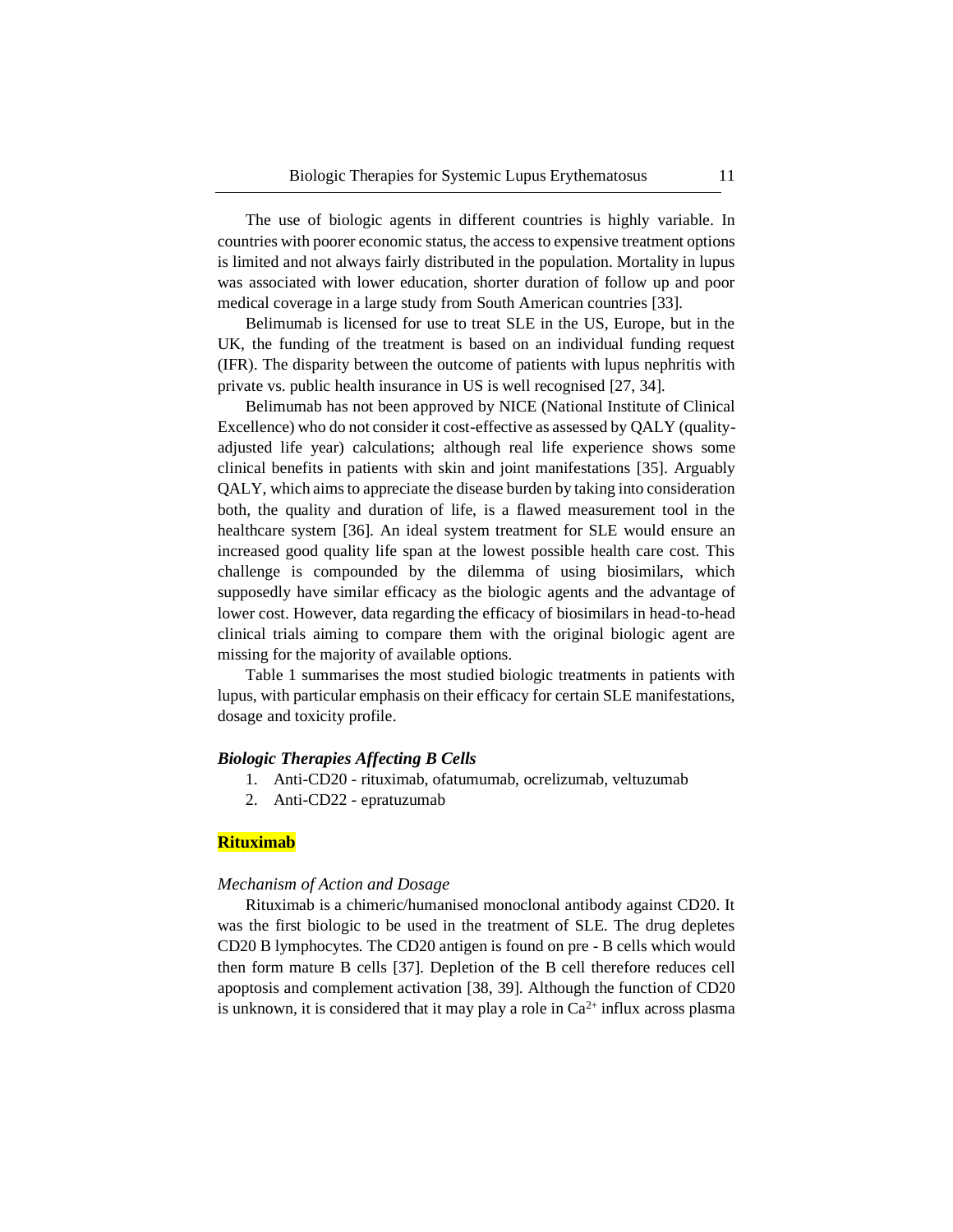membranes, maintaining intracellular  $Ca^{2+}$  concentration and allowing differentiation and activation of B cells.

The fragment antigen binding (Fab) domain of rituximab binds to the CD20 antigen on B lymphocytes, and the fragment crystallisable (Fc) domain recruits immune effector functions to mediate B cell lysis in vitro; in addition rituximab increases the expression of major histocompatibility complex II (MHC II), and lymphocyte function-associated antigens 1 and 3 (LFA-1, LFA-3), triggers shedding of CD23, down-regulates B cell receptor and induces the apoptosis of CD20 B cells [40].

The standard dose currently recommended for the treatment of SLE is 1 g of IV rituximab given 2 weeks apart. Each dose is preceded by premedication with methylprednisolone, antihistamine and paracetamol to reduce the risk of infusion reactions. Cyclophosphamide may also be given pre-first dose to increase the efficacy of rituximab and enhance B cell depletion [41].

#### *Efficacy and Side Effect Profile*

Rituximab is considered effective in treating refractory SLE, although two large trials, **LUNAR** (clinical trial of patients with lupus nephritis) and EXPLORER (clinical trial which included non-renal patients) did not meet their primary endpoints. The reason for this is likely related to the concomitant use of high dose of steroids and concomitant conventional immunosuppressant therapy [42, 43]. However, some significant clinical and serological results were noted (e.g., significant reduction in proteinuria, lower steroid requirement, etc.). Despite the failure of these clinical trials, numerous case-reports and studies using rituximab off-label in lupus patients have shown a 70-90% response rate [43-46]. The role of Rituximab as a steroid sparing agent has also become evident. Condon et al. reported results on 50 lupus nephritis patients treated with 1 g of rituximab 2 weeks apart and 500 mg of IV methylprednisolone [47]. No oral steroids were given and MMF was used as maintenance therapy. 70% ( $n =$ 36) of the patients achieved remission in a mean time of 36 weeks. The conclusion of the researchers was that oral steroids can be avoided (only 2/50 patients required them in a 2 year follow up period), and B cell depletion might be considered early in the treatment of lupus nephritis and other systemic manifestations of SLE. Rituximab minimized the need for additional steroids and was effective in ensuring a better long term control of the disease. An earlier, albeit smaller study of eight newly diagnosed rituximab treated patients (each case carefully matched to three conservatively treated patients) reported similar steroid sparing capacity of rituximab in non-renal lupus patients [48]. An international trial comparing rituximab and MMF in lupus nephritis patients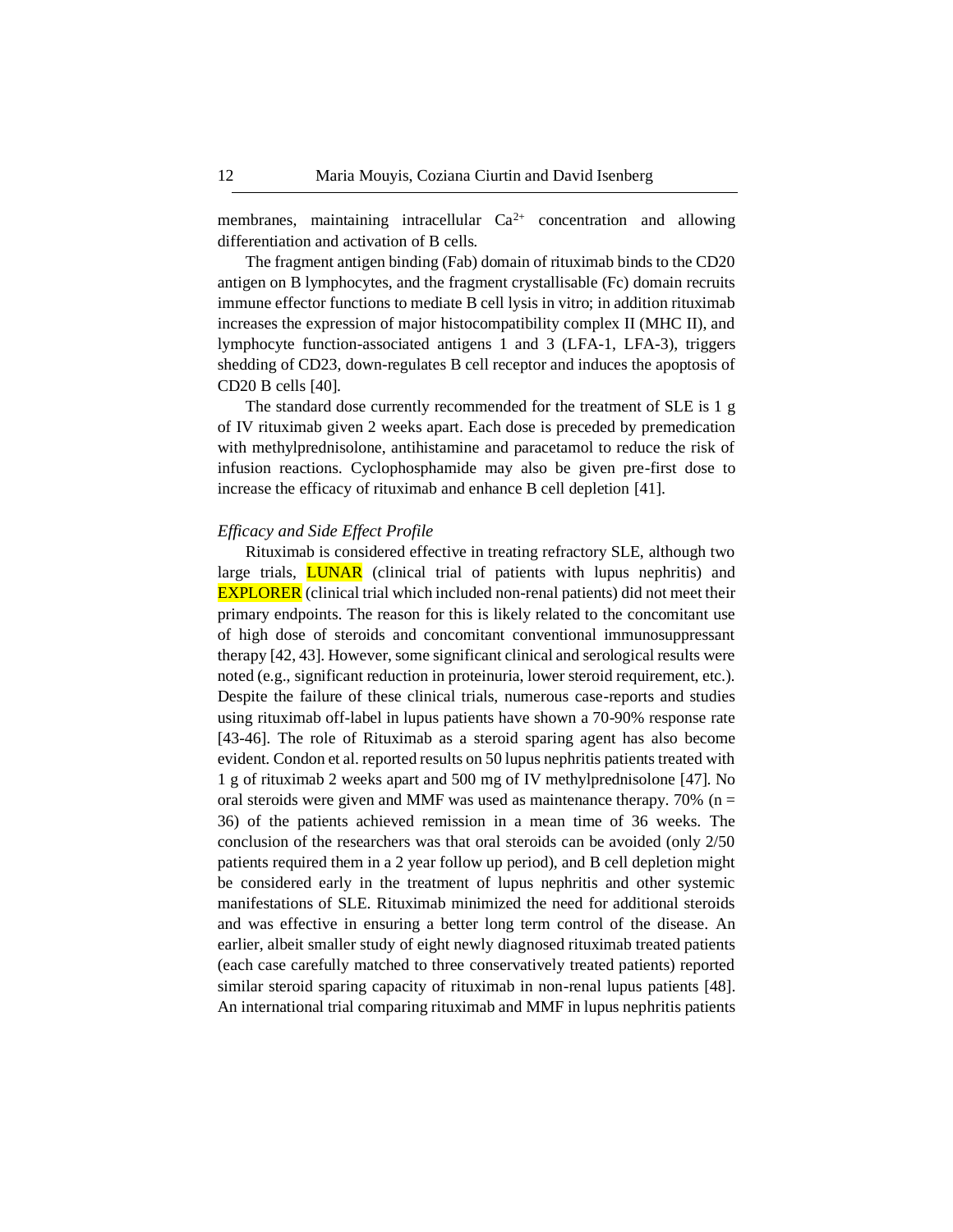treated with minimal dose of steroids vs. standard therapy with high doses of steroids and MMF (the RITUXILUP study) is currently undergoing and should provide more definitive answers regarding the exciting possibility to treat patients with lupus with low doses of steroids and rituximab.

Side-effects of rituximab include infusion reactions as documented in the initial oncology studies [49]. The most common side-effects are fever, bronchospasm, rash and hypotension, which usually settle on stopping the infusion. Patients are usually followed up carefully post-rituximab treatment to monitor for the development of common bacterial and viral infections, or other infections, such as TB and hepatitis B or C. Based on the experience acquired from treating RA patients with rituximab, this biologic agent is considered reasonably safe in the context of history of TB [50, 51]. There are reports of both reactivation of hepatitis B following treatment with rituximab [52], as well as effective treatment of vasculitis associated with hepatitis C with rituximab [53, 54]. Human anti chimeric antibodies have also been reported [55], and sideeffects to medication are considered to be linked to the immunogenicity of these antibodies [56]. The effect of B cell depletion lasts for 6-12 months in about 75% of cases, and the response to therapy is variable [38, 57, 58], and, as shown recently, the longer the duration of B cell depletion, the better the outcome [59]. The process of B cell repopulation following B cell depletion therapy with rituximab in lupus is still not fully understood [60]. For safety reasons, it is recommended to check immunoglobulin (Ig) levels and CD19+ B cell count every 2 months until B cells normalise, as accumulated doses of rituximab may also cause hypogammaglobulinaemia which may be linked to an increased the risk of infection [61, 62].

The expert consensus is that rituximab is a safe and effective treatment option for patients with refractory renal and non-renal lupus and can reduce significantly the steroid burden [48, 63-65], despite the negative trial results.

# **Ofatumumab**

#### *Mechanism of Action and Dosage*

Ofatumumab is a fully human monoclonal antibody anti-CD20 [66]. The treatment is licensed for use in patients with chronic lymphocytic leukaemia based on its proven efficacy in treating refractory cases [67, 68]. Most studies assessing dosing regimens in patients with rheumatic conditions have been done in RA patients, in whom the treatment was also associated with clinical benefit [69, 70]. The current recommended dose is 700 mg IV every 2 weeks. Similarly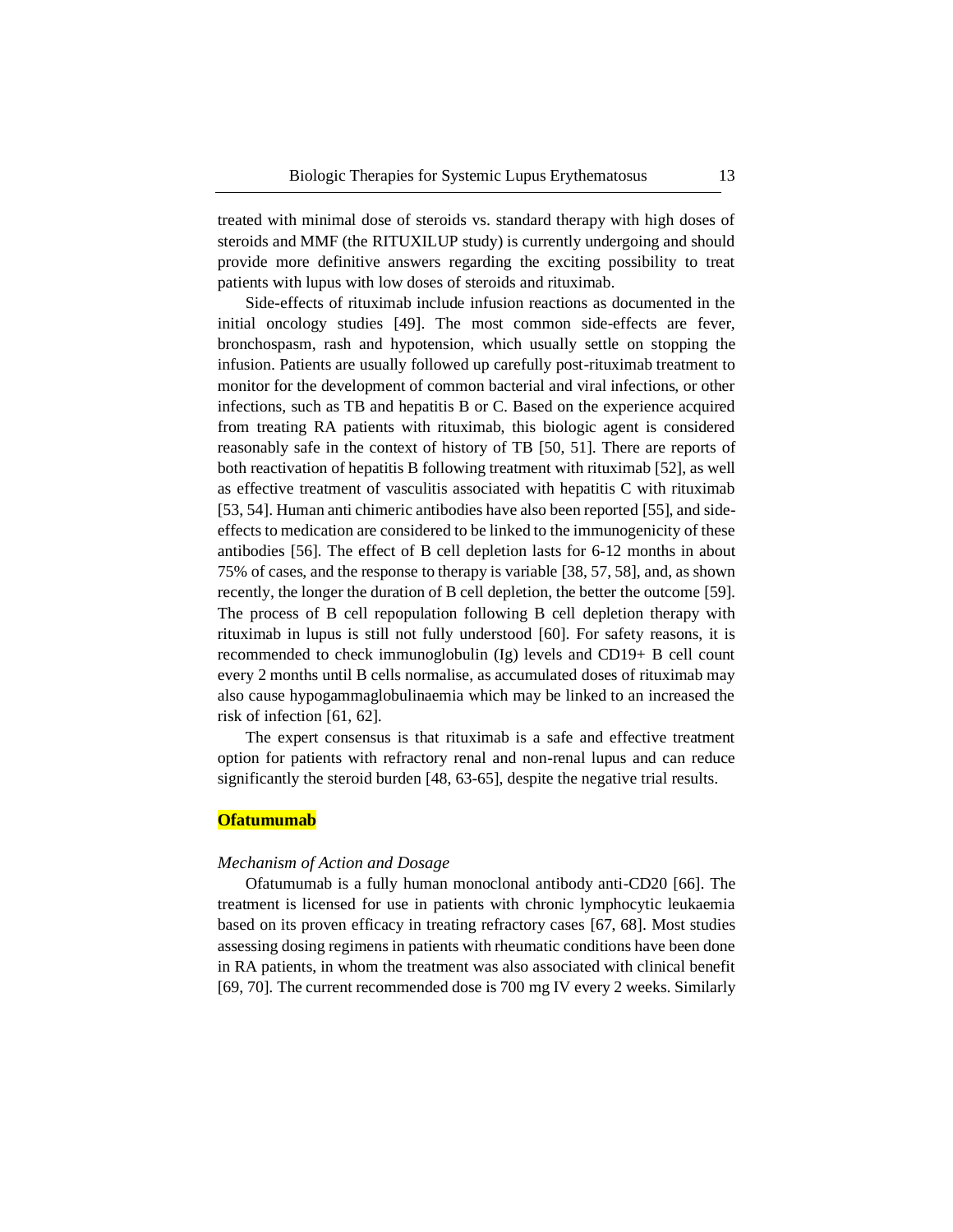with other biologic agents, premedication is administered beforehand, to minimise the risk of infusion reactions [71].

#### *Efficacy and Side Effect Profile*

The safety profile and efficacy of ofatumumab has also been established in a few RA clinical trials [69, 71]. The drug has been proved effective as B cell depletion agents as was associated with significant clinical improvement of symptoms of arthritis at different doses [71]. The pharmacokinetic of the medication was found similar in chronic lymphocytic leukaemia and RA [72]. A recent case report has suggested some benefit in the treatment of SLE [73].

Although safety profiles were established in phase 1 and II trials, the most comprehensive information related to the drug's safety profile was provided by a phase III clinical trial in RA [69]. The most common side-effects were rash (21%) and urticaria (12%), which mostly occurred on the day of first infusion and they declined significantly with the second course. Most adverse events were of mild or moderate intensity (see Table 1).

# **Ocrelizumab**

#### *Mechanism of Action and Dosage*

Ocrelizumab is another fully human monoclonal antibody against CD20, developed for RA, SLE, and B cell derived malignancies [74, 75], which was tested for efficacy in patients with lupus nephritis [76]. The doses used in the largest phase III clinical trial were 400 mg or 1,000 mg ocrelizumab, given as an IV infusion on days 1 and 15, followed by a single infusion at week 16 and every 16 weeks thereafter [76].

#### *Efficacy and Side Effect Profile*

Despite reaching an overall response rate of 66-67% in the ocrelizumab treatment arm, the difference in response vs. standard of care treatment did not reach statistical significance [76]. The study was terminated earlier as there was an infection-related safety signal in relation with increased risk of opportunistic and fatal infections in the ocrelizumab treatment groups [77]. The proportion of patients experiencing serious infections was twice as high in patients who received concomitant treatment with MMF (32% vs. 16% in the placebo arm), and it was increased in Asian patients [76].

Although ocrelizumab has been unsuccessful in one clinical trial in SLE, this negative result may be attributed to the use of concomitant MMF. It has also been trialed in relapsing and remitting multiple sclerosis with only 3 of 55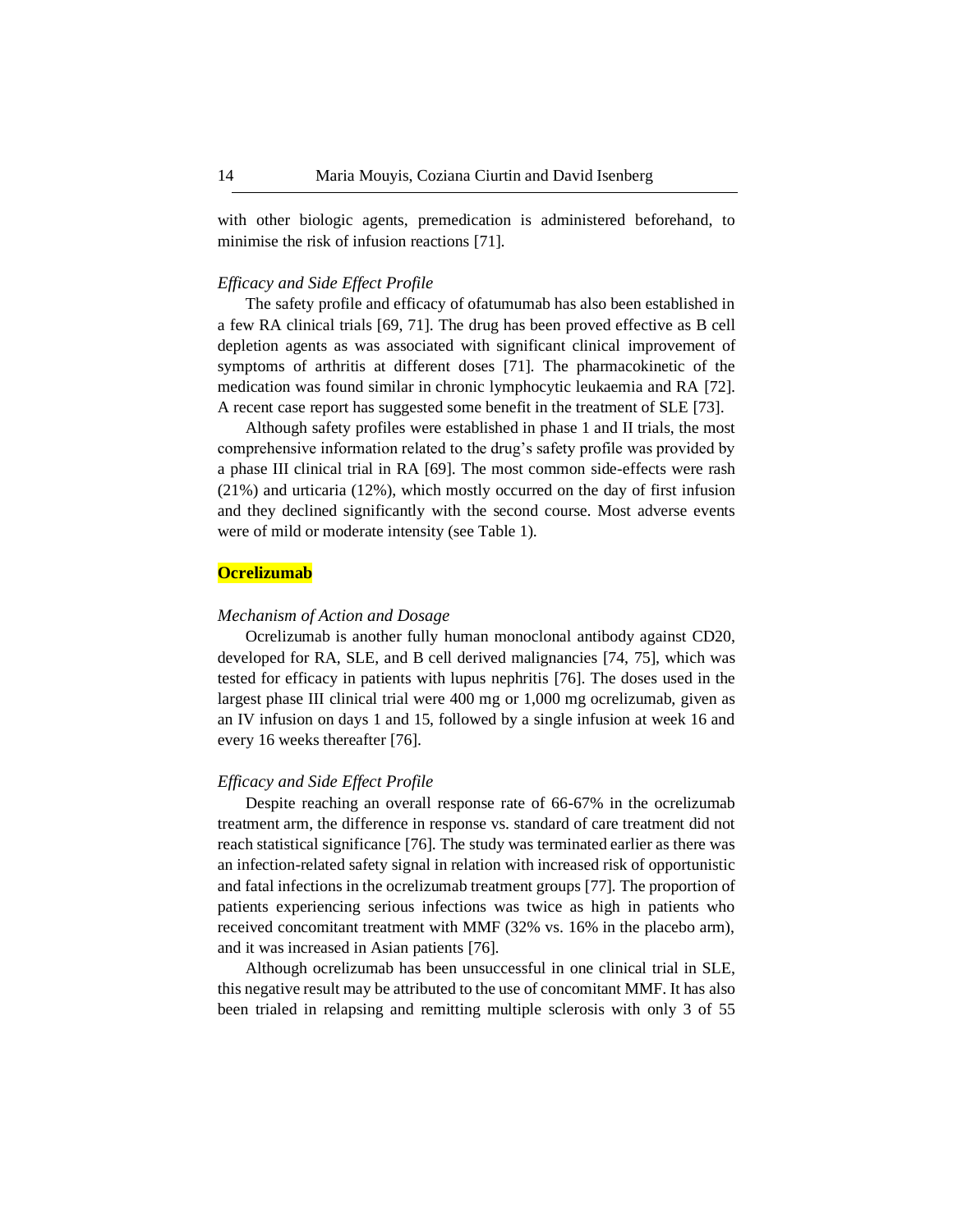patients experiencing significant adverse events. The treatment was associated with a reduction in neurological lesions on magnetic resonance imaging (MRI) [78]. It remains possible that this drug can still be used in SLE pending additional trials.

#### **Veltuzumab**

#### *Mechanism of Action and Dosage*

Veltuzumab is a second generation humanised anti CD20 monoclonal antibody with a SC formulation, developed for the treatment of refractory pemphigus vulgaris and hematologic malignancies [79, 80]. A case report showed improved serological outcome with treatment with veltuzumab in a lupus patient who developed anti - drug antibodies (HACA) to rituximab [81]. The role of veltuzumab in SLE has yet to be clearly determined but may be used where rituximab is ineffective or there is "resistance" as seen in patients with non-Hodgkin lymphoma (NHL) [82].

#### *Bispecific Monoclonal Antibodies*

Recent laboratory studies suggested that the use of bispecific antibodies (anti CD22/CD20) might be effective in the treatment of lupus, as they were associated with increased trogocytosis. Trogocytosis is a process whereby lymphocytes conjugated with APC extract surface molecules from APCs and express them on their own surface in vitro, resulting in decreased levels of B cell surface markers associated with considerably less B cell depletion and therefore less risk of severe immunosuppression [83].

# **Epratuzumab**

#### *Mechanism of Action and Dosage*

CD22 is a B cell transmembrane glycoprotein that is found on mature B cells. Epratuzumab is an IgG1 monoclonal antibody against the CD22 molecule, which inhibits B cell receptor activation and leads to subsequent B cell apoptosis. The ALLEVIATE-1 and ALLEVIATE-2 randomised clinical trials (RCTs) proved that 360 mg/m<sup>2</sup> IV dose was more effective than the 720 mg/m<sup>2</sup> IV dose as a steroid-sparing medication in patients with severe lupus. The responses correlated with improvements in health-related quality of life [84]. The EMBLEM study was an early phase II B study performed to determine the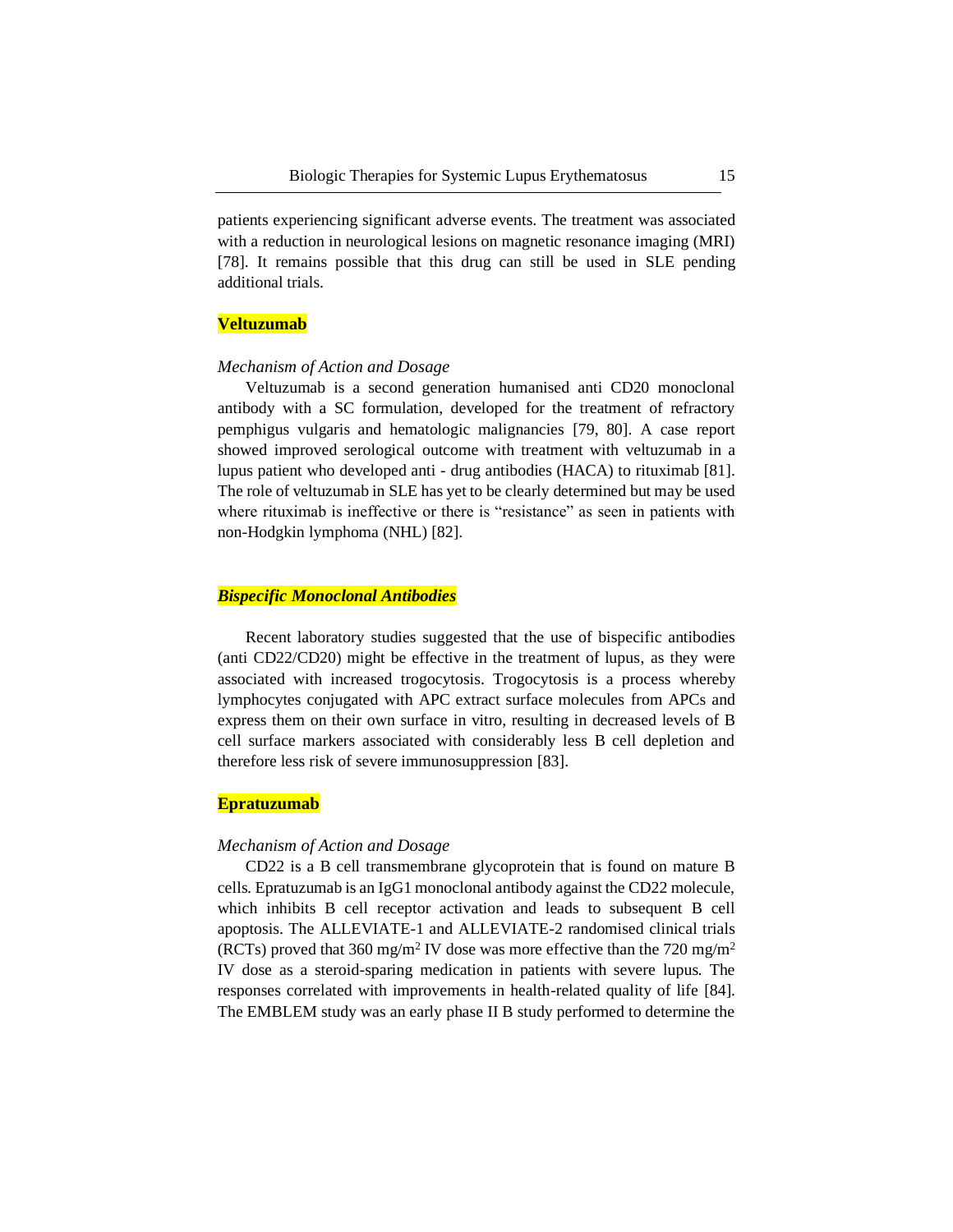effective dose regimen in patients with moderate-severe lupus, which showed that patients receiving a total of 2400 mg had significant improvement in the disease activity [85].

The phase III studies, EMBODY 1 and 2, enrolled SLE patients who received placebo or treatment with 2400 mg of epratuzumab over four 12-week treatment cycles, administered as 600 mg every week for four weeks or 1,200 mg every two weeks for four weeks. The primary endpoint of both studies (which was defined as the percentage of patients meeting treatment response criteria at week 48 according to the British Isles Lupus Assessment Group (BILAG) - based Combined Lupus Assessment - BICLA) was not met and the research program was discontinued. BICLA, like the SRI (SLE responder index) system, requires patients to meet response criteria across three assessment tools: the BILAG-2004 index, SLEDAI index (SLE- disease activity index) and a physician's global assessment (PGA).

Epratuzumab is considered to reduce on average only 35% of circulating B cells in patients, and has minimal antibody and complement-dependent cellular cytotoxicity (when evaluated in vitro), and it was hypothesized that its therapeutic activity may not result completely from B cell depletion [83]. However, this was not translated in clinical benefits.

### *Side Effect Profile*

Epratuzumab has been used in the treatment of both SLE and Sjögren's syndrome [85-87]. The drug has been proven to reduce BILAG scores as well as neuropsychiatric (62.5%), muco-cutaneous (21.9%) and musculoskeletal symptoms (32%) compared to placebo [85].

The common side effects included infusion reaction, upper respiratory tract infections (URTI's), fever, headache, nausea and dizziness. A small proportion of patients developed human antidrug antibodies (HAHA). In contrast to rituximab, no severe decrease in the Ig levels was noted and this may be in relation to a partial depletion of B cells.

#### *Anti B Cell Activating Factors*

- 1. Belimumab
- 2. Tabalumab
- 3. Atacicept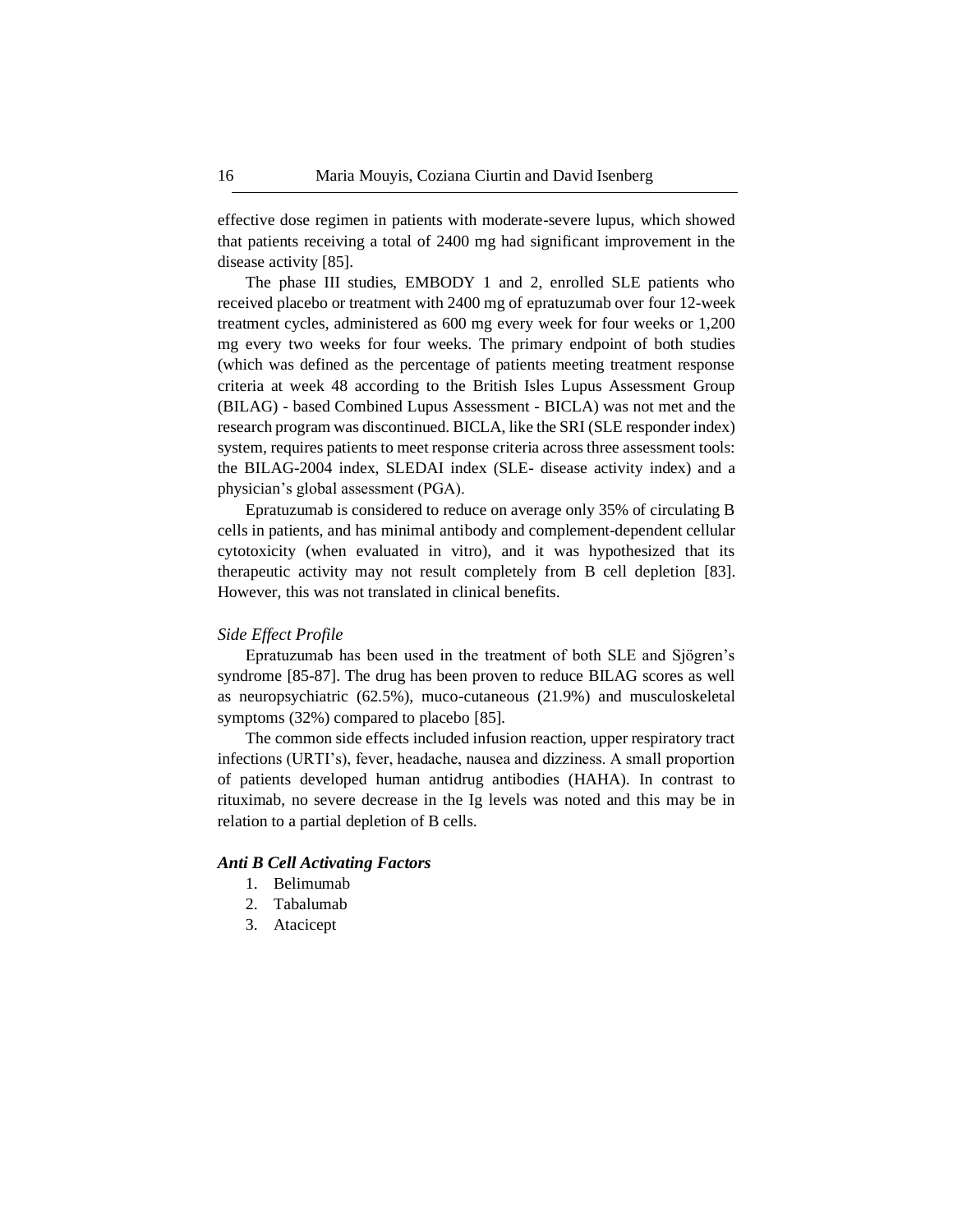#### **Belimumab**

#### *Mechanism of Action and Dosage*

This is a monoclonal humanised Ig which binds to the BLyS protein. It is a transmembrane protein expressed by T cells, dendritic cells and neutrophils. The BlyS protein binds to 3 receptors on the B cell surface: the B cell maturation antigen (BMCA), BAFF-receptor (BR3, BAFF-R) and a transmembrane activator and calcium modulating ligand interactor (TACI); via these receptors it has a role is in B cell differentiation, Ig production and levels of disease activity [88]. Patients with SLE have high levels of BlyS, therefore binding of the BlyS protein leads to decrease B cell activation, maturation and antibody production. The dose used in lupus clinical trials was 10 mg/kg IV every 2 weeks for 6 weeks and thereafter monthly.

#### *Efficacy and Side Effect Profile*

Belimumab is considered effective in patient with non-renal and noncerebral SLE. FDA has approved it for mild to moderate SLE for those with skin and joint disease. It is not approved for active renal lupus or cerebral lupus. BLISS 52 and BLISS 76 studies have shown efficacy at 52 and 76 weeks [89]. BLISS 52 was carried out in countries from Central and Eastern Europe, Asia-Pacific, and Latin America. At 52 weeks, there was a 58% patients who had been treated with 10 m/kg of belimumab met the primary outcome, which was the SRI response rate ( $P = 0.017$ ). SRI comprises criteria from three different internationally validated indices, SELENA-SLEDAI, PGA and BILAG 2004. BLISS 76 was a clinical trial which included patients from North America, and Western and Central Europe. Similarly, at 52 weeks 43% of patients treated with 10 mg/kg of belimumab met a similar primary outcome ( $p < 0.02$ ). The 52 week response was not maintained at 76 weeks. The results of these large clinical trials suggested that improvement of disease control is more likely in patients with low C3 and high dsDNA levels [90]. A pooled post-hoc analysis of the combined phase III studies suggested a possible benefit in lupus nephritis as well [91]. Belimumab was associated with improvement of disease activity, reduced flares, decrease in dsDNA levels and low rate of side effects and it is currently licensed for use in non-renal lupus patients. The one drawback of belimumab is the delay onset of action and therefore not ideal for an acute flare treatment. It can take up to 6 months to achieve 70% B cell depletion. Common side effects included nausea, diarrhoea, headaches and URTIs, but their frequency was low. The rates of patients experiencing adverse events, as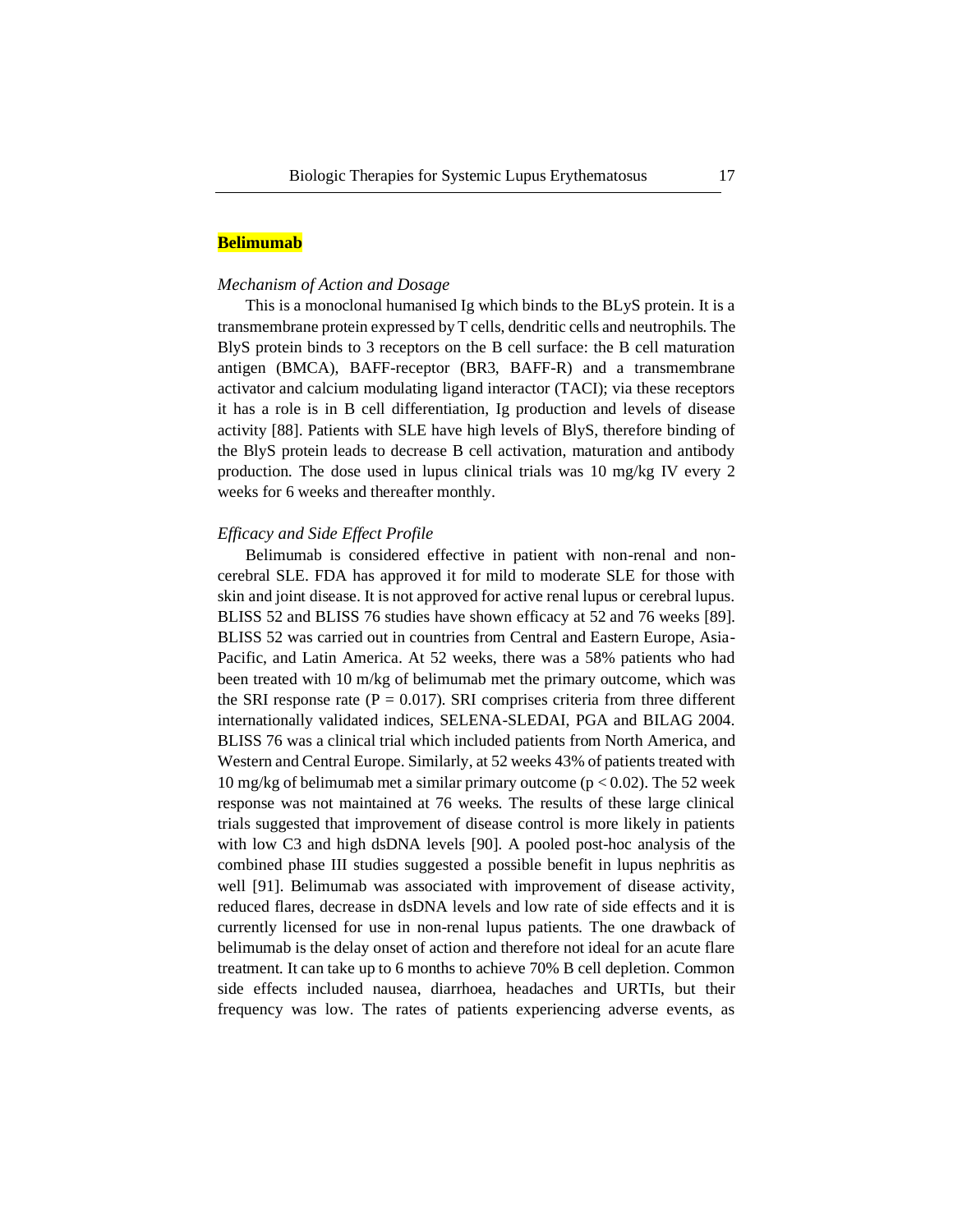assessed from pooled data from one phase II and two phase III RCTs were 16.6%, 19.5%, 13.5%, and 18.0% with placebo, and belimumab 1, 4, and 10 mg/kg, respectively [92]. There was also evidence of low rate of serious infusion reactions (including hypersensitivity reactions) occurring at a lower frequency that 1% in both placebo and active medication patient groups [92]. The side effect profile is not dose dependent. There is one case report of a severe delayed anaphylactic reaction which was fatal [92].

#### **Tabalumab**

#### *Mechanism of Action and Dosage*

BLyS, also known as BAFF, belongs to the TNF family. It is expressed by multiple cells including macrophages, monocytes, neutrophils and dendritic cells. BLys/BAFF binds to 3 receptors called BR3, thus affecting B cell lineage. TACI receptor is found on T cells and marginal zone B cells. BCMA (B cell maturation antigen) receptor is found on plasma cells. Activation of these receptors leads to auto-antibody production, increase in B cells and possibly potentiate malignancies [93].

In contrast to belimumab, tabalumab is an anti BAFF monoclonal antibody, which targets both membrane bound and soluble BAFF, currently used in RA [94]. The ILLUMINATE-1 study, a phase III RCT of tabalumab in patients with SLE, used the following dose regimen: 240 mg SC loading dose, followed by 120 mg every 2 weeks or 4 weeks in combination with traditional SLE treatments. The primary endpoint was the proportion of patients achieving an SLE Responder Index 5 (SRI-5) response at week 52. The **SRI-5** is a composite endpoint defined as  $\geq$ 5 point improvement (reduction) in SELENA-SLEDAI score, no new BILAG 2004 index score of A or no more than one new BILAG B score, and no worsening (increase ≥0.3 points from baseline) in PGA [95]. The study did not meet the primary endpoint. Similarly, no difference in the secondary outcomes (which included time to first severe SLE flare on the SELENA-SLEDAI Flare Index, proportion of patients with reduction in corticosteroid dose by  $\geq$ 25% to  $\leq$ 7.5 mg/day prednisone (or equivalent) for  $\geq$ 3 consecutive months from weeks 24 through 52, and change from baseline on the Brief Fatigue Inventory at week 52), was found between the active and placebo groups. However, in a sensitivity analysis which did not exclude the patients who decreased antimalarial, steroid or immunosuppressant therapy, SRI-5 response was achieved with tabalumab 120 mg every 4 weeks (37.0% vs 29.8% placebo;  $p = 0.021$ ), suggesting a potential for this biologic agent to be effective in selected categories of lupus patients [95]. Furthermore, the ILLUMINATE-2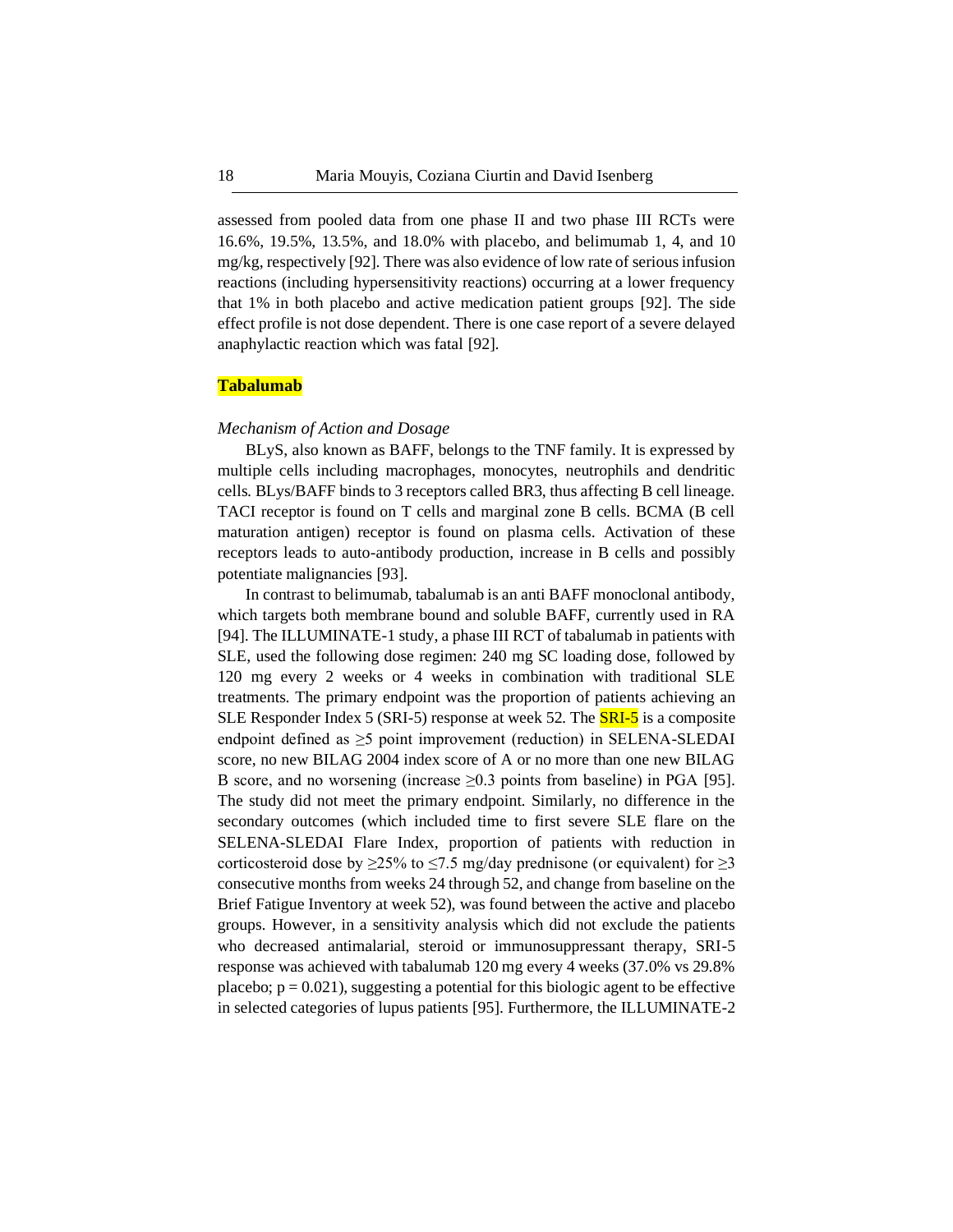study, which was set up in a broadly similar way to ILLUMINATE-1, but not excluding these patients whose concomitant medications were reduced, did not meet its primary endpoint. Unfortunately, despite the encouraging results, Eli-Lilly have terminated the tabalumab program in lupus.

### *Efficacy and Side Effect Profile*

The side-effects noted from the initial RA trials include infections and injection site reactions [96]. The most common infections included URTI and urinary tract infections (UTIs). Severe adverse events were also noted, such as myocardial infarct, discitis, osteomyelitis, breast cancer, cerebrovascular accident and pulmonary fibrosis [96, 97]. The treatment with tabalumab was associated with slight increase in the incidence of depression and suicidality compared to placebo in the ILLUMINATE-1 study, but these side-effects were uncommon [98]. The incidence of serious infections and severe infections were similar in the tabalumab and placebo groups in SLE patients [95].

#### **Atacicept**

#### *Mechanism of Action and Dosage*

This novel agent inhibits both BLyS and APRIL in B cells, affecting B cells ranging from immature to mature. It is a TACI-Ig fusion receptor protein [99]. As described above, by inhibiting BlyS and APRIL it causes a reduction in B cell proliferation, IFNγ and Ig production [100]. The doses used in the phase II/III RCT in lupus were either 75 mg or 150 mg atacicept SC biweekly for 4 weeks and then weekly versus placebo [101].

#### *Efficacy and Side Effect Profile*

In the APRIL-SLE phase II RCT, the 150 mg atacicept arm was terminated early due to two fatal infections [101]. Despite this, a post-hoc analysis of atacicept 150 mg has shown that this dose regimen reduced the incidence of flares and time to first flare compared to placebo (flare rate 37% vs. 54%, odds ratio - OR = 1.15 (0.73-1.8), and time to flare HR = 0.56, P = 0.009) [102]. There was no difference between atacicept 75 mg and placebo. The clinical response was accompanied by decrease in B cells, Ig levels and increase in complement levels. The 75 mg arm failed to meet the primary endpoint, defined as a significant decrease in the proportion of patients experiencing at least one flare of BILAG A or B [101].

The main safety concern regarding atacicept is that of potential increased incidence of hypogammaglobulinaemia and therefore, risk of infection. A study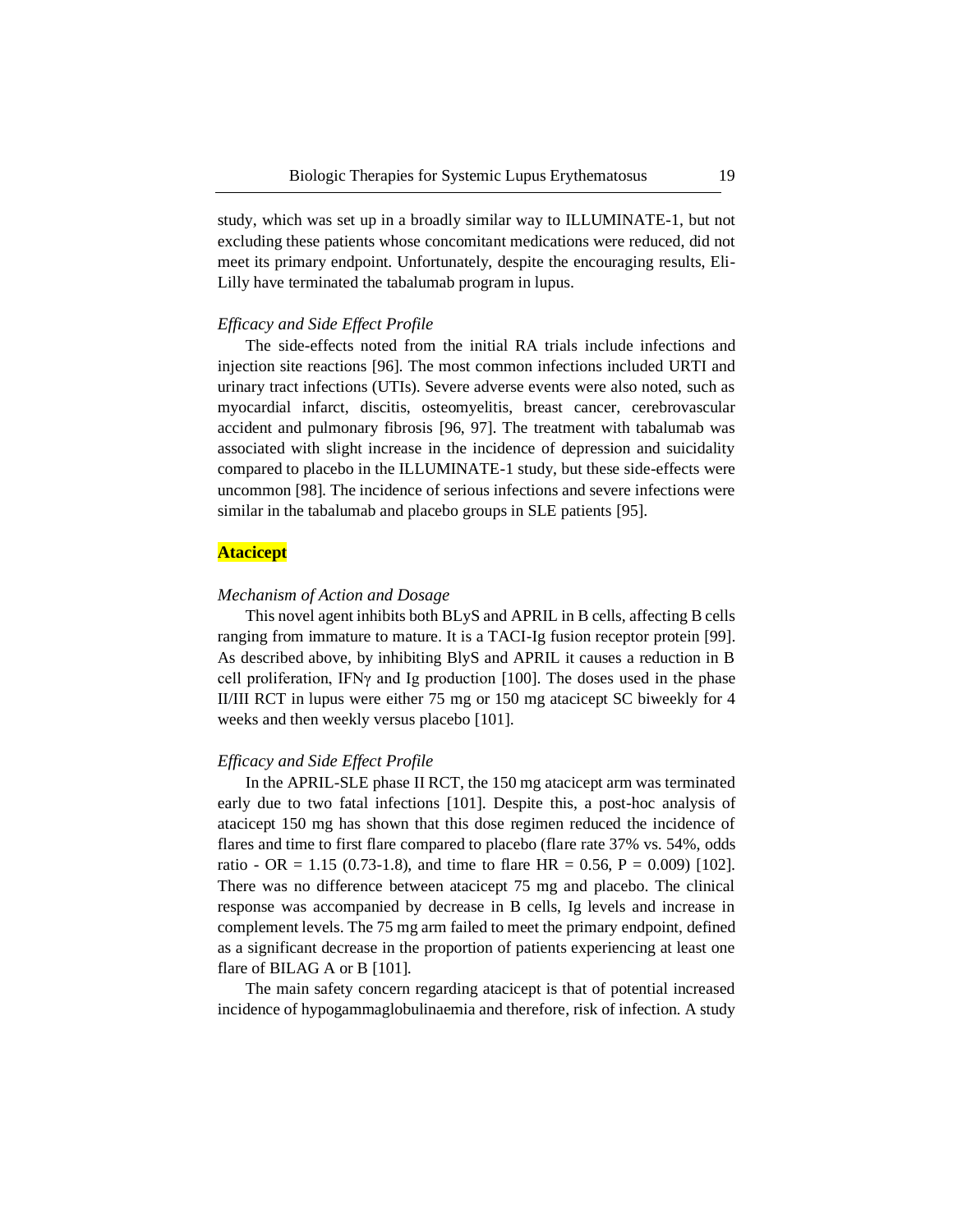in patients with lupus nephritis was terminated after the enrolment of only 6 patients because of the severe decreased in the level of Ig [103]. A closer look at the concomitant medication, showed that these patients' hypogammaglobulinaemia developed when the patients were given MMF before they were treated with atacicept [104]. It was hypothesised that targeting APRIL in autoimmune disease might be associated with significant risk of toxicity [105]. Further phase II/III clinical trials of atacicept in lupus are currently undergoing (ADDRESS II) and should be able to provide additional information about the safety profile of this biologic agent. Apart from the two deaths encountered in the 150 mg atacicept group in the APRIL-SLE trial, the proportion of the serious infections was not statistically significantly different between the 75 mg atacicept arm when compared to placebo [101]. Furthermore, the death and injection rates were similar to those reported in the belimumab studies. The most common infections encountered included *haemophilus influenzae* pneumonia, *legionella* pneumonia and *bacillus* bacteraemia. Preclinical studies showed an increase in liver transaminases [101].

#### **Blisibimod**

#### *Mechanism of Action and Dosage*

Blisibimod is a fusion protein consisting of four BAFF binding domains fused to the Fc region of a human antibody, which acts as a selective antagonist of BAFF. Blisibimod selectively inhibits both soluble and membrane-bound BAFF.

#### *Efficacy and Side Effect Profile*

The efficacy and safety of blisibimod in subjects with SLE was investigated in a phase II RCT, PEARL-SC study, which found that the highest tested dose of 200 mg blisibimod administered SC once weekly was associated with increased SRI-5 response rates, but without reaching statistical significance when compared with placebo. The treatment was more effective in patients with SELENA-SLEDAI improvement of  $\geq 8$ , and in a subgroup of patients with severe disease (SELENA-SLEDAI ≥10) [106].

Blisibimod was associated with a decrease in the number of naïve B cells (24-76%) and a transient relative increase in the memory B cell compartment in the phase 1 studies [107]. It was also associated with significant decrease of dsDNA, increase in the complement C3 and C4, and reductions in serum B cell levels in the PEARL-SC study [106]. Blisibimod is currently being tested in a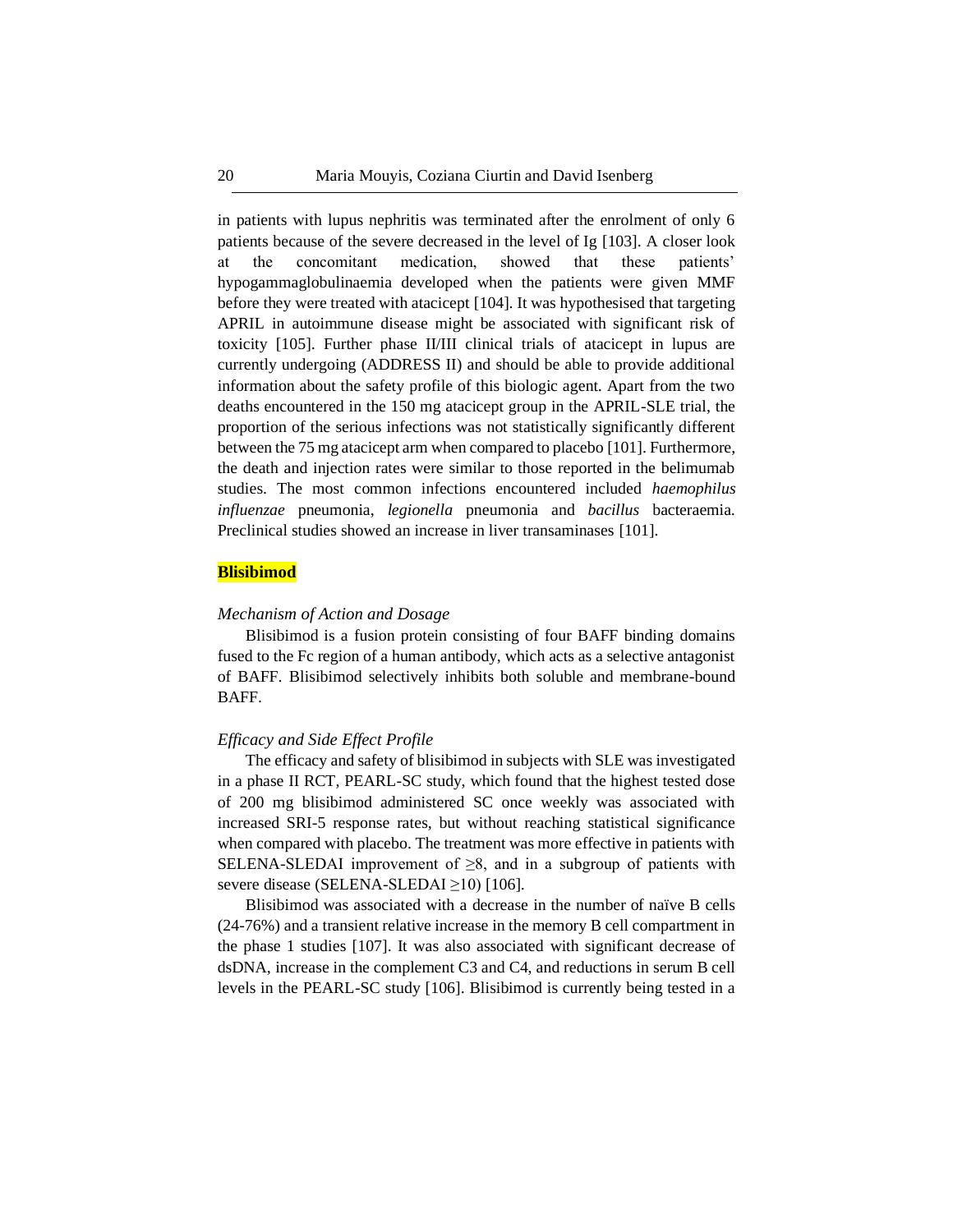phase III study for SLE, CHABLIS-SC1, and a phase II study, BRIGHT-SC, for IgA nephropathy.

The treatment with blisibimod was safe, as the incidence of serious sideeffects was similar to the placebo arm. Injection site reactions were reported more frequently with blisibimod compared with placebo, but they were mild (erythema) [106]. Taking into consideration this treatment's serological benefits in SLE patients and acceptable safety profile, the results of the phase III study are awaited with interest as if proven more effective than belimumab, the treatment has a good chance to be the next licensed biologic treatment for lupus.

# *Anti-Interferon Alpha (IFNα)*

- 1. Sifalimumab
- 2. Rontalizumab
- 3. Anifrolumab

#### **Mechanism of Action**

Sifalimumab and rontalizumab are anti-IFNα monoclonal antibodies. An increase in BAFF occurs via signalling of INFα. The signalling pathway is activated by the stimulation of the IFN-1 receptor. In SLE pathogenesis there is activation of type 1 IFN, which is associated with lupus nephritis [108, 109]. Neutralisation of IFN $\alpha$  will lead to a reduction of inflammation by a reduction in BAFF levels, mature B cells, antibody production and T cell activation [110, 111].

#### **Sifalimumab**

#### *Dosage*

An optimal dose is yet to be confirmed as trials are currently underway. The phase I RCT in lupus used the following doses: 0.3, 1, 3, 10 or 30 mg/kg as a single IV administration [112]. The results of a promising phase II RCT of Sifalimumab in SLE were presented at the 2014 American College of Rheumatology (ACR) annual meeting [113].

The patients were randomised to receive monthly IV doses of sifalimumab at 200, 600, or 1200 mg or placebo for 1 year based on their disease activity, IFN signatures and geographic region. The primary endpoint, defined as the percentage of patients achieving an SRI at day 365, was achieved in all the treatment active arms (sifalimumab 200, 600, and 1200 mg doses were associated with 58.3, 56.5, 59.8%, SRI response respectively, compared to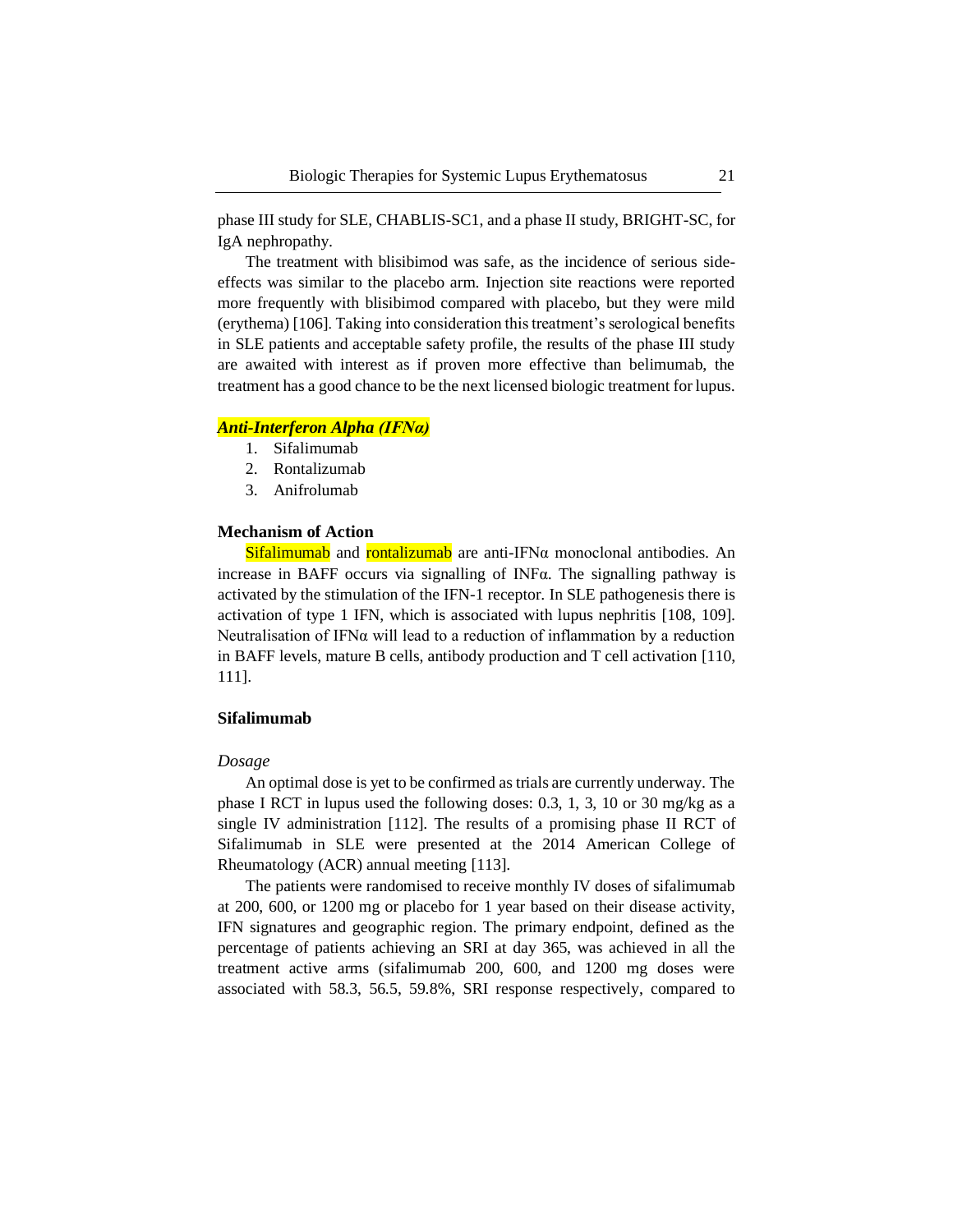45.4% in the placebo group). Surprisingly, there were no significant changes of the dsDNA or complement levels despite the good response to treatment [113].

#### *Efficacy and Side Effect Profile*

The results from the early phase clinical trials showed a reduction in SLE disease activity [108, 113], and phase 3 trials are currently underway. Sifalimumab is considered safe although there have been reports of increase incidence of *herpes zoster*infection. Other side effects typically include infusion reactions, nausea, URTIs, UTIs, headache and arthralgia [108, 114].

#### **Rontalizumab**

#### *Mechanism of Action and Dosage*

Rontalizumab has a similar mechanism of action as sifalimumab [109]. In an early phase, dose-escalation study, patients were enrolled into dose groups ranging from 0.3 to 10 mg/kg, administered via IV or SC routes [115].

#### *Efficacy and Side Effect Profile*

A recent phase II studies with rontalizumab in lupus did not meet the criteria for efficacy, which were reduction in disease activity as assessed by the BILAG and SRI [116]. A phase I study showed a dose dependent decrease in the level of IFNα, but no decrease in levels of dsDNA. The side effect profile was deemed similar to placebo although an increase in viral infections was noted [115, 116]

#### **Anifrolumab**

#### *Mechanism of Action and Dosage*

Anifrolumab is a type I IFN receptor antagonist [117], which was recently tested in a phase II RCT in patients with SLE using two dose regimens: 300 and 1000 mg IV anifrolumab, monthly administration (ACR abstract data, Merrill et al., 2015 in press).

#### *Efficacy and Side Effect Profile*

The primary endpoint of this phase II RCT of anifrolumab in patients with moderate to severe SLE was a composite SRI response at day 169 with sustained reduction of the steroid dose (<10 mg/day dose maintained between days 85 and 169. Both treatment regimens (300 and 1000 mg anifrolumab) improved patients' outcomes and reached the primary endpoint (34.3% and 28.8% respectively, vs. 17.6% placebo). Steroid dose reduction (<7.5 mg daily) at day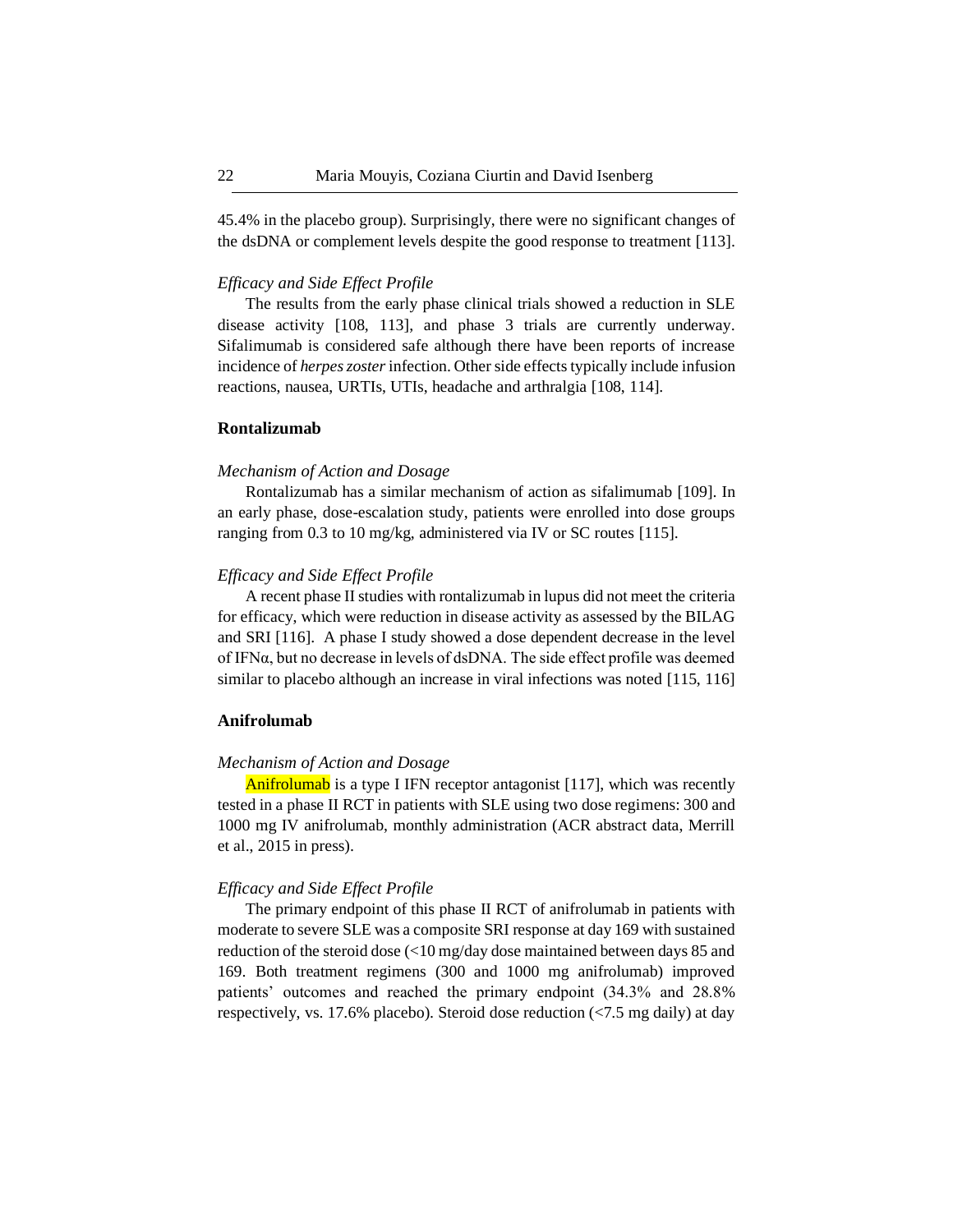365 was achieved by 26.6% patients in the placebo group vs. 56.4% in the 300 mg anifrolumab group ( $p = 0.001$ ) and 31.7% in the 1000 mg anifrolumab arm  $(p = 0.59)$ .

#### *Efficacy and Side Effect Profile*

The treatment with anifrolumab was associated with similar serious adverse events than placebo. A higher incidence of *influenza* (most unconfirmed) and a dose-dependent increase in *herpes zoster* were reported in the anifrolumab treatment arms compared to placebo.

The results from previous clinical trials with monoclonal antibodies to IFN have shown encouraging results and further trials are ongoing.

#### *Blockade of T Cell Activation*

#### **Abatacept**

#### *Mechanism of Action and Dosage*

This is a fusion protein which interferes with the co stimulatory interactions between B and T lymphocytes. Activated T cells express cytotoxic Tlymphocyte-associated protein 4 (CTLA4) which interacts with co-stimulatory receptor B7-1 (CD80). Abatacept is a combination of human IgG (Fc portion) and CTLA-4. It therefore blocks stimulation of B cells leading to a reduction in antibody formation and immune response [118]. The doses used in lupus trials range from 10-30 mg/kg [119-123]

#### *Efficacy and Side Effect Profile*

Initial murine studies showed improvement in lupus nephritis, proteinuria and autoantibody titres but this has not yet translated into human studies. Phase II/III trials in lupus nephritis did not meet outcome measures, although when the same data were analysed using different criteria (LUNAR trial response criteria) there was a 20% response rate in the abatacept arm compared to placebo [119, 121].

The side effect profile is comparable to other biologics and is detailed in Table 1.

#### *IL6 Blockage*

- 1. Tocilizumab
- 2. Sirukumab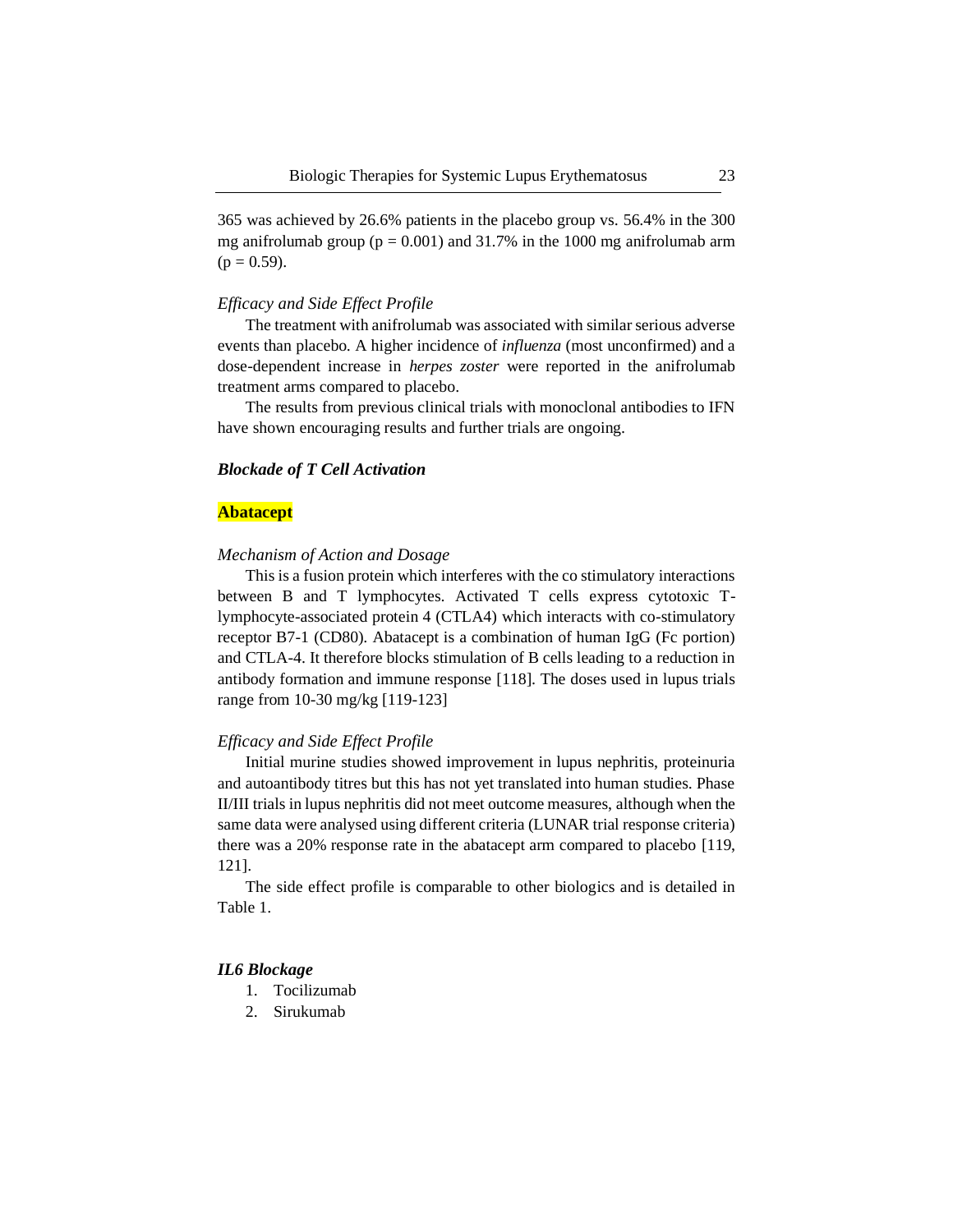#### **Tocilizumab**

#### *Mechanism of Action and Dosage*

In mouse models exogenous IL6 has been shown to increase autoantibody production and progression of lupus nephritis. By blocking IL6 there is a decrease in antibody formation, proteinuria and mortality. IL6 is released by intrinsic kidney cells and causes mesangial cell proliferation, activation of T and B cells and autoantibody secretion [124]. High IL6 levels are associated with SLE disease activity as well as dsDNA levels. By blocking IL6 there is a decrease in inflammation, B cell differentiation and autoantibody production [124]. Binding of IL6 to the receptor is prevented by tocilizumab, a fully humanised monoclonal antibody. It can bind to membrane bound or soluble IL6R [125]. The starting dose is 4 mg/kg monthly and this can be increased to 8 mg/kg monthly, pending clinical response [124].

#### *Efficacy and Side Effect Profile*

Although a well-established treatment in RA and systemic juvenile idiopathic arthritis (JIA) [126], its role in SLE is yet to be established. A phase I clinical trial in SLE proved the safety and efficacy of tocilizumab in lupus patients [124].

The side effect profile is thought to be less severe than with other biologic agents. URTIs and gastrointestinal infections are most common. The treatment with tocilizumab is associated with suppression of C - reactive protein (CRP), haematological abnormalities, non-melanoma skin tumours, and malignancies. Gastro-intestinal perforation has been reported in phase III trials in RA. Liver dysfunction and increased levels of LDL and total cholesterol has also been reported in clinical trials in RA [127, 128]. In the only clinical trial in lupus, the treatment was associated with decreased neutrophil levels, but without major impact in increasing the risk of infections [124].

# **Sirukumab**

Sirukumab is a humanised monoclonal antibody against IL6, similar to tocilizumab [129]. The results of a proof of concept study were reported at the ACR meeting in 2014 [130, 131]. Preliminary data suggested some improvement of the patient-outcome measures and transient improvement in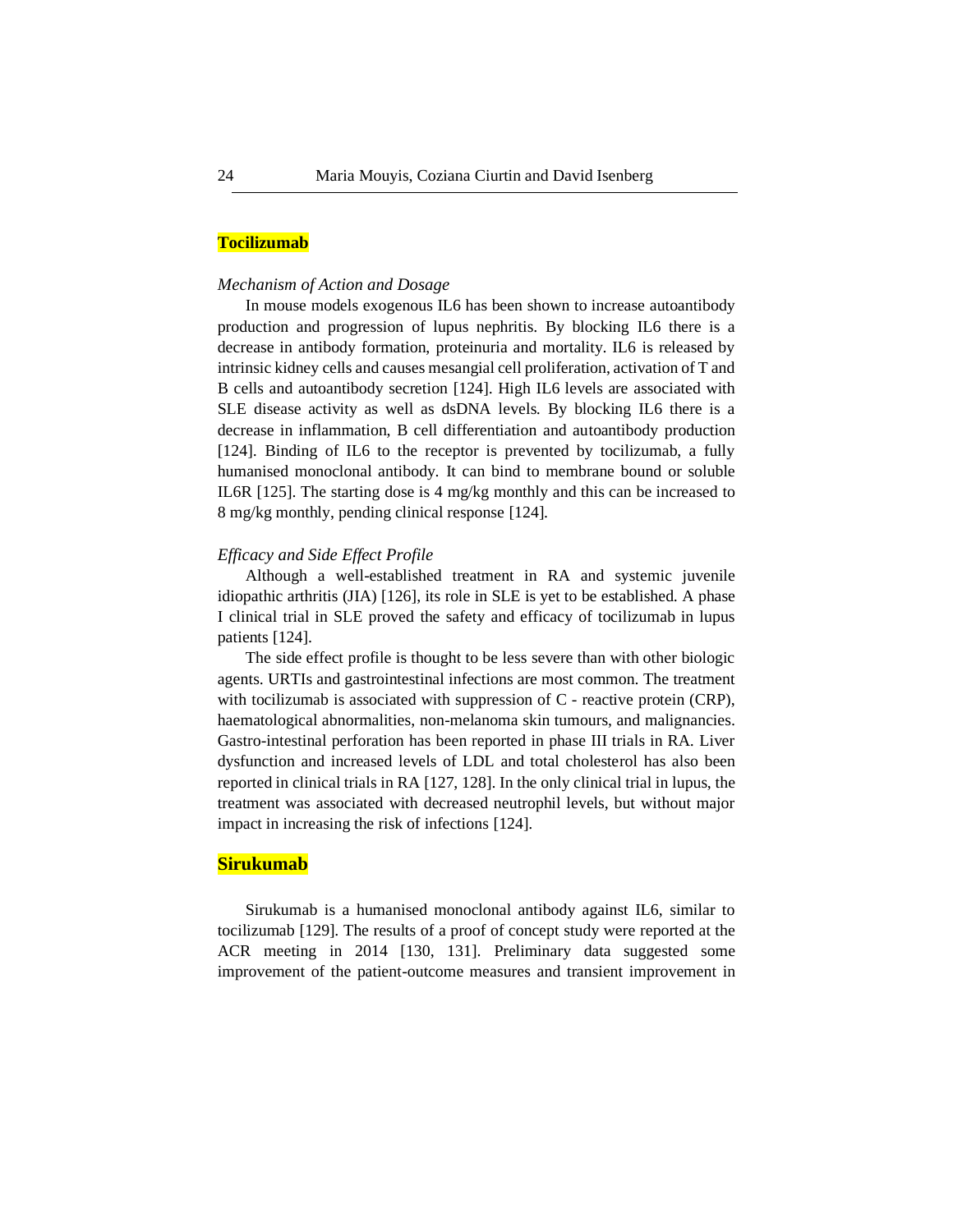clinical parameters [132]. The treatment with sirukumab was associated with a dose-dependent decrease in absolute neutrophil count and platelet count [133].

# **FUTURE TREATMENT OPTIONS**

### **Anti-Complement Therapies: Eculizumab**

Complement activation is strongly involved in the pathogenesis of SLE. The function of complement is to help clear immune complexes and a deficiency in this leads to the development of SLE. Eculizumab has been developed to inhibit terminal complement activation and maintain early complement function [134]. It is a monoclonal antibody against C5. By blocking C5 it prevents the formation of C5a and C5b and the formation of the terminal membrane attack complex [135]. This drug is in phase 1 trials and limited data suggest a delay in the onset of proteinuria and improved outcomes in patients with hemolyticuremic syndrome after renal transplantation [136]. A recent case report also suggested clinical benefit in treating severe lupus nephritis in a paediatric patient [137].

# **CONCLUSION**

The various clinical and laboratory abnormalities associated with SLE need tailored therapeutic interventions. Despite the large number of biologic treatments with potential efficacy for controlling different aspects of lupus disease, it is worth mentioning that only one biologic treatment, belimumab, was proven effective in large phase III clinical trials leading to the licensing of a new therapy for lupus. The strict inclusion criteria used in clinical trials suggest that even if shown effective, these treatments might only be useful for selected categories of SLE patients and the generalisation of the results from clinical trials is not indicated. However, despite the lack of efficacy in clinical trials, rituximab is widely believed to be effective in treating refractory SLE and it is currently widely used off license. Future research should lead to reconciliation between the clinical trial results and clinician expertise related to the use of biologic treatments for the benefit of SLE patients.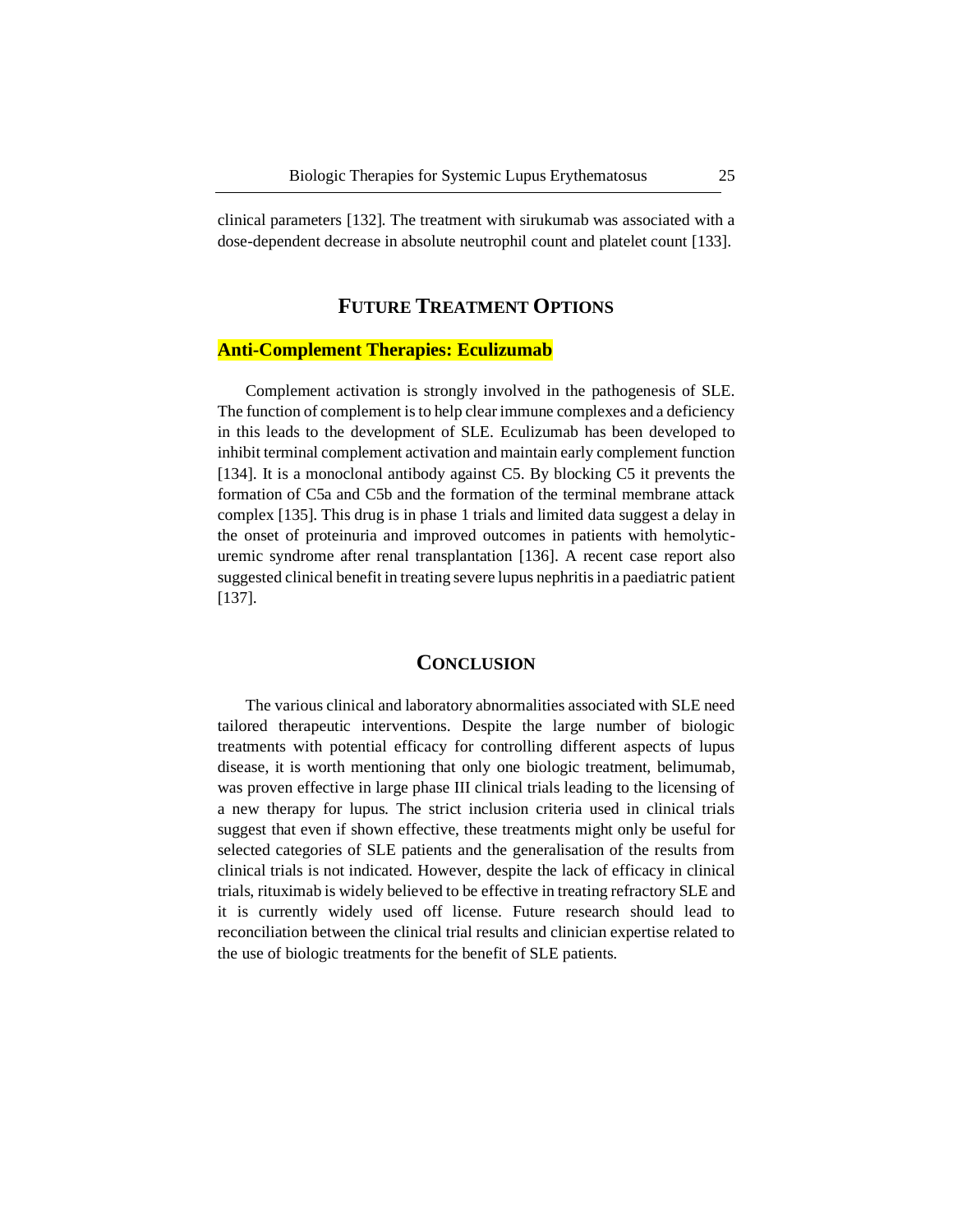#### **ACKNOWLEDGMENTS**

The authors would like to thank to Dr. Marwan Bukhari, Consultant Rheumatologist, Royal Lancaster Infirmary, Lancaster, UK (email: Marwan. Bukhari@mbht.nhs.uk) for reviewing the chapter.

# **REFERENCES**

- [1] S. C. Croca, T. Rodrigues, and D. A. Isenberg, "Assessment of a lupus nephritis cohort over a 30-year period," *Rheumatology (Oxford)*, vol. 50, pp. 1424-30, Aug. 2011.
- [2] P. Elfving, K. Puolakka, H. Kautiainen, L. J. Virta, T. Pohjolainen, and O. Kaipiainen-Seppanen, "Mortality and causes of death among incident cases of systemic lupus erythematosus in Finland 2000-2008," *Lupus*, vol. 23, pp. 1430-4, Nov. 2014.
- [3] J. Trager and M. M. Ward, "Mortality and causes of death in systemic lupus erythematosus," *Curr Opin Rheumatol,* vol. 13, pp. 345-51, Sep. 2001.
- [4] M. Abu-Shakra and V. Novack, "Mortality and multiple causes of death in systemic lupus erythematosus -- role of the death certificate," *J Rheumatol,* vol. 39, pp. 458-60, Mar. 2012.
- [5] Z. Liu and A. Davidson, "Taming lupus-a new understanding of pathogenesis is leading to clinical advances," *Nat Med,* vol. 18, pp. 871- 82, Jun. 2012.
- [6] W. Su and M. P. Madaio, "Recent advances in the pathogenesis of lupus nephritis: autoantibodies and B cells," *Semin Nephrol,* vol. 23, pp. 564-8, Nov. 2003.
- [7] L. C. Huber, S. Gay, O. Distler, and D. S. Pisetsky, "The effect of UVB on lupus skin: new light on the role of apoptosis in the pathogenesis of autoimmunity," *Rheumatology (Oxford),* vol. 45, pp. 500-1, May 2006.
- [8] E. L. Greidinger, "Apoptosis in lupus pathogenesis," *Front Biosci,* vol. 6, pp. D1392-402, Nov. 1 2001.
- [9] A. Kuhn, J. Wenzel, and H. Weyd, "Photosensitivity, apoptosis, and cytokines in the pathogenesis of lupus erythematosus: a critical review," *Clin Rev Allergy Immunol,* vol. 47, pp. 148-62, Oct. 2014.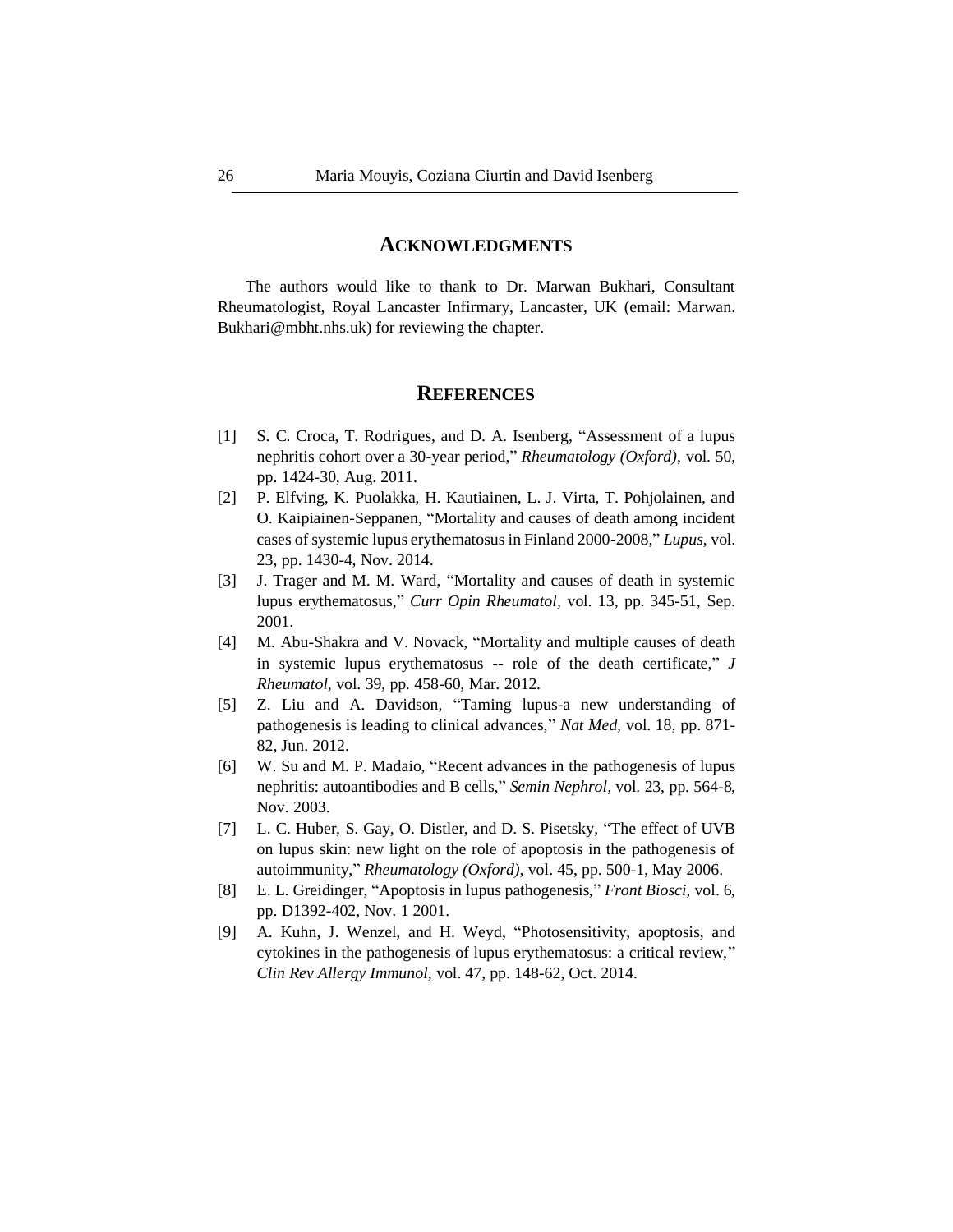- [10] L. E. Munoz, C. van Bavel, S. Franz, J. Berden, M. Herrmann, and J. van der Vlag, "Apoptosis in the pathogenesis of systemic lupus erythematosus," *Lupus,* vol. 17, pp. 371-5, May 2008.
- [11] L. Reininger, M. L. Santiago, S. Takahashi, L. Fossati, and S. Izui, "T helper cell subsets in the pathogenesis of systemic lupus erythematosus," *Ann Med Interne (Paris),* vol. 147, pp. 467-71, 1996.
- [12] X. Yang, B. Sun, H. Wang, C. Yin, X. Wang, and X. Ji, "Increased serum IL-10 in lupus patients promotes apoptosis of T cell subsets via the caspase 8 pathway initiated by Fas signaling," *J Biomed Res,* vol. 29, pp. 232-40, May 2015.
- [13] J. C. Crispin, S. A. Apostolidis, M. I. Finnell, and G. C. Tsokos, "Induction of PP2A Bbeta, a regulator of IL-2 deprivation-induced T-cell apoptosis, is deficient in systemic lupus erythematosus," *Proc Natl Acad Sci US,* vol. 108, pp. 12443-8, Jul. 26 2011.
- [14] R. K. Dinesh, B. J. Skaggs, A. La Cava, B. H. Hahn, and R. P. Singh, "CD8+ Tregs in lupus, autoimmunity, and beyond," *Autoimmun Rev,* vol. 9, pp. 560-8, Jun. 2010.
- [15] C. G. Katsiari, S. N. Liossis, A. M. Dimopoulos, D. V. Charalambopoulo, M. Mavrikakis, and P. P. Sfikakis, "CD40L overexpression on T cells and monocytes from patients with systemic lupus erythematosus is resistant to calcineurin inhibition," *Lupus,* vol. 11, pp. 370-8, 2002.
- [16] C. Toong, S. Adelstein, and T. G. Phan, "Clearing the complexity: immune complexes and their treatment in lupus nephritis," *Int J Nephrol Renovasc Dis,* vol. 4, pp. 17-28, 2011.
- [17] A. Chang, S. G. Henderson, D. Brandt, N. Liu, R. Guttikonda, C. Hsieh et al., "*In situ* B cell-mediated immune responses and tubulointerstitial inflammation in human lupus nephritis," *J Immunol,* vol. 186, pp. 1849- 60, Feb. 1 2011.
- [18] M. Takao, "[Targeted therapy and progressive multifocal leukoencephalopathy (PML): PML in the era of monoclonal antibody therapies]," *Brain Nerve,* vol. 65, pp. 1363-74, Nov. 2013.
- [19] G. Turchetti, J. Yazdany, I. Palla, E. Yelin, and M. Mosca, "Systemic lupus erythematosus and the economic perspective: a systematic literature review and points to consider," *Clin Exp Rheumatol,* vol. 30, pp. S116- 22, Jul.-Aug. 2012.
- [20] J. Cho, S. Chang, N. Shin, B. Choi, H. Oh, M. Yoon et al., "Costs of illness and quality of life in patients with systemic lupus erythematosus in South Korea," *Lupus,* vol. 23, pp. 949-957, Feb. 21 2014.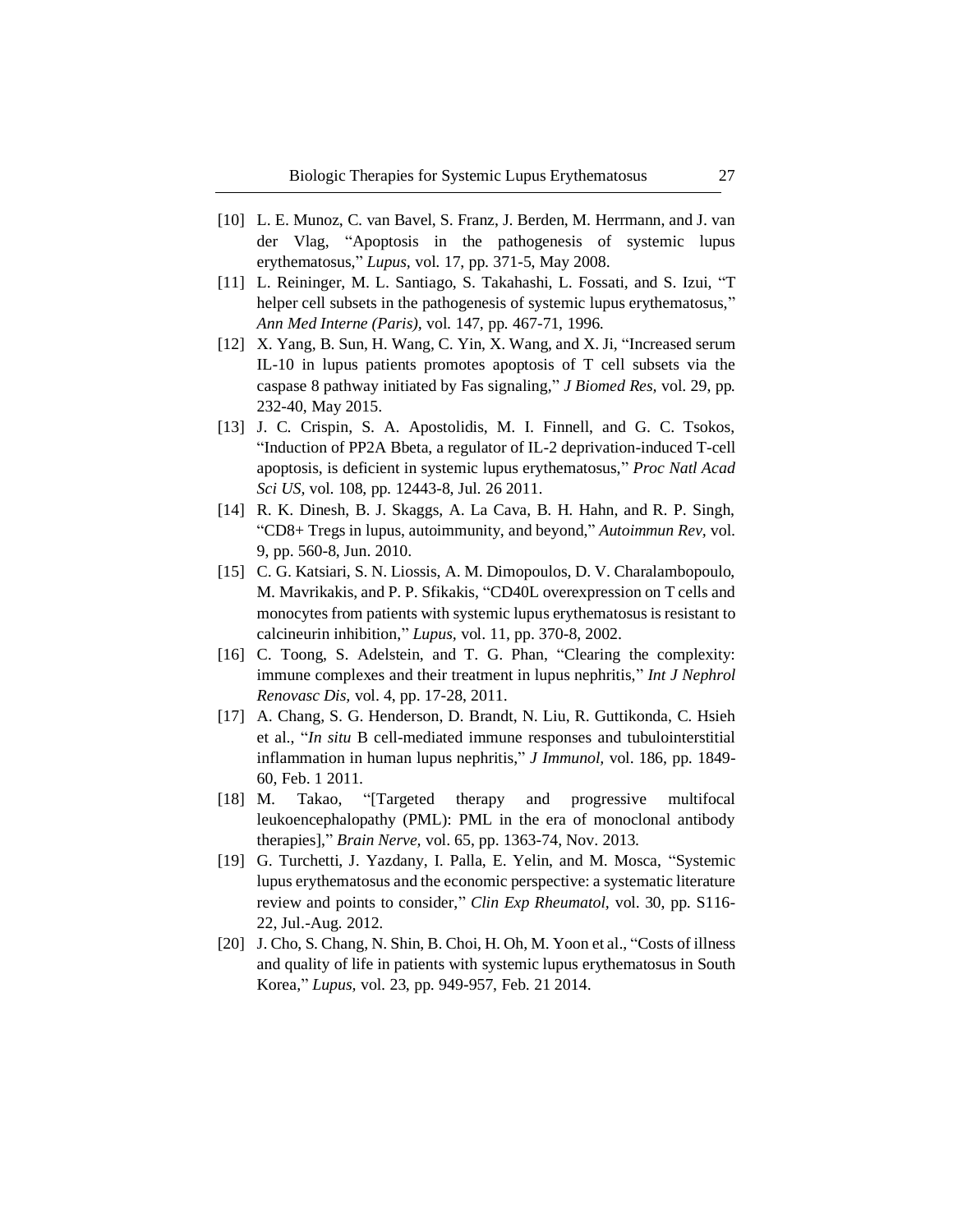- [21] A. E. Clarke, M. B. Urowitz, N. Monga, and J. G. Hanly, "Costs associated with severe and nonsevere systemic lupus erythematosus in Canada," *Arthritis Care Res (Hoboken),* vol. 67, pp. 431-6, Mar. 2015.
- [22] D. E. Furst, A. Clarke, A. W. Fernandes, T. Bancroft, K. Gajria, W. Greth et al., "Resource utilization and direct medical costs in adult systemic lupus erythematosus patients from a commercially insured population," *Lupus,* vol. 22, pp. 268-78, Mar. 2013.
- [23] P. Panopalis, J. Yazdany, J. Z. Gillis, L. Julian, L. Trupin, A. O. Hersh et al., "Health care costs and costs associated with changes in work productivity among persons with systemic lupus erythematosus," *Arthritis Rheum,* vol. 59, pp. 1788-95, Dec. 15 2008.
- [24] P. Panopalis, M. Petri, S. Manzi, D. A. Isenberg, C. Gordon, J. L. Senecal et al., "The systemic lupus erythematosus Tri-Nation study: cumulative indirect costs," *Arthritis Rheum,* vol. 57, pp. 64-70, Feb. 15 2007.
- [25] G. Gironimi, A. E. Clarke, V. H. Hamilton, D. S. Danoff, D. A. Bloch, J. F. Fries et al., "Why health care costs more in the US: comparing health care expenditures between systemic lupus erythematosus patients in Stanford and Montreal," *Arthritis Rheum,* vol. 39, pp. 979-87, Jun. 1996.
- [26] N. Sutcliffe, A. E. Clarke, R. Taylor, C. Frost, and D. A. Isenberg, "Total costs and predictors of costs in patients with systemic lupus erythematosus," *Rheumatology (Oxford),* vol. 40, pp. 37-47, Jan. 2001.
- [27] M. M. Ward, "Access to care and the incidence of endstage renal disease due to systemic lupus erythematosus," *J Rheumatol,* vol. 37, pp. 1158-63, Jun. 2010.
- [28] E. M. Williams, K. Ortiz, M. Flournoy-Floyd, L. Bruner, and D. Kamen, "Systemic lupus erythematosus observations of travel burden: A qualitative inquiry," *Int J Rheum Dis,* Jul. 14 2015.
- [29] A. Lateef, M. Lahiri, G. G. Teng, and S. Vasoo, "Use of rituximab in the treatment of refractory systemic lupus erythematosus: Singapore experience," *Lupus,* vol. 19, pp. 765-70, May 2010.
- [30] A. M. Ryan, S. A. Sokolowski, C. K. Ng, N. Shirai, M. Collinge, A. C. Shen et al., "Comparative nonclinical assessments of the proposed biosimilar PF-05280586 and rituximab (MabThera(R))," *Toxicol Pathol,*  vol. 42, pp. 1069-81, Oct. 2014.
- [31] A. da Silva, U. Kronthaler, V. Koppenburg, M. Fink, I. Meyer, A. Papandrikopoulou et al., "Target-directed development and preclinical characterization of the proposed biosimilar rituximab GP2013," *Leuk Lymphoma,* vol. 55, pp. 1609-17, Jul. 2014.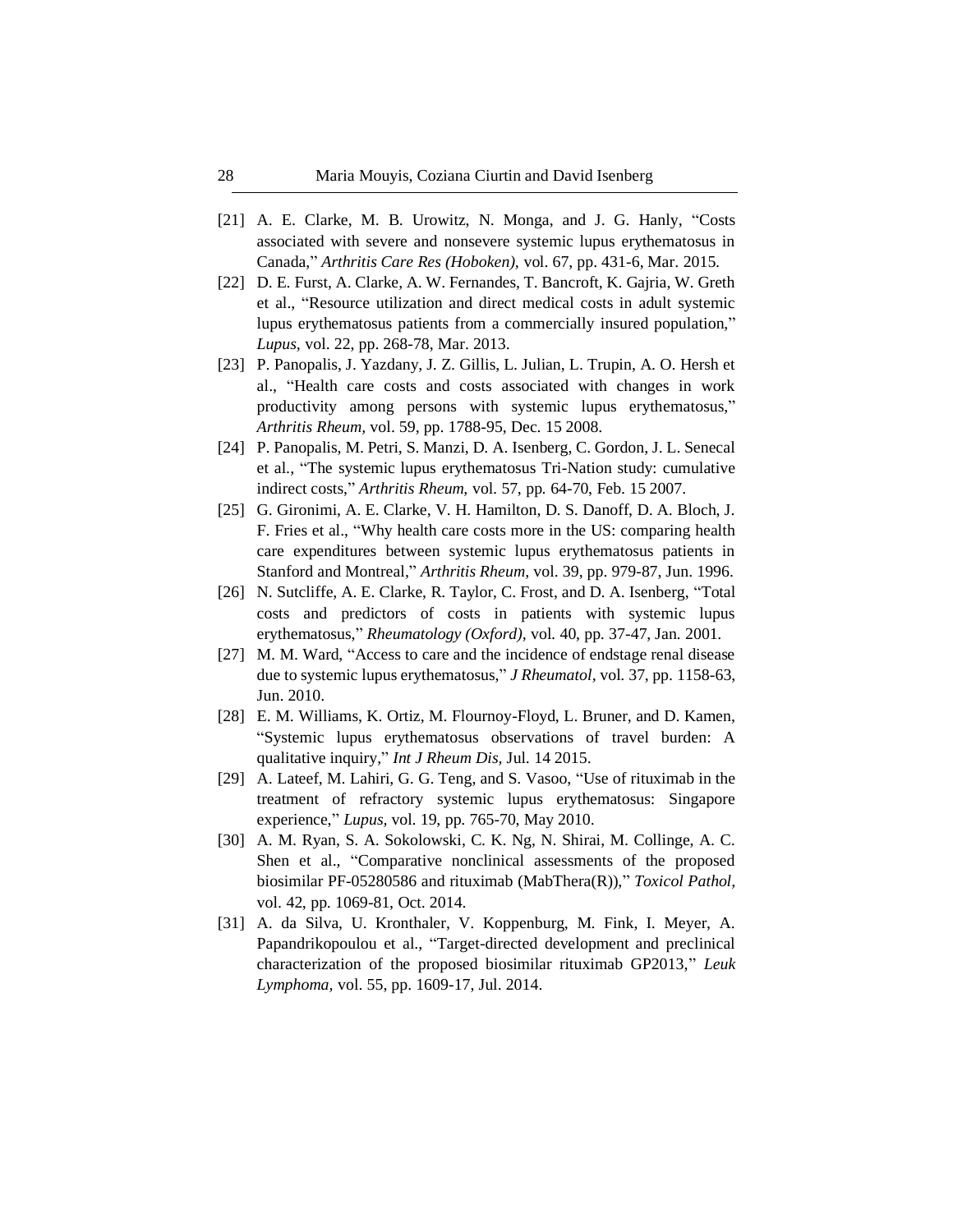- [32] M. Petri, S. Perez-Gutthann, J. C. Longenecker, and M. Hochberg, "Morbidity of systemic lupus erythematosus: role of race and socioeconomic status," *Am J Med,* vol. 91, pp. 345-53, Oct. 1991.
- [33] A. Pons-Estel, L. J. Catoggio, M. H. Cardiel, E. R. Soriano, S. Gentiletti, A. R. Villa et al., "The GLADEL multinational Latin American prospective inception cohort of 1,214 patients with systemic lupus erythematosus: ethnic and disease heterogeneity among 'Hispanics,' " *Medicine (Baltimore)*, vol. 83, pp. 1-17, Jan. 2004.
- [34] L. C. Plantinga, C. Drenkard, R. E. Patzer, M. Klein, M. R. Kramer, S. Pastan et al., "Sociodemographic and geographic predictors of quality of care in United States patients with end-stage renal disease due to lupus nephritis," *Arthritis Rheumatol,* vol. 67, pp. 761-72, Mar. 2015.
- [35] D. L. Horowitz and R. Furie, "Belimumab is approved by the FDA: what more do we need to know to optimize decision making?" *Curr Rheumatol Rep,* vol. 14, pp. 318-23, Aug. 2012.
- [36] J. Harris, "QALYfying the value of life," *J Med Ethics,* vol. 13, pp. 117- 23, Sep. 1987.
- [37] G. J. Weiner, "Rituximab: mechanism of action," *Semin Hematol,* vol. 47, pp. 115-23, Apr. 2010.
- [38] D. Albert, J. Dunham, S. Khan, J. Stansberry, S. Kolasinski, D. Tsai et al., "Variability in the biological response to anti-CD20 B cell depletion in systemic lupus erythaematosus," *Ann Rheum Dis,* vol. 67, pp. 1724-31, Dec. 2008.
- [39] D. G. Maloney, "Mechanism of action of rituximab," *Anticancer Drugs,*  vol. 12 Suppl. 2, pp. S1-4, Jun. 2001.
- [40] B. Bonavida, "Rituximab-induced inhibition of antiapoptotic cell survival pathways: implications in chemo/immunoresistance, rituximab unresponsiveness, prognostic and novel therapeutic interventions," *Oncogene,* vol. 26, pp. 3629-36, May 28 2007.
- [41] M. J. Leandro, G. Cambridge, J. C. Edwards, M. R. Ehrenstein, and D. A. Isenberg, "B cell depletion in the treatment of patients with systemic lupus erythematosus: a longitudinal analysis of 24 patients," *Rheumatology (Oxford),* vol. 44, pp. 1542-5, Dec. 2005.
- [42] J. Merrill, J. Buyon, R. Furie, K. Latinis, C. Gordon, H. J. Hsieh et al., "Assessment of flares in lupus patients enrolled in a phase II/III study of rituximab (EXPLORER)," *Lupus,* vol. 20, pp. 709-16, Jun. 2011.
- [43] B. H. Rovin, R. Furie, K. Latinis, R. J. Looney, F. C. Fervenza, J. Sanchez-Guerrero et al., "Efficacy and safety of rituximab in patients with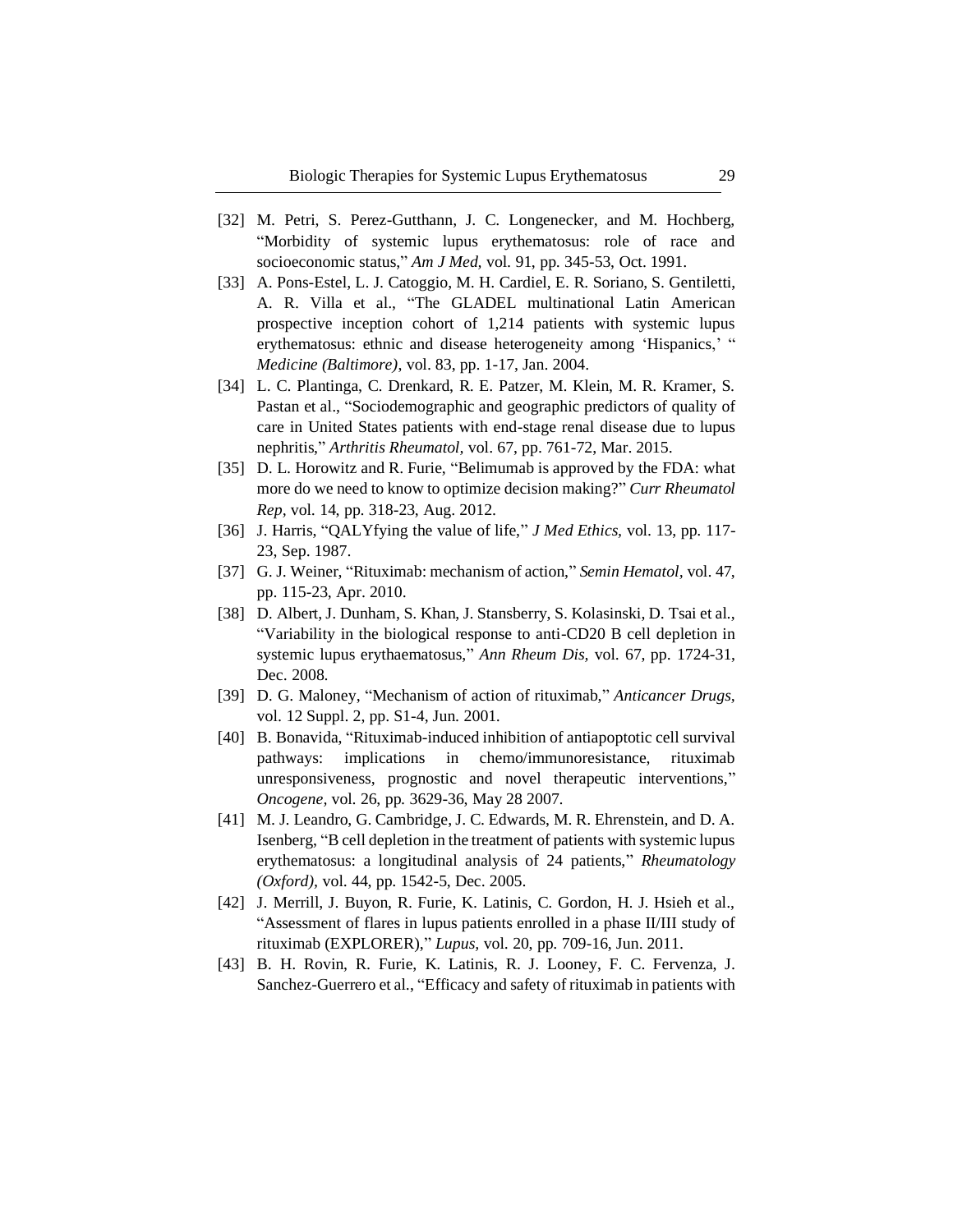active proliferative lupus nephritis: the Lupus Nephritis Assessment with Rituximab study," *Arthritis Rheum,* vol. 64, pp. 1215-26, Apr. 2012.

- [44] L. Iaccarino, E. Bartoloni, L. Carli, F. Ceccarelli, F. Conti, S. De Vita et al., "Efficacy and safety of off-label use of rituximab in refractory lupus: data from the Italian Multicentre Registry," *Clin Exp Rheumatol,* vol. 33, pp. 449-56, Jul.-Aug. 2015.
- [45] R. A. Hickman, R. Hira-Kazal, C. S. Yee, V. Toescu, and C. Gordon, "The efficacy and safety of rituximab in a chart review study of 15 patients with systemic lupus erythematosus," *Clin Rheumatol,* vol. 34, pp. 263-71, Feb. 2015.
- [46] V. Reddy, D. Jayne, D. Close, and D. Isenberg, "B cell depletion in SLE: clinical and trial experience with rituximab and ocrelizumab and implications for study design," *Arthritis Res Ther,* vol. 15 Suppl. 1, p. S2, 2013.
- [47] M. B. Condon, D. Ashby, R. J. Pepper, H. T. Cook, J. B. Levy, M. Griffith et al., "Prospective observational single-centre cohort study to evaluate the effectiveness of treating lupus nephritis with rituximab and mycophenolate mofetil but no oral steroids," *Ann Rheum Dis,* vol. 72, pp. 1280-6, Aug. 2013.
- [48] A. N. Ezeonyeji and D. A. Isenberg, "Early treatment with rituximab in newly diagnosed systemic lupus erythematosus patients: a steroid-sparing regimen," *Rheumatology (Oxford),* vol. 51, pp. 476-81, Mar. 2012.
- [49] J. E. Montoya, H. G. Luna, N. G. Vergara, J. R. Amparo, and G. R. Cristal-Luna, "Incidence of infusion-related reaction to monoclonal antibody rituximab: a national kidney and transplant institute experience," *Ann Acad Med Singapore,* vol. 41, pp. 125-6, Mar. 2012.
- [50] Y. Pehlivan, B. Kisacik, V. K. Bosnak, and A. M. Onat, "Rituximab seems to be a safer alternative in patients with active rheumatoid arthritis with tuberculosis," *BMJ Case Rep,* vol. 2013, 2013.
- [51] M. L. Burr, A. P. Malaviya, J. H. Gaston, A. J. Carmichael, and A. J. Ostor, "Rituximab in rheumatoid arthritis following anti-TNF-associated tuberculosis," *Rheumatology (Oxford),* vol. 47, pp. 738-9, May 2008.
- [52] Y. X. Koo, D. S. Tan, I. B. Tan, M. Tao, and S. T. Lim, "Hepatitis B virus reactivation in a patient with resolved hepatitis B virus infection receiving maintenance rituximab for malignant B cell lymphoma," *Ann Intern Med,*  vol. 150, pp. 655-6, May 5 2009.
- [53] B. Terrier, D. Saadoun, D. Sene, J. Sellam, L. Perard, B. Coppere et al., "Efficacy and tolerability of rituximab with or without PEGylated interferon alfa-2b plus ribavirin in severe hepatitis C virus-related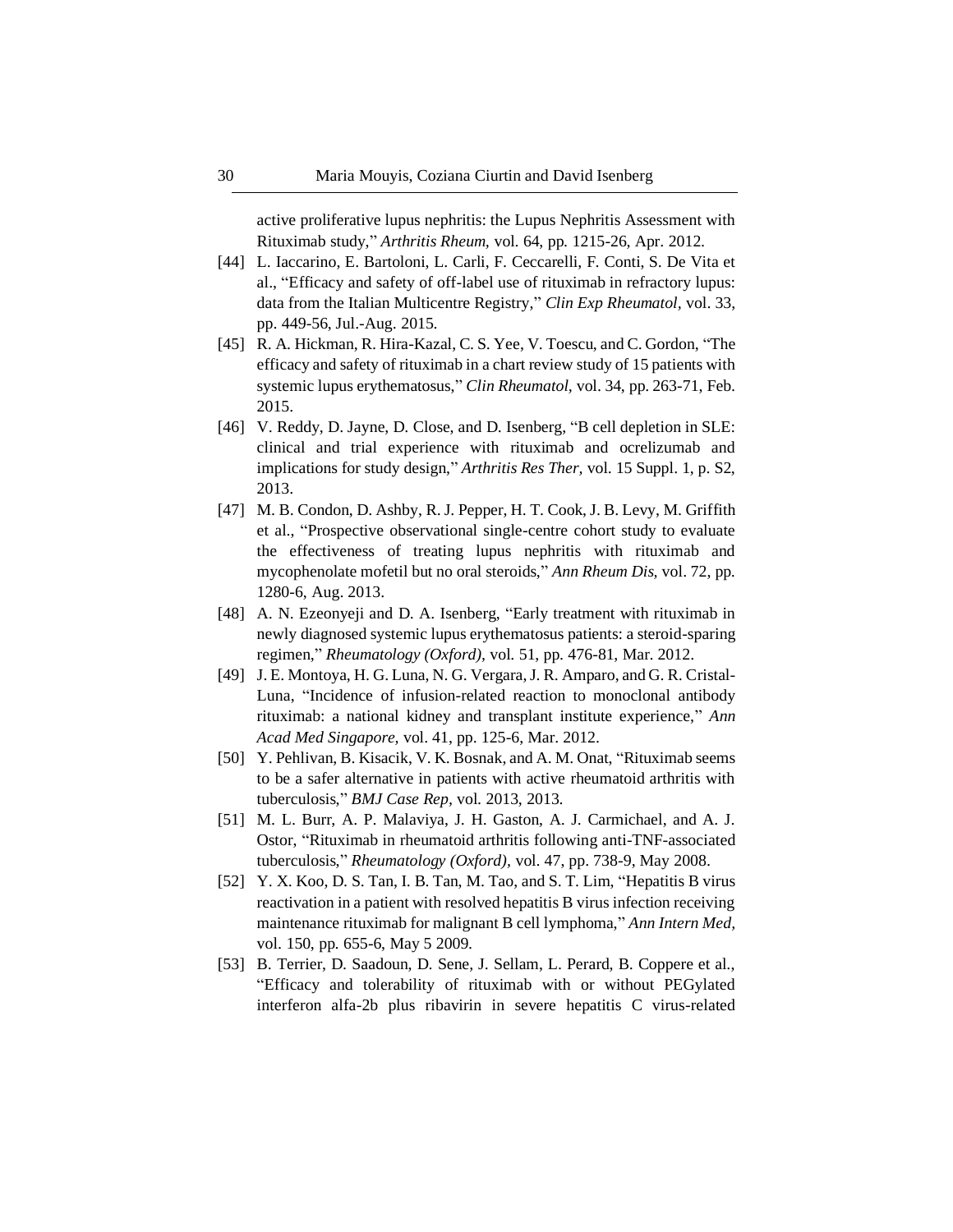vasculitis: a long-term followup study of thirty-two patients," *Arthritis Rheum,* vol. 60, pp. 2531-40, Aug. 2009.

- [54] C. Rodriguez-Escalera and A. Fernandez-Nebro, "The use of rituximab to treat a patient with ankylosing spondylitis and hepatitis B," *Rheumatology (Oxford),* vol. 47, pp. 1732-3, Nov. 2008.
- [55] Y. H. Ahn, H. G. Kang, J. M. Lee, H. J. Choi, I. S. Ha, and H. I. Cheong, "Development of antirituximab antibodies in children with nephrotic syndrome," *Pediatr Nephrol,* vol. 29, pp. 1461-4, Aug. 2014.
- [56] A. Vultaggio, E. Maggi, and A. Matucci, "Immediate adverse reactions to biologicals: from pathogenic mechanisms to prophylactic management," *Curr Opin Allergy Clin Immunol,* vol. 11, pp. 262-8, Jun. 2011.
- [57] G. Cambridge, D. A. Isenberg, J. C. Edwards, M. J. Leandro, T. S. Migone, M. Teodorescu et al., "B cell depletion therapy in systemic lupus erythematosus: relationships among serum B lymphocyte stimulator levels, autoantibody profile and clinical response," *Ann Rheum Dis,* vol. 67, pp. 1011-6, Jul. 2008.
- [58] A. Podolskaya, M. Stadermann, C. Pilkington, S. D. Marks, and K. Tullus, "B cell depletion therapy for 19 patients with refractory systemic lupus erythematosus," *Arch Dis Child,* vol. 93, pp. 401-6, May 2008.
- [59] S. S. Dias, V. Rodriguez-Garcia, H. Nguyen, C. Pericleous, and D. Isenberg, "Longer duration of B cell depletion is associated with better outcome," *Rheumatology (Oxford),* vol. 54, pp. 1876-81, Oct. 2015.
- [60] J. H. Anolik, J. Barnard, T. Owen, B. Zheng, S. Kemshetti, R. J. Looney et al., "Delayed memory B cell recovery in peripheral blood and lymphoid tissue in systemic lupus erythematosus after B cell depletion therapy," *Arthritis Rheum,* vol. 56, pp. 3044-56, Sep. 2007.
- [61] I. de la Torre, M. J. Leandro, J. C. Edwards, and G. Cambridge, "Baseline serum immunoglobulin levels in patients with rheumatoid arthritis: relationships with clinical parameters and with B cell dynamics following rituximab," *Clin Exp Rheumatol,* vol. 30, pp. 554-60, Jul.-Aug. 2012.
- [62] M. Heusele, P. Clerson, B. Guery, M. Lambert, D. Launay, G. Lefevre et al*.*, "Risk factors for severe bacterial infections in patients with systemic autoimmune diseases receiving rituximab," *Clin Rheumatol,* vol. 33, pp. 799-805, Jun. 2014.
- [63] C. Diaz-Lagares, S. Croca, S. Sangle, E. M. Vital, F. Catapano, A. Martinez-Berriotxoa et al., "Efficacy of rituximab in 164 patients with biopsy-proven lupus nephritis: pooled data from European cohorts," *Autoimmun Rev,* vol. 11, pp. 357-64, Mar. 2012.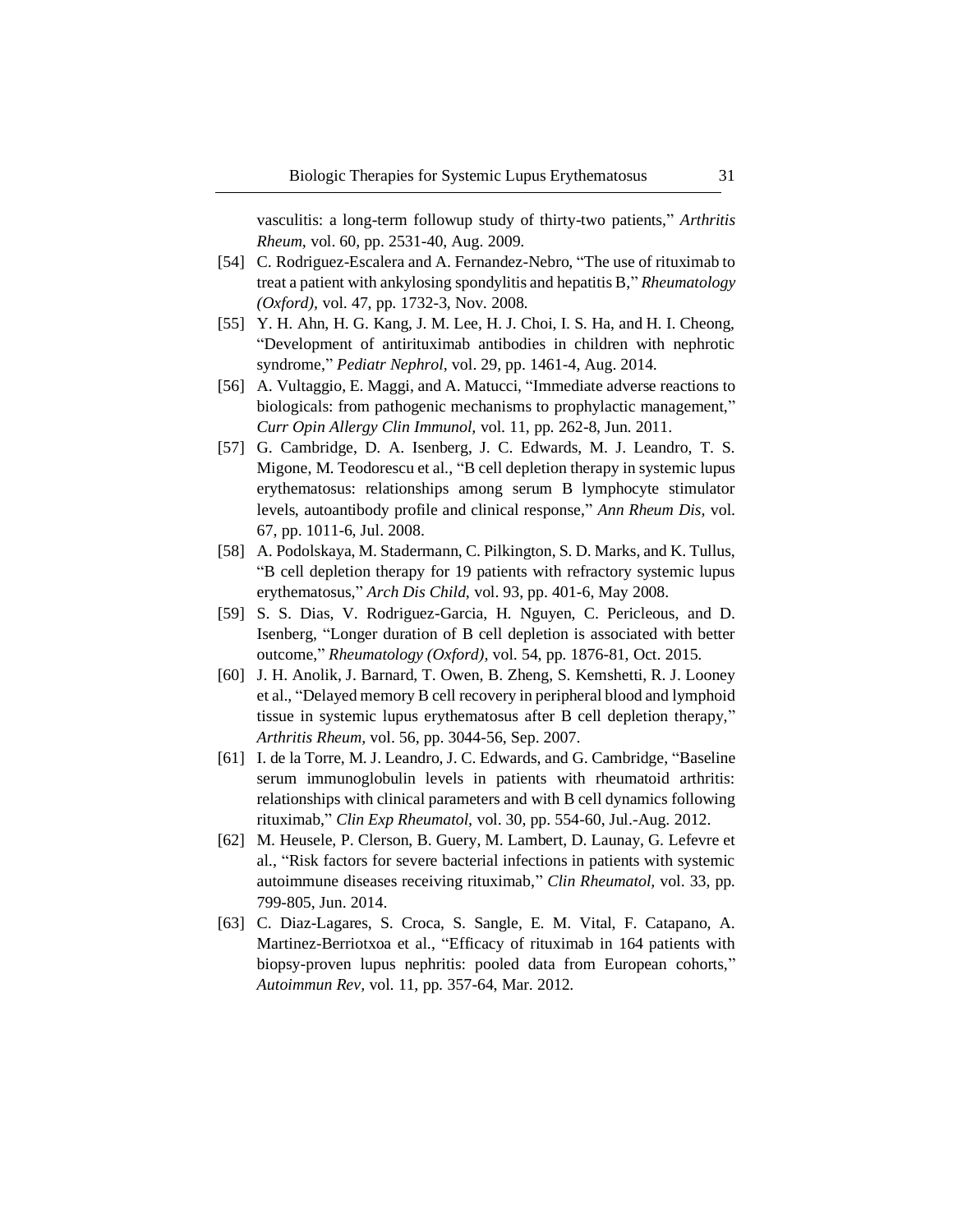- [64] S. C. Hofmann, M. J. Leandro, S. D. Morris, and D. A. Isenberg, "Effects" of rituximab-based B cell depletion therapy on skin manifestations of lupus erythematosus--report of 17 cases and review of the literature," *Lupus,* vol. 22, pp. 932-9, Aug. 2013.
- [65] H. Beckwith and L. Lightstone, "Rituximab in systemic lupus erythematosus and lupus nephritis," *Nephron Clin Pract,* vol. 128, pp. 250-4, 2014.
- [66] S. O'Brien and A. Osterborg, "Ofatumumab: a new CD20 monoclonal antibody therapy for B cell chronic lymphocytic leukemia," *Clin Lymphoma Myeloma Leuk,* vol. 10, pp. 361-8, Oct. 2010.
- [67] G. Nightingale, "Ofatumumab: a novel anti-CD20 monoclonal antibody for treatment of refractory chronic lymphocytic leukemia," *Ann Pharmacother,* vol. 45, pp. 1248-55, Oct. 2011.
- [68] M. Hoyle, L. Crathorne, R. Garside, and C. Hyde, "Ofatumumab for the treatment of chronic lymphocytic leukaemia in patients who are refractory to fludarabine and alemtuzumab: a critique of the submission from GSK," *Health Technol Assess,* vol. 15 Suppl. 1, pp. 61-7, May 2011.
- [69] P. C. Taylor, E. Quattrocchi, S. Mallett, R. Kurrasch, J. Petersen, and D. J. Chang, "Ofatumumab, a fully human anti-CD20 monoclonal antibody, in biological-naïve, rheumatoid arthritis patients with an inadequate response to methotrexate: a randomised, double-blind, placebo-controlled clinical trial," *Ann Rheum Dis,* vol. 70, pp. 2119-25, Dec. 2011.
- [70] R. Kurrasch, J. C. Brown, M. Chu, J. Craigen, P. Overend, B. Patel et al., "Subcutaneously administered ofatumumab in rheumatoid arthritis: a phase I/II study of safety, tolerability, pharmacokinetics, and pharmacodynamics," *J Rheumatol,* vol. 40, pp. 1089-96, Jul. 2013.
- [71] M. Ostergaard, B. Baslund, W. Rigby, B. Rojkovich, C. Jorgensen, P. T. Dawes et al., "Ofatumumab, a human anti-CD20 monoclonal antibody, for treatment of rheumatoid arthritis with an inadequate response to one or more disease-modifying antirheumatic drugs: results of a randomised, double-blind, placebo-controlled, phase I/II study," *Arthritis Rheum,* vol. 62, pp. 2227-38, Aug. 2010.
- [72] H. Struemper, M. Sale, B. R. Patel, M. Ostergaard, A. Osterborg, W. G. Wierda et al., "Population pharmacokinetics of ofatumumab in patients with chronic lymphocytic leukemia, follicular lymphoma, and rheumatoid arthritis," *J Clin Pharmacol,* vol. 54, pp. 818-27, Jul. 2014.
- [73] C. C. Thornton, N. Ambrose, and Y. Ioannou, "Ofatumumab: a novel treatment for severe systemic lupus erythematosus," *Rheumatology (Oxford),* vol. 54, pp. 559-60, Mar. 2015.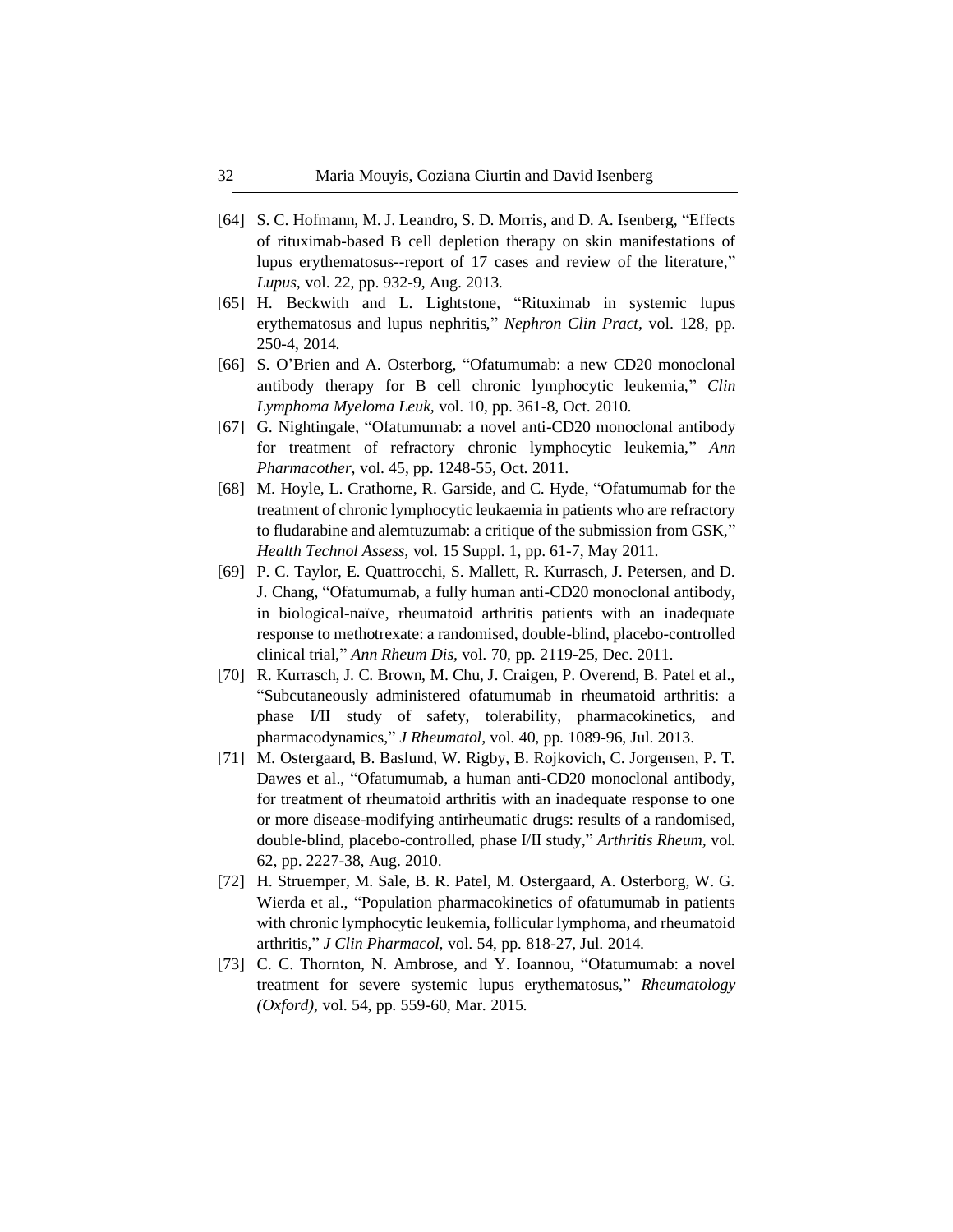- [74] F. Morschhauser, P. Marlton, U. Vitolo, O. Linden, J. F. Seymour, M. Crump et al., "Results of a phase I/II study of ocrelizumab, a fully humanized anti-CD20 mAb, in patients with relapsed/refractory follicular lymphoma," *Ann Oncol,* vol. 21, pp. 1870-6, Sep. 2010.
- [75] P. P. Tak, P. J. Mease, M. C. Genovese, J. Kremer, B. Haraoui, Y. Tanaka et al., "Safety and efficacy of ocrelizumab in patients with rheumatoid arthritis and an inadequate response to at least one tumor necrosis factor inhibitor: results of a forty-eight-week randomised, double-blind, placebo-controlled, parallel-group phase III trial," *Arthritis Rheum,* vol. 64, pp. 360-70, Feb. 2012.
- [76] E. F. Mysler, A. J. Spindler, R. Guzman, M. Bijl, D. Jayne, R. A. Furie et al., "Efficacy and safety of ocrelizumab in active proliferative lupus nephritis: results from a randomised, double-blind, phase III study," *Arthritis Rheum,* vol. 65, pp. 2368-79, Sep. 2013.
- [77] M. Ramos-Casals, I. Sanz, X. Bosch, J. H. Stone, and M. A. Khamashta, "B cell-depleting therapy in systemic lupus erythematosus," *Am J Med,*  vol. 125, pp. 327-36, Apr. 2012.
- [78] L. Kappos, D. Li, P. A. Calabresi, P. O'Connor, A. Bar-Or, F. Barkhof et al., "Ocrelizumab in relapsing-remitting multiple sclerosis: a phase 2, randomised, placebo-controlled, multicentre trial," *Lancet,* vol. 378, pp. 1779-87, Nov. 19 2011.
- [79] R. M. Sharkey, H. Karacay, C. H. Chang, W. J. McBride, I. D. Horak, and D. M. Goldenberg, "Improved therapy of non-Hodgkin's lymphoma xenografts using radionuclides pretargeted with a new anti-CD20 bispecific antibody," *Leukemia,* vol. 19, pp. 1064-9, Jun. 2005.
- [80] B. Godeau, "B cell depletion in immune thrombocytopenia," *Semin Hematol,* vol. 50 Suppl. 1, pp. S75-82, Jan. 2013.
- [81] R. M. Faria and D. A. Isenberg, "Three different B cell depletion (anti-CD20 monoclonal antibodies) treatments for severe resistant systemic lupus erythematosus," *Lupus,* vol. 19, pp. 1256-7, Sep. 2010.
- [82] A. R. Rezvani and D. G. Maloney, "Rituximab resistance," *Best Pract Res Clin Haematol,* vol. 24, pp. 203-16, Jun. 2011.
- [83] E. A. Rossi, C. H. Chang, and D. M. Goldenberg, "Anti-CD22/CD20 Bispecific antibody with enhanced trogocytosis for treatment of Lupus," *PLoS One*, vol. 9, p. e98315, 2014.
- [84] V. Strand, M. Petri, K. Kalunian, C. Gordon, D. J. Wallace, K. Hobbs et al., "Epratuzumab for patients with moderate to severe flaring SLE: health-related quality of life outcomes and corticosteroid use in the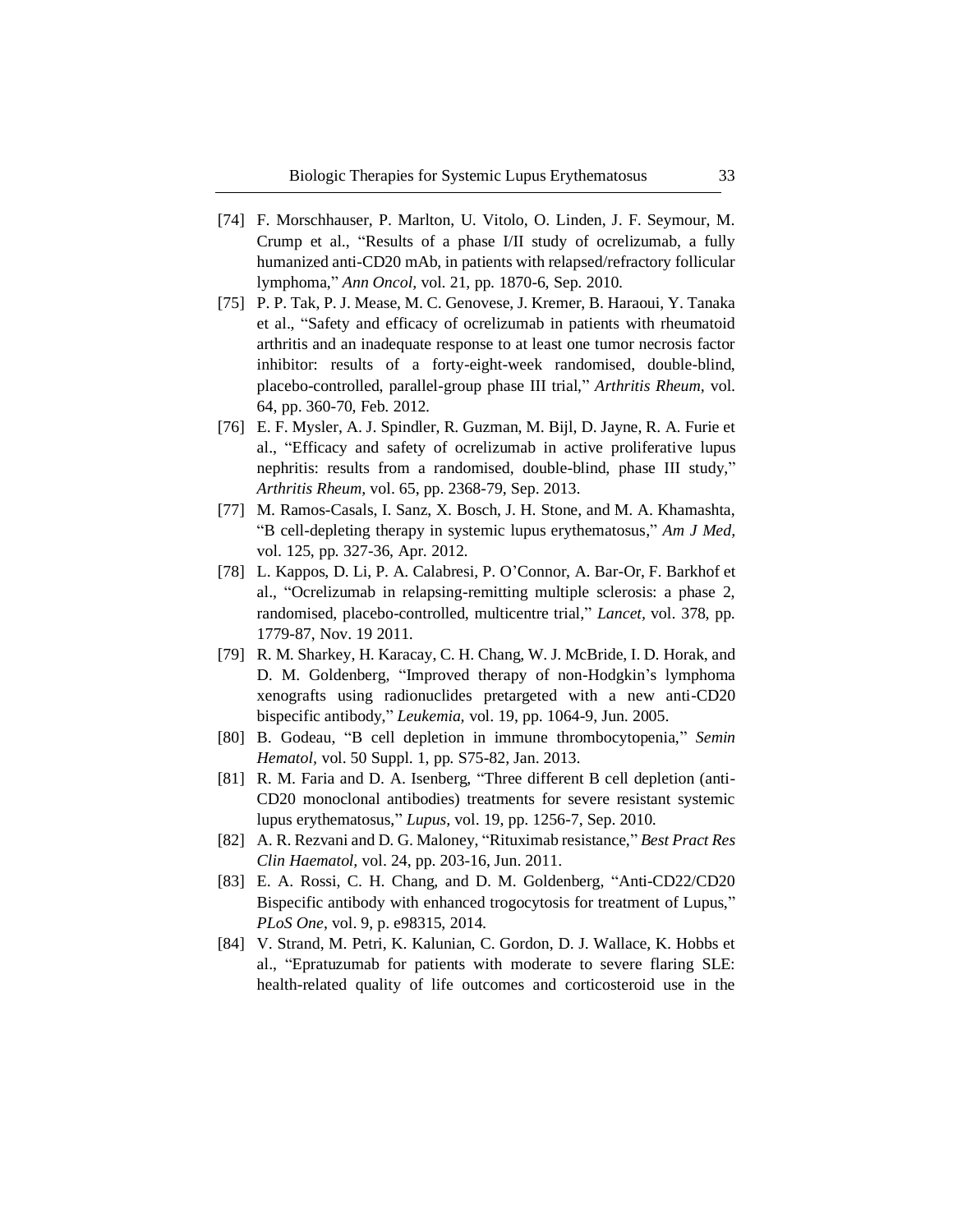randomised controlled ALLEVIATE trials and extension study SL0006," *Rheumatology (Oxford),* vol. 53, pp. 502-11, Mar. 2014.

- [85] D. J. Wallace, K. Kalunian, M. A. Petri, V. Strand, F. A. Houssiau, M. Pike et al., "Efficacy and safety of epratuzumab in patients with moderate/severe active systemic lupus erythematosus: results from EMBLEM, a phase IIb, randomised, double-blind, placebo-controlled, multicentre study," *Ann Rheum Dis,* vol. 73, pp. 183-90, Jan. 2014.
- [86] C. Daridon, D. Blassfeld, K. Reiter, H. E. Mei, C. Giesecke, D. M. Goldenberg et al., "Epratuzumab targeting of CD22 affects adhesion molecule expression and migration of B cells in systemic lupus erythematosus," *Arthritis Res Ther,* vol. 12, p. R204, 2010.
- [87] S. D. Steinfeld, L. Tant, G. R. Burmester, N. K. Teoh, W. A. Wegener, D. M. Goldenberg et al., "Epratuzumab (humanised anti-CD22 antibody) in primary Sjogren's syndrome: an open-label phase I/II study," *Arthritis Res Ther,* vol. 8, p. R129, 2006.
- [88] G. J. Dennis, "Belimumab: a BLyS-specific inhibitor for the treatment of systemic lupus erythematosus," *Clin Pharmacol Ther,* vol. 91, pp. 143-9, Jan. 2012.
- [89] S. Manzi, J. Sanchez-Guerrero, J. T. Merrill, R. Furie, D. Gladman, S. V. Navarra et al., "Effects of belimumab, a B lymphocyte stimulator-specific inhibitor, on disease activity across multiple organ domains in patients with systemic lupus erythematosus: combined results from two phase III trials," *Ann Rheum Dis,* vol. 71, pp. 1833-8, Nov. 2012.
- [90] R. F. van Vollenhoven, M. A. Petri, R. Cervera, D. A. Roth, B. N. Ji, C. S. Kleoudis et al., "Belimumab in the treatment of systemic lupus erythematosus: high disease activity predictors of response," *Ann Rheum Dis,* vol. 71, pp. 1343-9, Aug. 2012.
- [91] M. A. Dooley, F. Houssiau, C. Aranow, D. P. D'Cruz, A. Askanase, D. A. Roth et al., "Effect of belimumab treatment on renal outcomes: results from the phase 3 belimumab clinical trials in patients with SLE," *Lupus,*  vol. 22, pp. 63-72, Jan. 2013.
- [92] D. J. Wallace, S. Navarra, M. A. Petri, A. Gallacher, M. Thomas, R. Furie et al., "Safety profile of belimumab: pooled data from placebo-controlled phase 2 and 3 studies in patients with systemic lupus erythematosus," *Lupus,* vol. 22, pp. 144-54, Feb. 2013.
- [93] F. B. Vincent, D. Saulep-Easton, W. A. Figgett, K. A. Fairfax, and F. Mackay, "The BAFF/APRIL system: emerging functions beyond B cell biology and autoimmunity," *Cytokine Growth Factor Rev,* vol. 24, pp. 203-15, Jun. 2013.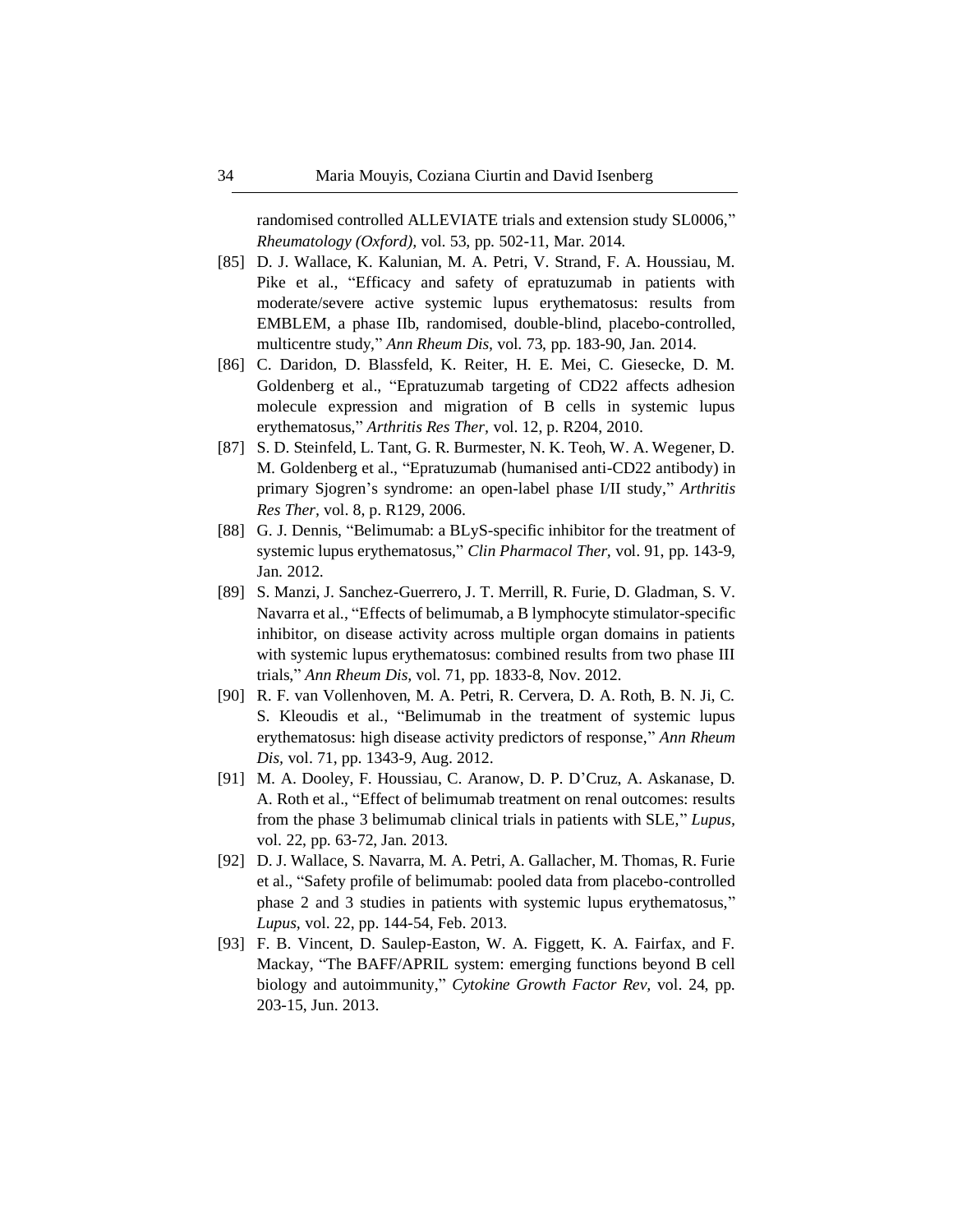- [94] M. C. Genovese, R. M. Fleischmann, M. Greenwald, J. Satterwhite, M. Veenhuizen, L. Xie et al., "Tabalumab, an anti-BAFF monoclonal antibody, in patients with active rheumatoid arthritis with an inadequate response to TNF inhibitors," *Ann Rheum Dis,* vol. 72, pp. 1461-8, Sep. 1 2013.
- [95] D. A. Isenberg, M. Petri, K. Kalunian, Y. Tanaka, M. B. Urowitz, R. W. Hoffman et al., "Efficacy and safety of subcutaneous tabalumab in patients with systemic lupus erythematosus: results from ILLUMINATE-1, a 52-week, phase III, multicentre, randomised, double-blind, placebocontrolled study," *Ann Rheum Dis,* Sep. 3 2015.
- [96] J. S. Smolen, M. E. Weinblatt, D. van der Heijde, W. F. Rigby, R. van Vollenhoven, C. O. Bingham, 3rd et al., "Efficacy and safety of tabalumab, an anti-B cell-activating factor monoclonal antibody, in patients with rheumatoid arthritis who had an inadequate response to methotrexate therapy: results from a phase III multicentre, randomised, double-blind study," *Ann Rheum Dis,* vol. 74, pp. 1567-70, Aug. 2015.
- [97] M. C. Genovese, E. Lee, J. Satterwhite, M. Veenhuizen, D. Disch, P. Y. Berclaz et al., "A phase 2 dose-ranging study of subcutaneous tabalumab for the treatment of patients with active rheumatoid arthritis and an inadequate response to methotrexate," *Ann Rheum Dis,* vol. 72, pp. 1453- 60, Sep. 1 2013.
- [98] J. T. Merrill, R. F. van Vollenhoven, J. P. Buyon, R. A. Furie, W. Stohl, M. Morgan-Cox et al., "Efficacy and safety of subcutaneous tabalumab, a monoclonal antibody to B cell activating factor, in patients with systemic lupus erythematosus: results from ILLUMINATE-2, a 52-week, phase III, multicentre, randomised, double-blind, placebo-controlled study," *Ann Rheum Dis,* Aug. 20 2015.
- [99] B. Gatto, "Atacicept, a homodimeric fusion protein for the potential treatment of diseases triggered by plasma cells," *Curr Opin Investig Drugs,* vol. 9, pp. 1216-27, Nov. 2008.
- [100] R. J. Looney, "B cell-targeted therapies for systemic lupus erythematosus: an update on clinical trial data," *Drugs,* vol. 70, pp. 529-40, Mar. 26 2010.
- [101] D. Isenberg, C. Gordon, D. Licu, S. Copt, C. P. Rossi, and D. Wofsy, "Efficacy and safety of atacicept for prevention of flares in patients with moderate-to-severe systemic lupus erythematosus (SLE): 52-week data (APRIL-SLE randomised trial)," *Ann Rheum Dis,* Jun. 20 2014.
- [102] D. Isenberg, C. Gordon, D. Licu, S. Copt, C. P. Rossi, and D. Wofsy, "Efficacy and safety of atacicept for prevention of flares in patients with moderate-to-severe systemic lupus erythematosus (SLE): 52-week data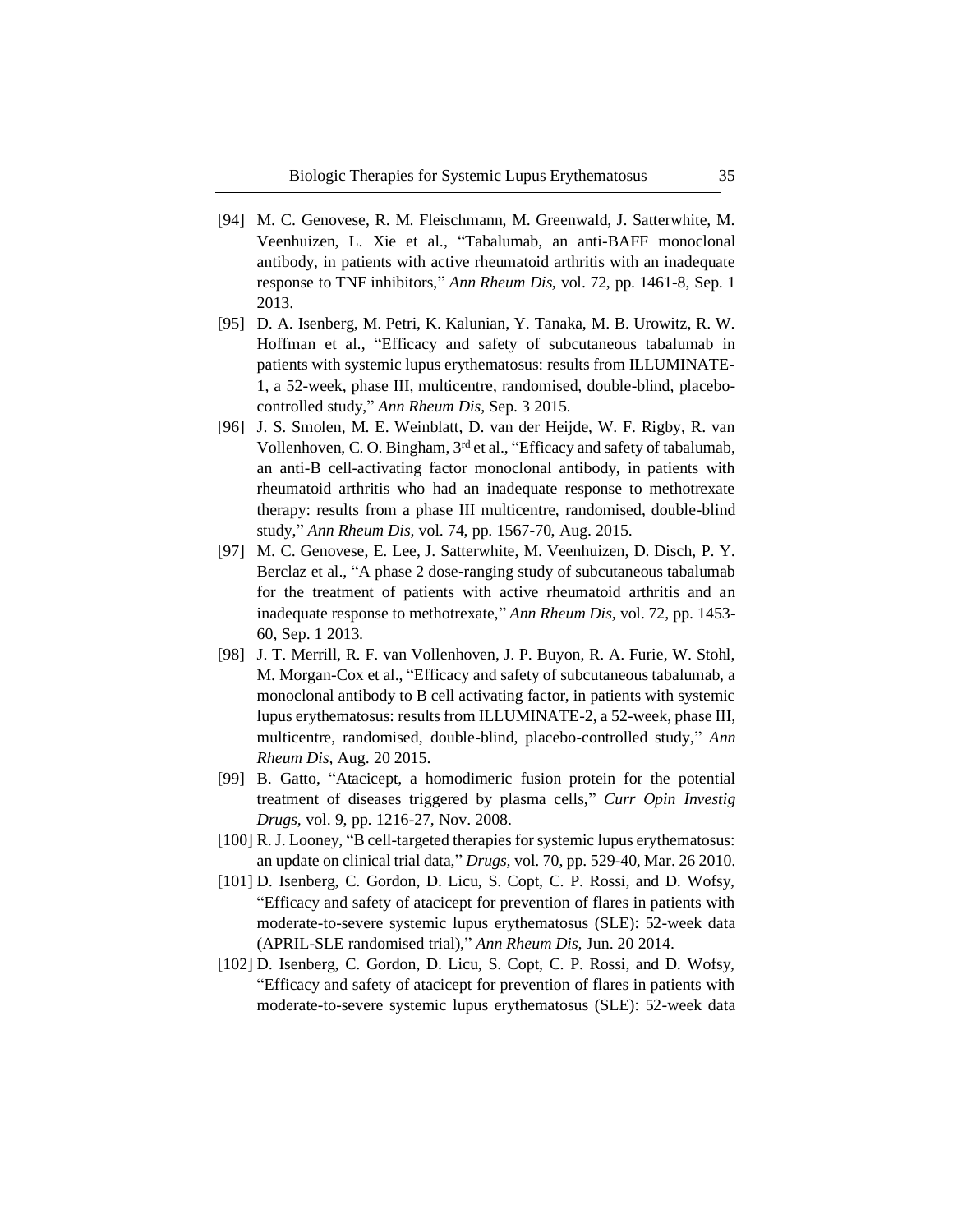(APRIL-SLE randomised trial)," *Ann Rheum Dis,* vol. 74, pp. 2006-15, Nov. 2015.

- [103] E. M. Ginzler, S. Wax, A. Rajeswaran, S. Copt, J. Hillson, E. Ramos et al., "Atacicept in combination with MMF and corticosteroids in lupus nephritis: results of a prematurely terminated trial," *Arthritis Res Ther,*  vol. 14, p. R33, 2012.
- [104] E. Cogollo, M. A. Silva, and D. Isenberg, "Profile of atacicept and its potential in the treatment of systemic lupus erythematosus," *Drug Des Devel Ther,* vol. 9, pp. 1331-9, 2015.
- [105] J. Morel and M. Hahne, "To target or not to target APRIL in systemic lupus erythematosus: that is the question!" *Arthritis Res Ther,* vol. 15, p. 107, 2013.
- [106] R. A. Furie, G. Leon, M. Thomas, M. A. Petri, A. D. Chu, C. Hislop et al., "A phase 2, randomised, placebo-controlled clinical trial of blisibimod, an inhibitor of B cell activating factor, in patients with moderate-to-severe systemic lupus erythematosus, the PEARL-SC study," *Ann Rheum Dis,*  vol. 74, pp. 1667-75, Sep. 2015.
- [107] W. Stohl, J. T. Merrill, R. J. Looney, J. Buyon, D. J. Wallace, M. H. Weisman et al., "Treatment of systemic lupus erythematosus patients with the BAFF antagonist "peptibody" blisibimod (AMG 623/A-623): results from randomised, double-blind phase 1a and phase 1b trials," *Arthritis Res Ther,* vol. 17, p. 215, 2015.
- [108] M. Petri, D. J. Wallace, A. Spindler, V. Chindalore, K. Kalunian, E. Mysler et al., "Sifalimumab, a human anti-interferon-alpha monoclonal antibody, in systemic lupus erythematosus: a phase I randomised, controlled, dose-escalation study," *Arthritis Rheum,* vol. 65, pp. 1011-21, Apr. 2013.
- [109] A. Mathian, M. Hie, F. Cohen-Aubart, and Z. Amoura, "Targeting interferons in systemic lupus erythematosus: current and future prospects," *Drugs,* vol. 75, pp. 835-46, May 2015.
- [110] R. Narwal, L. K. Roskos, and G. J. Robbie, "Population pharmacokinetics of sifalimumab, an investigational anti-interferon-alpha monoclonal antibody, in systemic lupus erythematosus," *Clin Pharmacokinet,* vol. 52, pp. 1017-27, Nov. 2013.
- [111] B. R. Lauwerys, J. Ducreux, and F. A. Houssiau, "Type I interferon blockade in systemic lupus erythematosus: where do we stand?," *Rheumatology (Oxford),* vol. 53, pp. 1369-76, Aug. 2014.
- [112] J. T. Merrill, D. J. Wallace, M. Petri, K. A. Kirou, Y. Yao, W. I. White et al., "Safety profile and clinical activity of sifalimumab, a fully human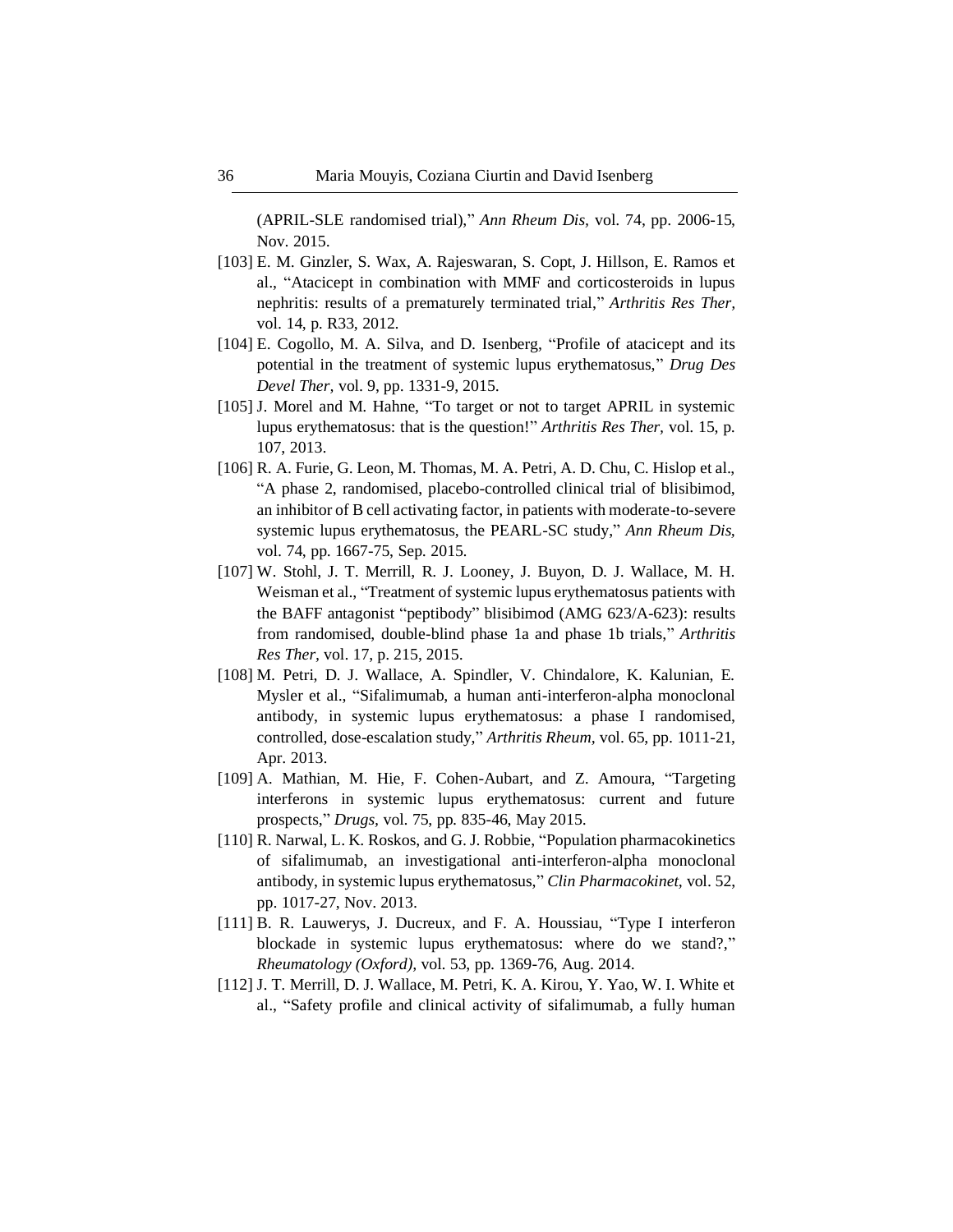anti-interferon alpha monoclonal antibody, in systemic lupus erythematosus: a phase I, multicentre, double-blind randomised study," *Ann Rheum Dis,* vol. 70, pp. 1905-13, Nov. 2011.

- [113] A. Mathian, M. Hie, F. Cohen-Aubart, and Z. Amoura, "Targeting Interferons in Systemic Lupus Erythematosus: Current and Future Prospects," *Drugs,* vol. 75, pp. 835-846, May 2015.
- [114] B. W. Higgs, W. Zhu, C. Morehouse, W. I. White, P. Brohawn, X. Guo et al*.*, "A phase 1b clinical trial evaluating sifalimumab, an anti-IFN-alpha monoclonal antibody, shows target neutralisation of a type I IFN signature in blood of dermatomyositis and polymyositis patients," *Ann Rheum Dis,*  vol. 73, pp. 256-62, Jan. 2014.
- [115] J. M. McBride, J. Jiang, A. R. Abbas, A. Morimoto, J. Li, R. Maciuca et al., "Safety and pharmacodynamics of rontalizumab in patients with systemic lupus erythematosus: results of a phase I, placebo-controlled, double-blind, dose-escalation study," *Arthritis Rheum,* vol. 64, pp. 3666- 76, Nov. 2012.
- [116] K. C. Kalunian, J. T. Merrill, R. Maciuca, J. M. McBride, M. J. Townsend, X. Wei et al., "A Phase II study of the efficacy and safety of rontalizumab (rhuMAb interferon-alpha) in patients with systemic lupus erythematosus (ROSE)," *Ann Rheum Dis*, Jun. 2 2015.
- [117] C. Morehouse, L. D. Chang, L. W. Wang, P. Brohawn, S. Ueda, G. Illei et al., "Target Modulation of a Type I Interferon (IFN) Gene Signature with Sifalimumab or Anifrolumab in Systemic Lupus Erythematosus (SLE) Patients in Two Open Label Phase 2 Japanese Trials," *Arthritis and Rheumatology,* vol. 66, pp. S313-S314, Oct. 2014.
- [118] A. Y. Hoi and G. O. Littlejohn, "Abatacept in the treatment of lupus," *Expert Opin Biol Ther,* vol. 12, pp. 1399-406, Oct. 2012.
- [119] J. T. Merrill, R. Burgos-Vargas, R. Westhovens, A. Chalmers, D. D'Cruz, D. J. Wallace et al., "The efficacy and safety of abatacept in patients with non-life-threatening manifestations of systemic lupus erythematosus: results of a twelve-month, multicenter, exploratory, phase IIb, randomised, double-blind, placebo-controlled trial," *Arthritis Rheum,* vol. 62, pp. 3077-87, Oct. 2010.
- [120] D. Wofsy, J. L. Hillson, and B. Diamond, "Abatacept for lupus nephritis: alternative definitions of complete response support conflicting conclusions," *Arthritis Rheum,* vol. 64, pp. 3660-5, Nov. 2012.
- [121] R. Furie, K. Nicholls, T. T. Cheng, F. Houssiau, R. Burgos-Vargas, S. L. Chen et al., "Efficacy and safety of abatacept in lupus nephritis: a twelve-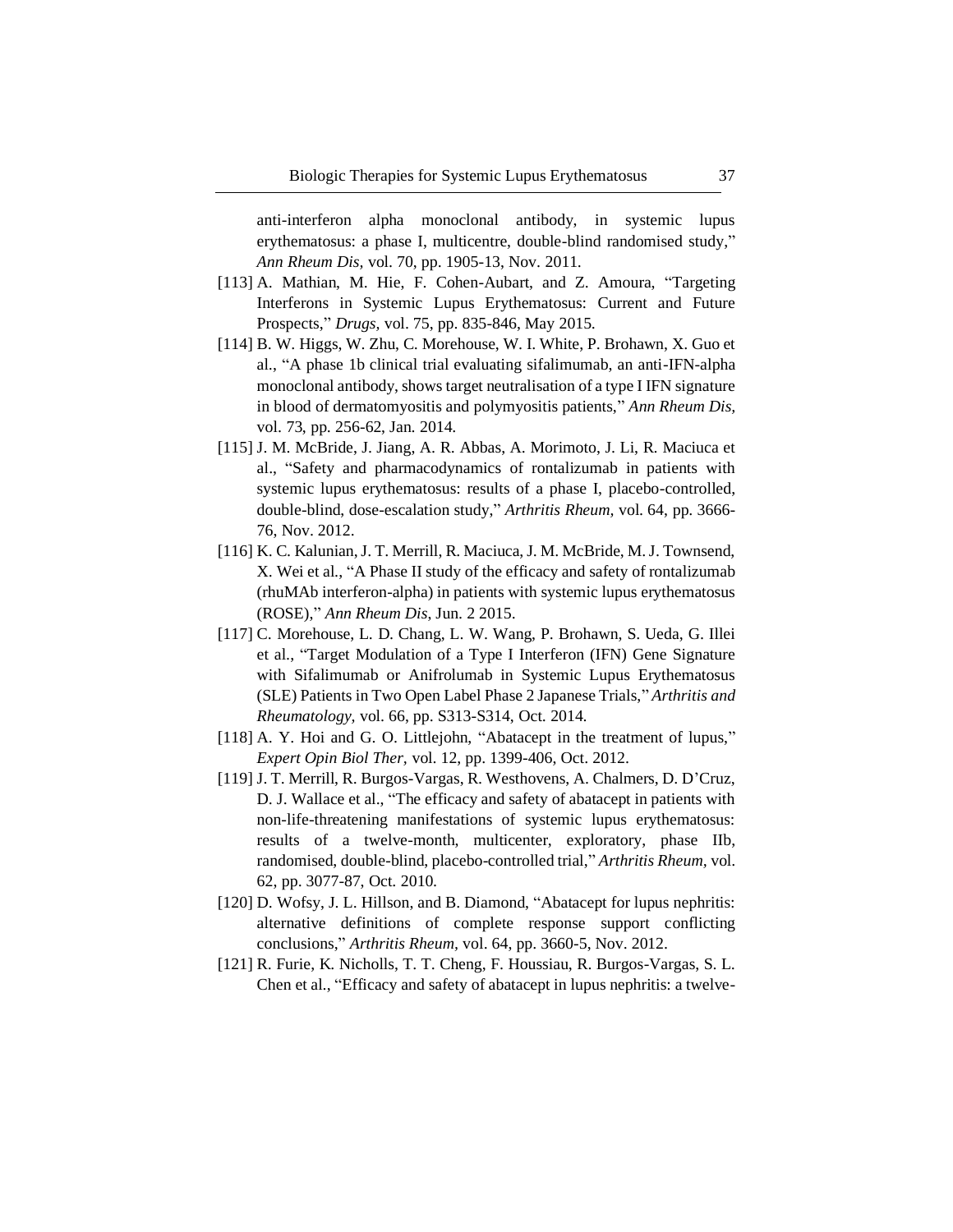month, randomised, double-blind study," *Arthritis Rheumatol,* vol. 66, pp. 379-89, Feb. 2014.

- [122] J. I. Shin, S. J. Park, and M. A. Saleem, "The beneficial effect of abatacept in lupus nephritis may include stabilization of beta1 integrin activation in podocytes and Treg cell repopulation: comment on the article by Furie et al.," *Arthritis Rheumatol,* vol. 66, pp. 2913-4, Oct. 2014.
- [123] "Treatment of lupus nephritis with abatacept: the Abatacept and Cyclophosphamide Combination Efficacy and Safety Study," *Arthritis Rheumatol,* vol. 66, pp. 3096-104, Nov. 2014.
- [124] G. G. Illei, Y. Shirota, C. H. Yarboro, J. Daruwalla, E. Tackey, K. Takada et al., "Tocilizumab in systemic lupus erythematosus: data on safety, preliminary efficacy, and impact on circulating plasma cells from an open-label phase I dosage-escalation study," *Arthritis Rheum,* vol. 62, pp. 542-52, Feb. 2010.
- [125] M. Suzuki, M. Hashizume, H. Yoshida, and M. Mihara, "Antiinflammatory mechanism of tocilizumab, a humanized anti-IL6R antibody: effect on the expression of chemokine and adhesion molecule," *Rheumatol Int,* vol. 30, pp. 309-15, Jan. 2010.
- [126] D. Killock, "Rheumatoid arthritis: Tocilizumab is efficacious in active RA as little as 1 week after treatment," *Nat Rev Rheumatol,* vol. 7, p. 683, Dec. 2011.
- [127] S. Yokota, T. Imagawa, M. Mori, T. Miyamae, Y. Aihara, S. Takei et al., "Efficacy and safety of tocilizumab in patients with systemic-onset juvenile idiopathic arthritis: a randomised, double-blind, placebocontrolled, withdrawal phase III trial," *Lancet,* vol. 371, pp. 998-1006, Mar. 22 2008.
- [128] N. Nishimoto, N. Miyasaka, K. Yamamoto, S. Kawai, T. Takeuchi, and J. Azuma, "Long-term safety and efficacy of tocilizumab, an anti-IL6 receptor monoclonal antibody, in monotherapy, in patients with rheumatoid arthritis (the STREAM study): evidence of safety and efficacy in a 5-year extension study," *Ann Rheum Dis*, vol. 68, pp. 1580-4, Oct. 2009.
- [129] Z. Xu, E. Bouman-Thio, C. Comisar, B. Frederick, B. Van Hartingsveldt, J. C. Marini et al., "Pharmacokinetics, pharmacodynamics and safety of a human anti-IL6 monoclonal antibody (sirukumab) in healthy subjects in a first-in-human study," *Br J Clin Pharmacol,* vol. 72, pp. 270-81, Aug. 2011.
- [130] C. Aranow, R. van Vollenhoven, B. H. Rovin, C. Wagner, B. Zhou, R. Gordon et al., "A Phase 2, Multicenter, Randomised, Double-Blind,